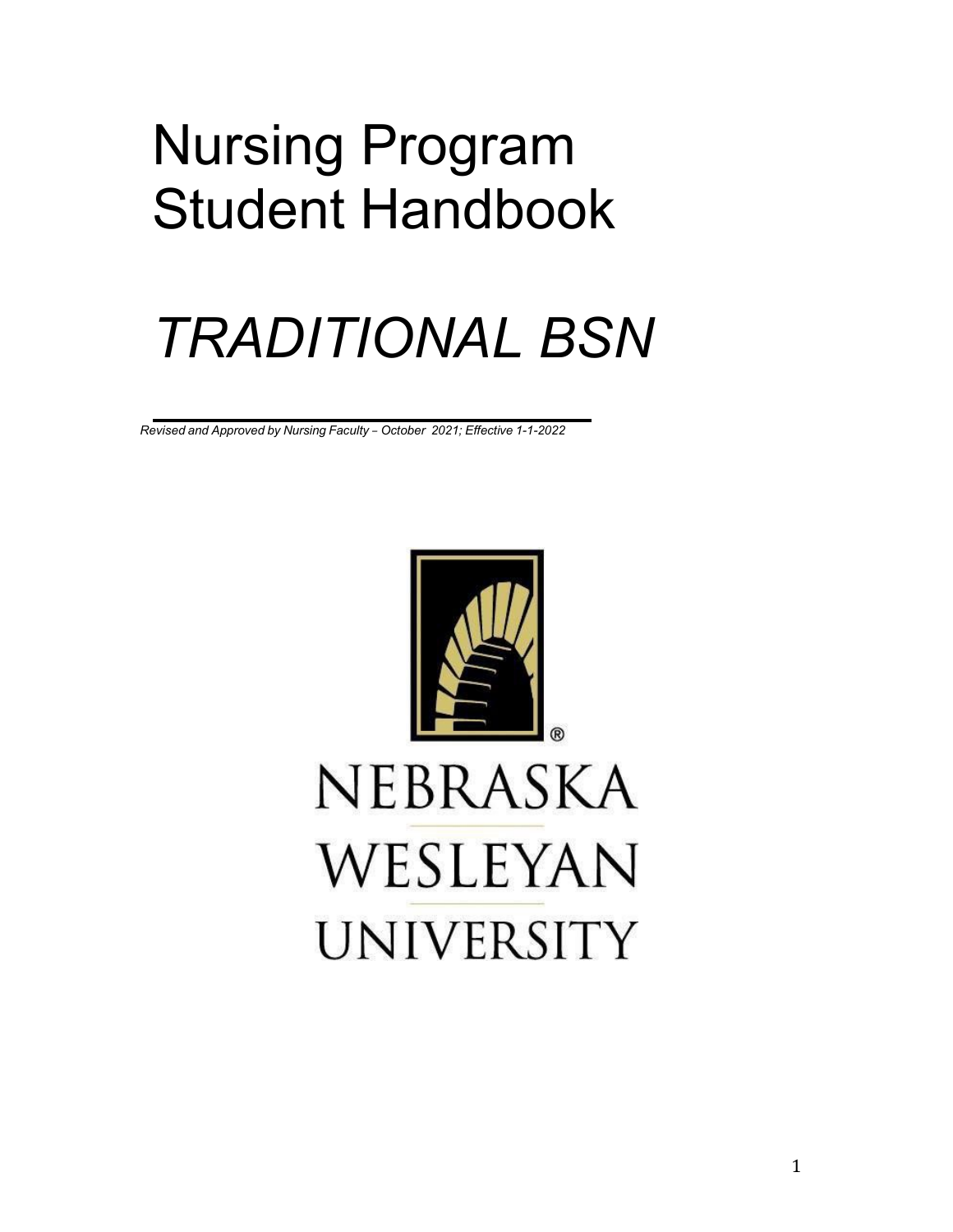# **Table of Contents**

| <b>INTRODUCTION</b>                                | 3  |
|----------------------------------------------------|----|
| MISSION, GOALS, PHILOSOPHY, and CORE VALUES        | 3  |
| <b>ESSENTIALS OF NURSING PRACTICE</b>              | 5  |
| <b>ADMISSION</b>                                   |    |
| BACHELOR OF SCIENCE IN NURSING PROGRAM             | 11 |
| ADMISSION TO TRADITIONAL BSN PROGRAGM              |    |
| <b>RETENTION</b>                                   |    |
| <b>NCLEX</b>                                       |    |
| <b>APPEALS PROCESS</b>                             | 18 |
|                                                    |    |
| <b>GENERAL POLICIES FOR UNDERGRADUATE STUDENTS</b> | 19 |
| <b>TRADITIONAL BSN PROGRAM SPECIFIC POLICIES</b>   | 38 |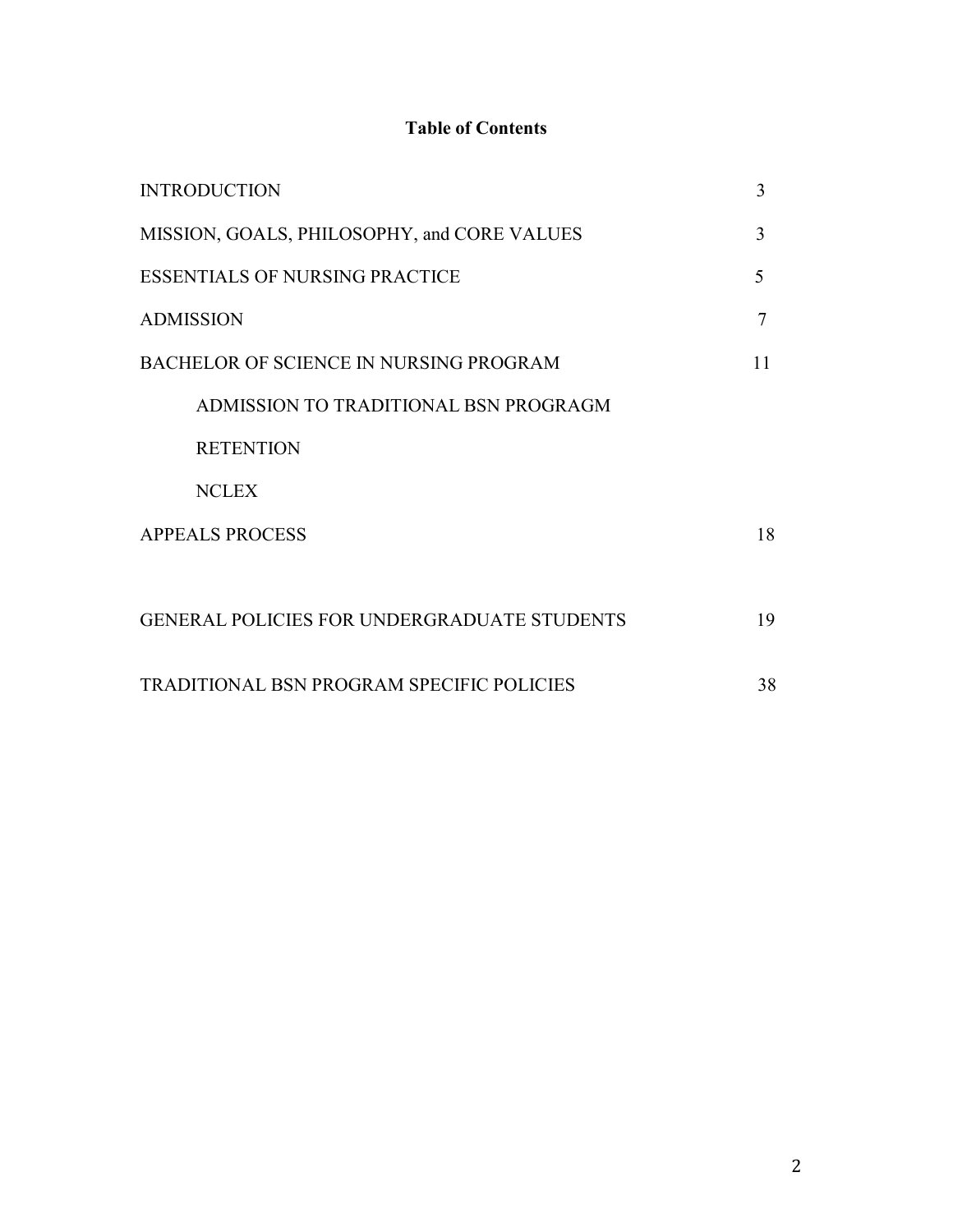# <span id="page-2-0"></span>**INTRODUCTION**

Handbooks provide policies, procedures, and practices followed by the Nebraska Wesleyan University (NWU) nursing department (ND). Traditional Bachelor of Science in Nursing (T-BSN) students are held accountable to know and understand the specifics outlined in this handbook, which is specific to the T-BSN program at NWU. The handbook will be reviewed and revised biannually. The handbook is approved by NWU full-time nursing faculty.

# <span id="page-2-1"></span>**MISSION, GOALS, PHILOSOPHY, and CORE VALUES**

#### **Nebraska Wesleyan University Mission Statement**

Nebraska Wesleyan University is an academic community dedicated to intellectual and personal growth within the context of liberal arts education and in an environment of Christian concern.

#### **Mission Statement of the Nursing Program**

The Nursing Program of Nebraska Wesleyan University is dedicated to the intellectual and professional growth of our students within the context of a liberal arts education. The Nursing Program promotes excellence in nursing practice and nursing scholarship within a framework of theoretical and experiential learning.

#### **Nursing Program Goals**

- 1. All nursing programs at NWU are accredited by Commission on Collegiate Nursing Education (CCNE).
- 2. Full-time nurse faculty positions are completely staffed with at least 75% prepared at the doctoral level.
- 3. Adjunct faculty positions are filled with individuals prepared at the Masters level or above in all programs.
- 4. Overall NCLEX Pass Rate for Traditional BSN graduates is 90% or above for each graduating class.

# **Philosophy of the Nursing Program**

The ND shares NWU's commitment to intellectual and personal growth within the context of a liberal arts education and in an environment of Christian concern. The faculty is committed to excellence of academic endeavor and recognizes that learning is a lifelong process. Education is the process of acquiring knowledge, skill, and understanding that results from the sharing of information perspectives, ideologies, and expertise. This can occur in a formal setting (e.g. a school, college, or university) or in an informal setting. Nursing education includes diverse and varied strategies to promote acquisition of knowledge and skills specific to the art and science of nursing. The goal of professional nursing education is to promote competence in nursing practice to meet the health needs of individuals, groups, and populations.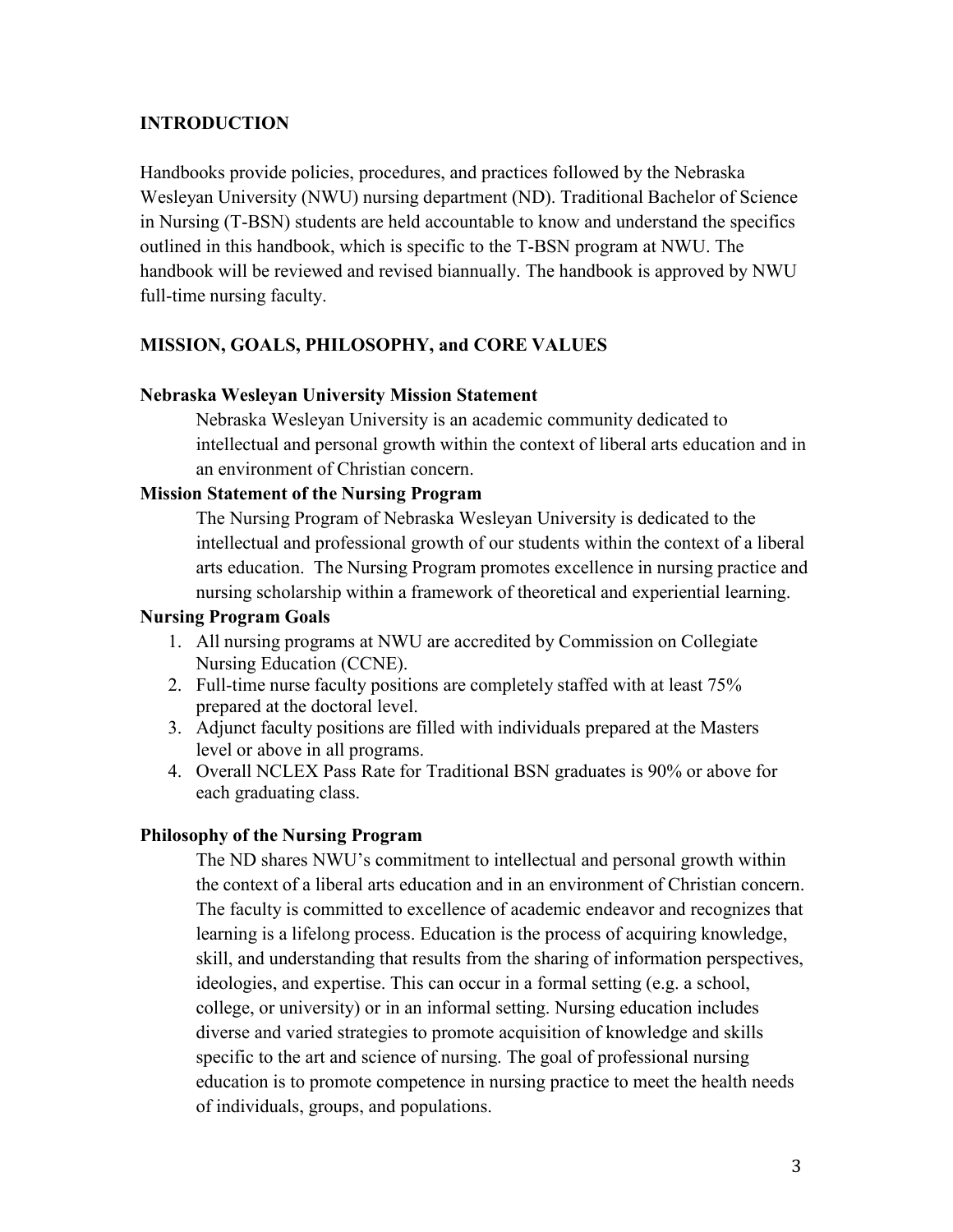The faculty of the ND believes that nursing is a professional discipline with academic and practice dimensions encompassing both the science and the art of the discipline. Academically, nursing utilizes theories and research to generate and extend nursing knowledge. Nursing knowledge guides nursing practice.

As a practice profession, nursing serves society through delivery of direct and indirect healthcare services to individuals, families, and communities from diverse populations within various environments. The faculty believes that each person has worth and dignity and the potential for growth. Persons interact with their environment in a dynamic manner and are both influenced by and adapt to their environment in differing ways. Health is viewed as a state of physical, mental, and spiritual well-being. Nursing assists persons to maximize health capabilities.

The faculty believes that learning is a lifelong, active process, which takes place in the learner and results in a change of knowledge, attitude, or behavior. The learning process is enhanced where caring relationships, mutuality of respect, and commitment to professional excellence exist. Each learner has unique characteristics and styles of learning. The role of faculty is that of facilitator to enhance the learning process.

#### **Core Values of the University**

**Excellence:** Nebraska Wesleyan University is committed to excellence in all aspects of academic endeavor; in the curriculum, educational facilities, residence halls, and all programs available to students; in the hiring and professional development of faculty and staff; in all administrative policies and procedures; and in the processes which ensure the continuing renewal of the academic community.

**Liberal Arts:** Nebraska Wesleyan University is an academic community committed to the centrality of the liberal arts and to "those habits of mind" which drive from the liberal arts: intellectual curiosity, critical and rational thinking, creative and artistic expression, respect for history and traditional values, independent analysis, and effective communication – in short, an academic community dedicated to the joy and freedom of intellectual inquiry and learning. Nebraska Wesleyan also affirms the importance of professional programs validated and enriched by the traditions of the liberal arts.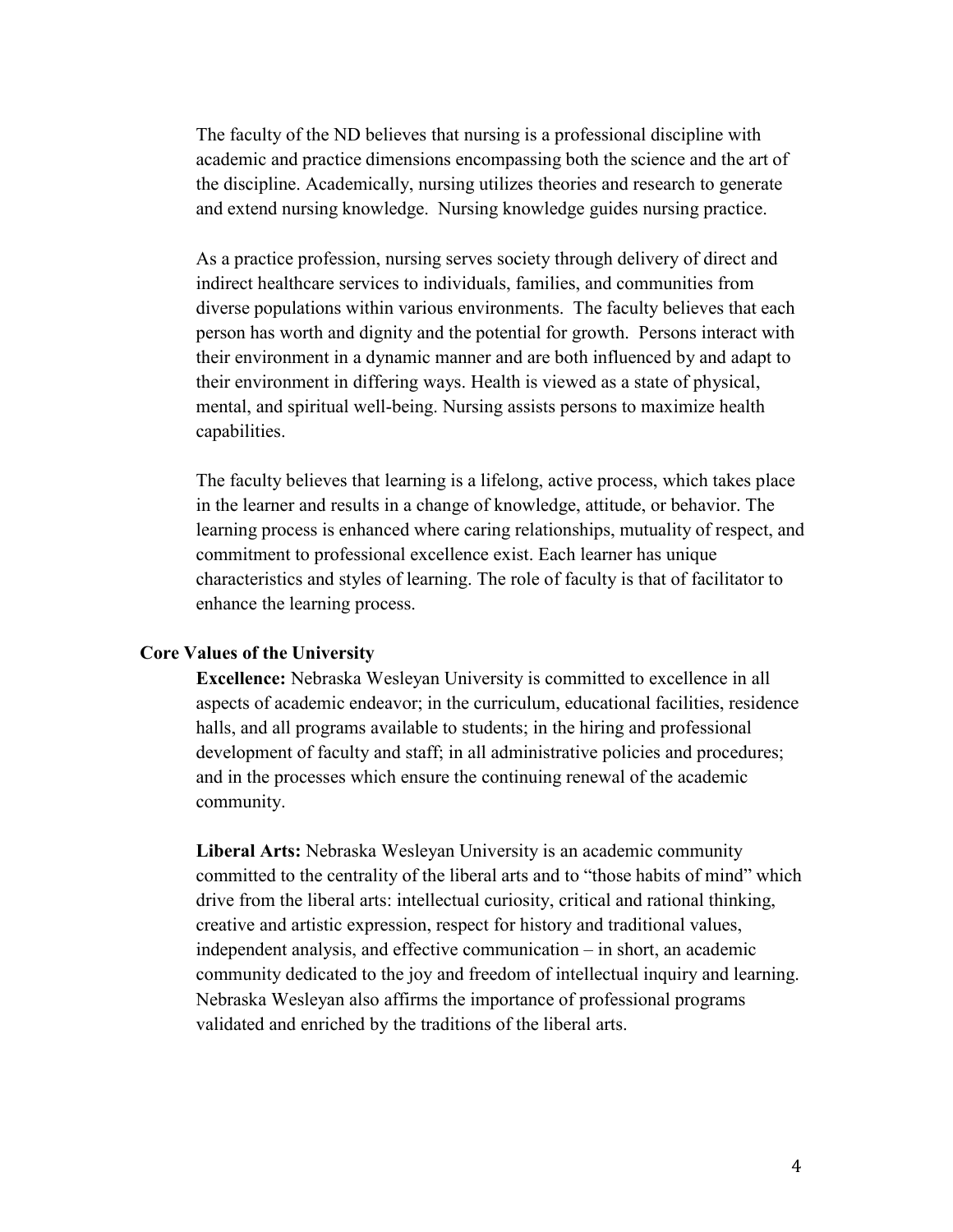**Personal Attention to Students:** Recognizing that each student is a unique individual, a person of dignity and sacred worth, the faculty and staff of Nebraska Wesleyan University are committed to providing encouragement and opportunities for all students to develop maturity, personal responsibility, and a sense of values and to enhance their intellectual, spiritual, physical, emotional, and aesthetic resources.

**Diversity:** Nebraska Wesleyan University affirms its commitment to provide programs, resources, and policies that broaden perspectives on humanity and its diverse cultural expressions locally, nationally, and internationally.

**Community:** As an academic community that "cultivates the desire for learning and nurtures the growth of the whole person," Nebraska Wesleyan University affirms its commitment to collegiality and to a community which unites students, faculty, staff, board members, alumni, parents, and friends in an "environment of Christian concern;" a learning community whose members respect the dignity and worth of all members of the University and who seek opportunities to serve the wider human community.

**Stewardship:** Recognizing the University's distinctive United Methodist heritage and the values which derive from that heritage, Nebraska Wesleyan is committed to the careful stewardship and wise use of the human and financial resources needed to accomplish the mission of the University; at the same time, wise stewardship of resources also required creativity and boldness in addressing the challenges which face independent higher education.

#### <span id="page-4-0"></span>**ESSENTIALS OF NURSING PRACTICE**

#### **Essentials of Baccalaureate Education for Professional Nursing Practice (2008)**

NWU Nursing Program uses as foundational statements *The Essentials of Baccalaureate Education for Professional Nursing Practice* (American Association of Colleges of Nursing (AACN, 2008). Traditional BSN and RN-BSN Program Learning Outcomes specific to nursing education at NWU are closely associated with the Nine Essential Statements. This association is demonstrated in Table I below.

Students graduating from the NWU Bachelor of Science in Nursing Program will be able to meet the NWU Traditional BSN and RN-BSN Program Learning Outcomes identified in Table I below.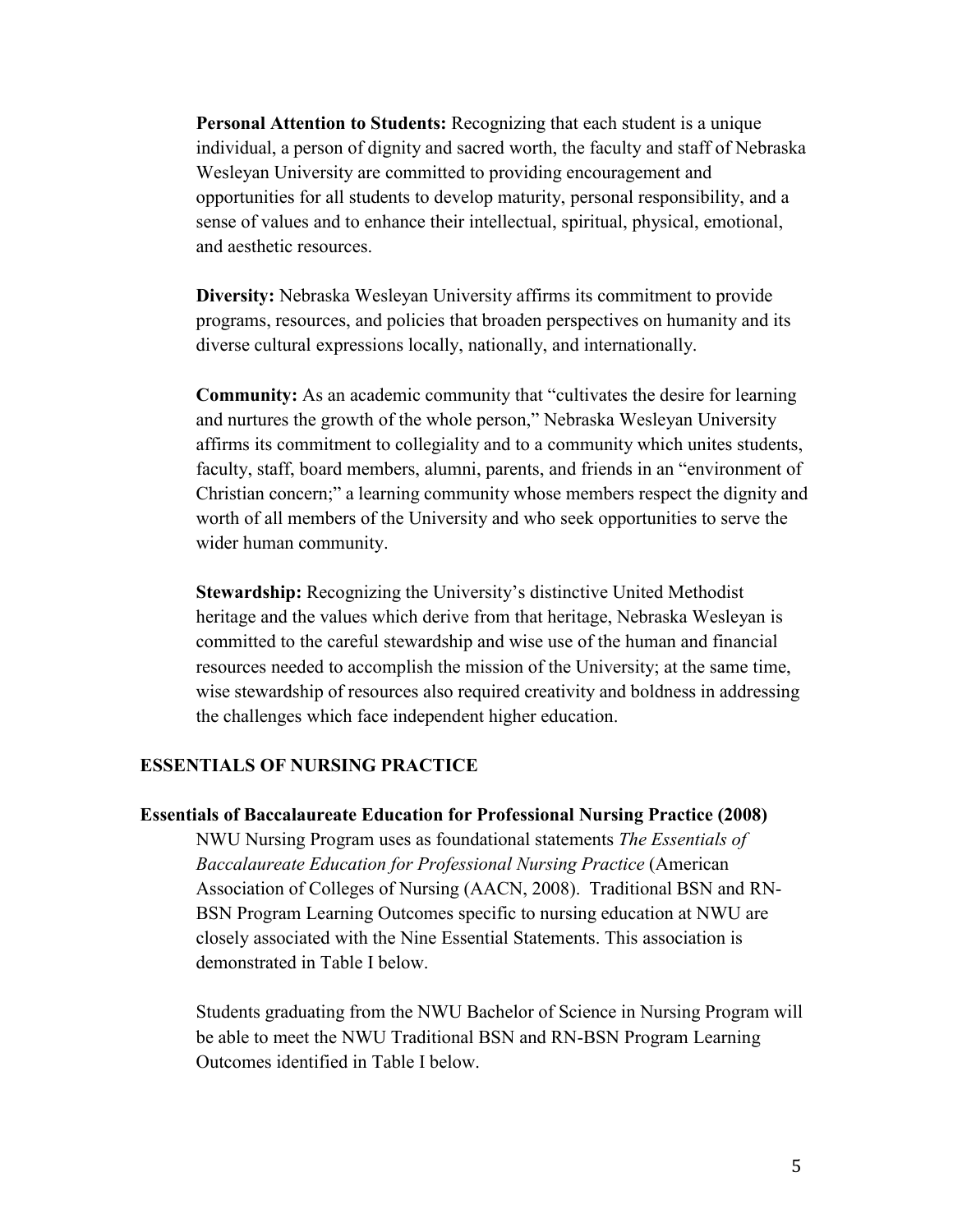| Table I. Congruency Between Nine Essential Statements and NWU Nursing Program Learning |  |
|----------------------------------------------------------------------------------------|--|
| Outcomes                                                                               |  |

| <b>Essentials of Baccalaureate Education for</b>                                                                                                                                                                                                                                                                                         | <b>NWU Traditional BSN and RN-BSN Program</b>                                                                                                                                                                                                                                                                                                            |
|------------------------------------------------------------------------------------------------------------------------------------------------------------------------------------------------------------------------------------------------------------------------------------------------------------------------------------------|----------------------------------------------------------------------------------------------------------------------------------------------------------------------------------------------------------------------------------------------------------------------------------------------------------------------------------------------------------|
| <b>Professional Nursing Practice (2008)</b><br><b>Essential I: Liberal Education for Baccalaureate</b><br><b>Generalist Nursing Practice</b><br>A solid base in liberal education provides<br>the cornerstone for the practice and<br>education of nurses.                                                                               | <b>Learning Outcomes</b><br>NPLO 1. Function as a baccalaureate generalist<br>by translating, integrating, and applying<br>concepts and knowledge from liberal education<br>including the humanities, behavioral,<br>computational and natural sciences for nursing<br>care across the lifespan and within the<br>continuum of health care environments. |
| <b>Essential II: Basic Organization and Systems</b><br>Leadership for Quality Care and Patient Safety<br>Knowledge and skills in leadership, quality<br>improvement, and patient safety are<br>necessary to provide high quality health<br>care.                                                                                         | NPLO 2. Apply leadership concepts and<br>communication skills within healthcare<br>systems to collaboratively manage patient care<br>quality and safety.                                                                                                                                                                                                 |
| Essential III: Scholarship for Evidence Based<br>Practice<br>Professional nursing practice is grounded<br>$\bullet$<br>in the translation of current evidence into<br>one's practice.                                                                                                                                                    | NPLO 4. Evaluate sources of evidence-based<br>practice including research and other scholarly<br>works for application in professional nursing<br>practice.                                                                                                                                                                                              |
| <b>Essential IV: Information Management and</b><br><b>Application of Patient Care Technology</b><br>Knowledge and skills in information<br>management and patient care technology<br>are critical in the delivery of quality patient<br>care.                                                                                            | NPLO 7. Utilize multiple technologies to access<br>and manage information to guide patient<br>centered compassionate care.                                                                                                                                                                                                                               |
| Essential V: Health Care Policy, Finance, and<br><b>Regulatory Environments</b><br>Healthcare policies, including financial and<br>$\bullet$<br>regulatory, directly and indirectly influence<br>the nature and functioning of the<br>healthcare system and thereby are<br>important considerations in professional<br>nursing practice. | NPLO 3. Utilize information about health care<br>policy, finance, and trends in healthcare<br>delivery to develop interventions to improve<br>the health of individuals and populations.                                                                                                                                                                 |
| Essential VI: Interprofessional Communication<br>and Collaboration for Improving Patient Health<br>Outcomes<br>Communication and collaboration among<br>$\bullet$<br>healthcare professionals are critical to<br>delivering high quality and safe patient<br>care.                                                                       | NPLO 2. Apply leadership concepts and<br>communication skills within healthcare<br>systems to collaboratively manage patient care<br>quality and safety.                                                                                                                                                                                                 |
| <b>Essential VII: Clinical Prevention and Population</b><br>Health<br>Health promotion and disease prevention<br>$\bullet$<br>at the individual and population level are<br>necessary to improve population health<br>and are important components of<br>baccalaureate generalist nursing practice.                                      | NPLO 6. Analyze health data and behaviors in<br>light of conceptual frameworks to engage<br>individuals and populations in health<br>promotion and disease prevention strategies<br>for optimal health.                                                                                                                                                  |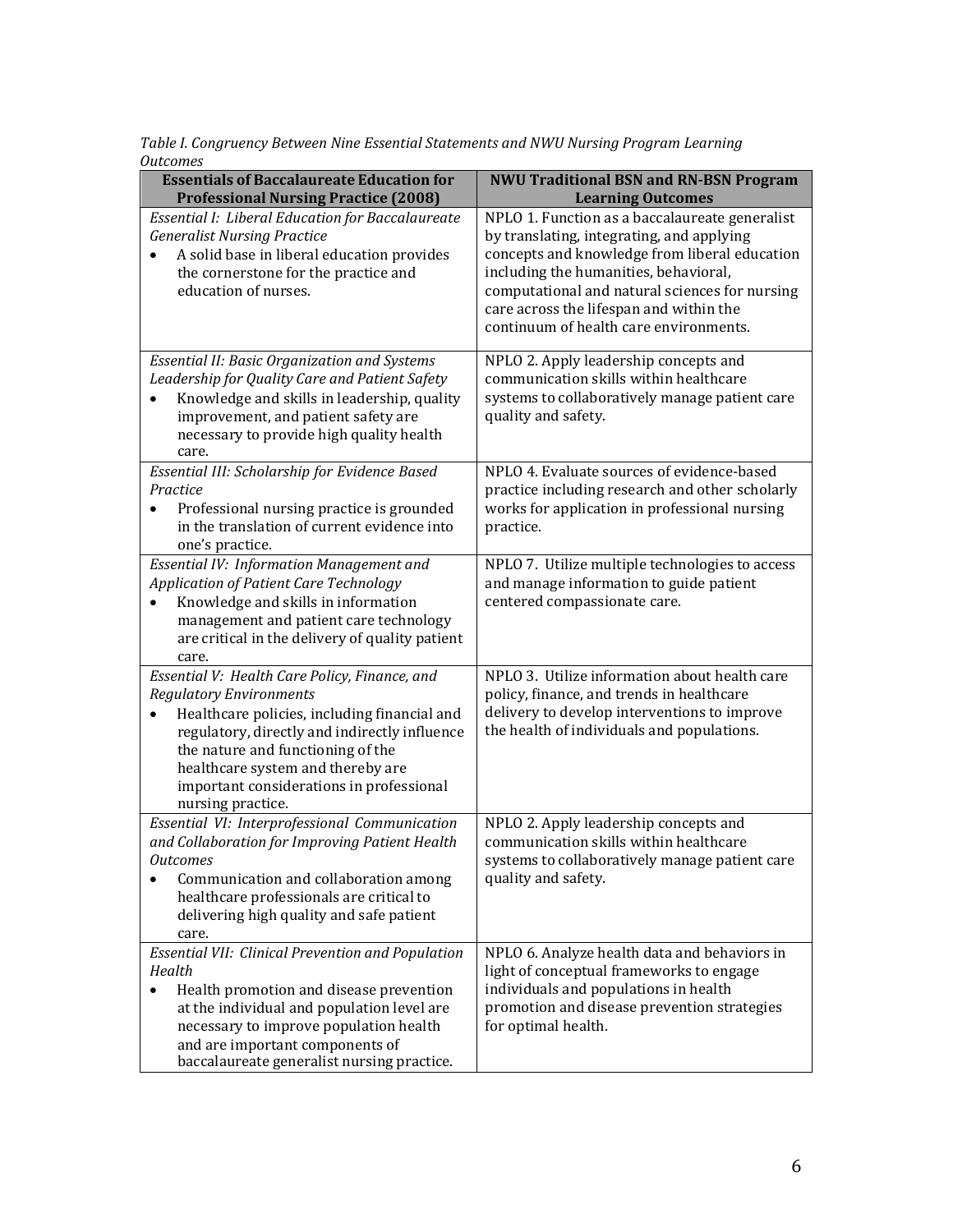|                                                | Essential VIII: Professionalism and Professional<br><i>Values</i><br>Professionalism and the inherent values of<br>altruism, autonomy, human dignity,<br>integrity, and social justice are fundamental<br>to the discipline of nursing. | NPLO 5. Demonstrate professionalism and<br>compassion within the scope of a multicultural<br>changing society. |  |
|------------------------------------------------|-----------------------------------------------------------------------------------------------------------------------------------------------------------------------------------------------------------------------------------------|----------------------------------------------------------------------------------------------------------------|--|
| Essential IX: Baccalaureate Generalist Nursing |                                                                                                                                                                                                                                         | NPLO 8. Practice compassionate, high-quality                                                                   |  |
|                                                | Practice                                                                                                                                                                                                                                | professional nursing care with patients,                                                                       |  |
|                                                | The baccalaureate-graduate nurse is                                                                                                                                                                                                     | families, and populations in complex care                                                                      |  |
|                                                | prepared to practice with patients,                                                                                                                                                                                                     | environments.                                                                                                  |  |
|                                                | including individuals, families, groups,                                                                                                                                                                                                |                                                                                                                |  |
|                                                | communities, and populations across the                                                                                                                                                                                                 |                                                                                                                |  |
|                                                | lifespan and across the continuum of                                                                                                                                                                                                    |                                                                                                                |  |
|                                                | healthcare environments.                                                                                                                                                                                                                |                                                                                                                |  |
|                                                | The baccalaureate graduate understands                                                                                                                                                                                                  |                                                                                                                |  |
|                                                | and respects the variations of care, the                                                                                                                                                                                                |                                                                                                                |  |
|                                                | increase complexity, and the increased use                                                                                                                                                                                              |                                                                                                                |  |
|                                                | of healthcare resources inherent in caring                                                                                                                                                                                              |                                                                                                                |  |
|                                                | for patients.                                                                                                                                                                                                                           |                                                                                                                |  |

# <span id="page-6-0"></span>**ADMISSION**

# **Essential Functions for Undergraduate Admission**

The T-BSN program at Nebraska Wesleyan University is rigorous and intense and places specific requirements and demands on the students enrolled.

The following abilities and expectations must be met by all students applying to the T-BSN Program. In the event a student is unable to fulfill these essential functions, with or without reasonable accommodation, the student will not be admitted to the program. If you question whether reasonable accommodations would allow you to meet the requirements for a specific program option, please contact the Chair of the Nursing Department for guidance.

Applicants must demonstrate:

- **Ability to use senses**:
	- o Visual acuity with corrective lenses to identify color changes in skin, respiratory movement in patients; read fine print/writing on physician orders, monitors, equipment calibrations, measure medications in syringes, IV's etc.
	- o Hearing ability with auditory aids to hear monitor alarms, emergency signals, call bells, telephone orders; to hear blood pressure, heart, lung, and abdominal sounds with a stethoscope; to understand a normal speaking voice without viewing the speaker's face.
	- o Olfactory ability to differentiate odors from breath, skin, and body fluids.
	- o Tactile ability to feel differences in skin temperature and to perform physical assessment.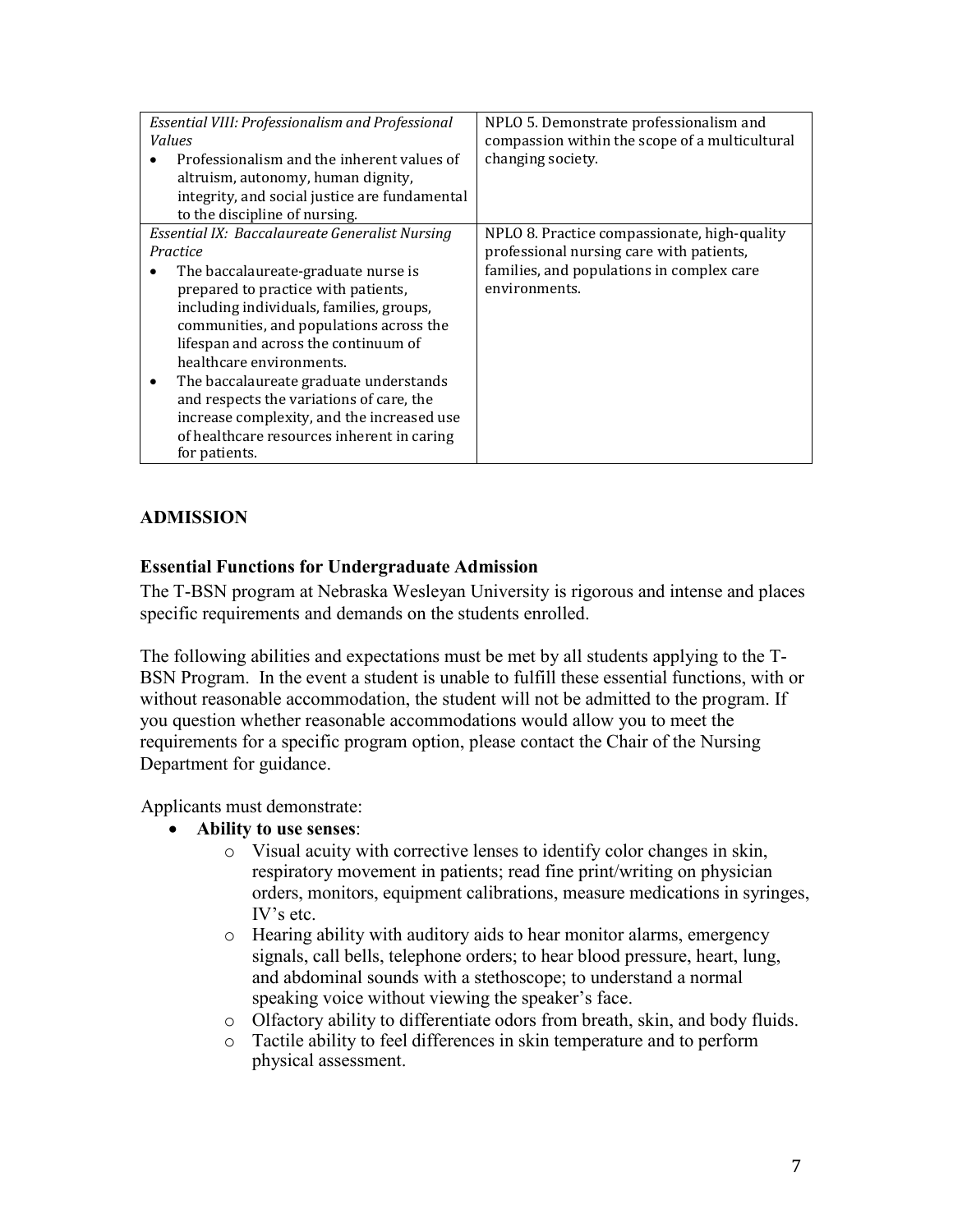- **Motor ability:** Physical ability to walk moderate to long distances, to stand for up to 4 hours, to lift, move, and transfer patients/equipment of 20 lbs. or more, to maneuver in limited space, to perform CPR, to provide routine and emergency care, to possess manual dexterity and ability to feel with one's hands to insert tubes, prepare medications, and perform technical skills.
- **Ability to Communicate:** Ability to communicate effectively in English in verbal and written form through interaction with patients, family, and healthcare members from a variety of social, emotional, cultural, and intellectual backgrounds; to write and input (paper and electronic) clearly and correctly on patient's record for legal documentation.
- **Ability to Problem Solve:** Intellectual and conceptual ability to think critically in order to make decisions, which include measuring, calculating, reasoning, analyzing, prioritizing, and synthesizing data.
- **Ability to Maintain Emotional Stability:** Ability to function safely under stress and adapt to changing clinical and patient situations
- Meet technical computer skills/competency
- The perseverance, diligence and commitment to complete the BSN program as outlined.
- Flexibility and the ability to adjust to changing situations and uncertainty in classroom and clinical situations.
- Maintain professional behavior in the classroom and clinical settings

NWU Services for Students with Disabilities Coordinator will evaluate a student who states he/she could meet the program's technical standards with accommodation and confirm that the stated condition qualifies as a disability under applicable laws.

#### **Student Responsibilities**

All students are expected to have basic word processing skills and competency with electronic email, database searches, and web searches. It is the student's responsibility to become familiar with and remain up-to-date on information regarding graduation requirements, classes, books, syllabi, campus operations, and university regulations and policies. Students should access Canvas online at least weekly or more often if enrolled in a nursing course to become apprised of important announcements and information from the ND or faculty members.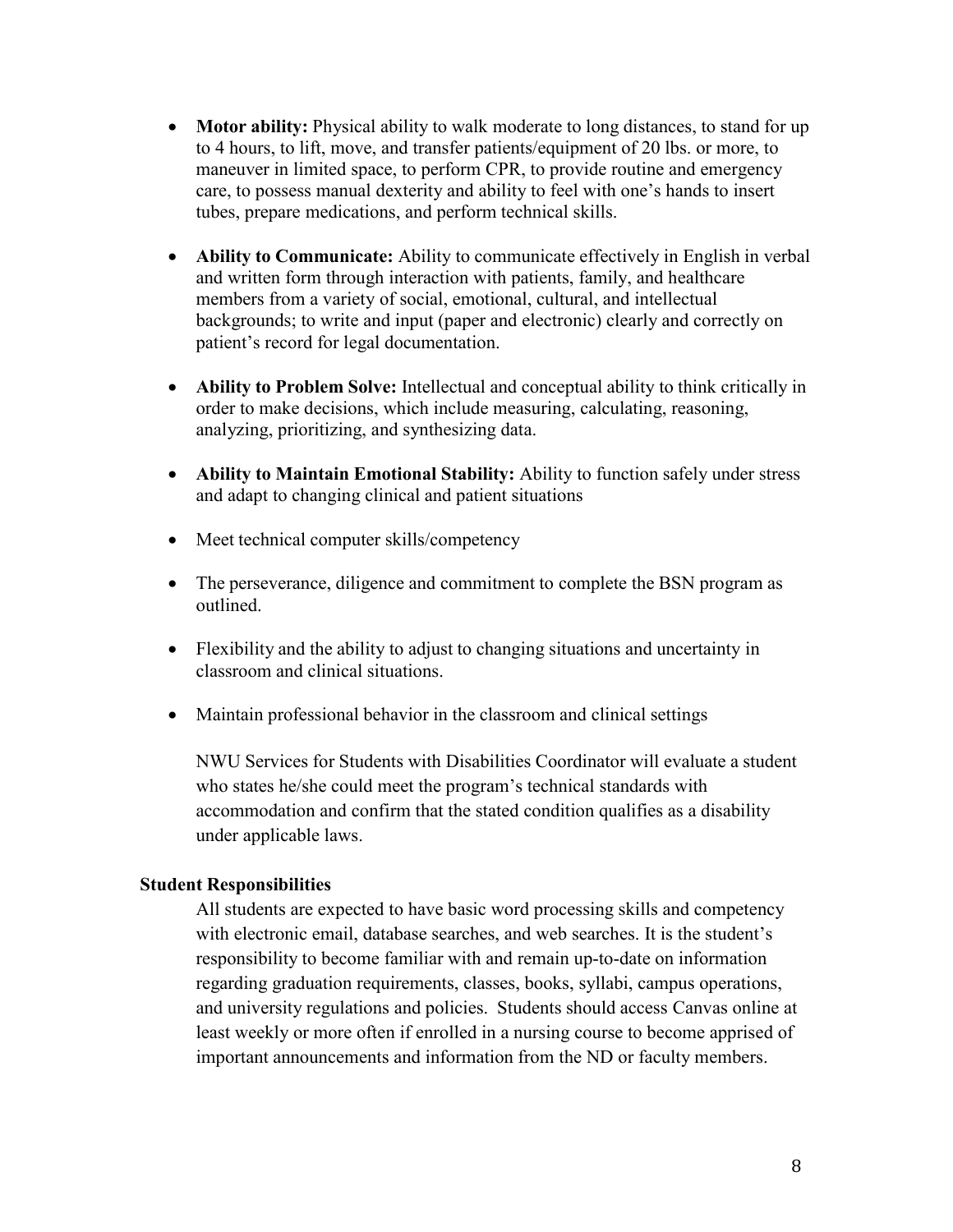#### **Nondiscrimination Policy**

The ND upholds the philosophy and policy of NWU regarding nondiscrimination. The nondiscrimination policy of NWU is as follows:

"Nebraska Wesleyan provides equal opportunity to all qualified persons in all areas of the University operation, including education, and decisions regarding faculty appointment, promotion or tenure, without regard to race, religion, age, sex, creed, color, disability, marital status, or national or ethnic origin, or sexual orientation."

# **Students with Disabilities**

NWU seeks to maintain a supportive environment for students with disabilities. To ensure their equal access to all educational programs, activities, and service; federal law requires that students with disabilities notify the University, provide documentation, and request reasonable accommodations. Students needing accommodations can notify Services for Students with Disabilities Coordinator (402-465-2346).

For more information on the Americans with Disabilities Act (ADA) see the NWU Student Handbook. A concise list of resource persons is available in the student orientation packet received at New Student Orientation, at NWU home page, and through the Student Life Office (800-541-3818).

#### **Health Requirements**

The ND requires a completed confidential health history form for each student to be submitted via Castle Branch<sup>™</sup>. Immunization records are to be submitted as well. Any needed immunizations are at the expense of the student and must be completed to be able to participate in clinical or practicum learning experiences. NWU as well as our clinical partners require students to be current with Covid-19 vaccinations, or have a waiver approved through the Office of Student Life. If waiver is accepted and students remain unvaccinated, they must follow the recommended testing schedule.

#### **Automobile Insurance**

Students are also required to have access to an automobile and carry insurance for the vehicle. Auto insurance cards and copy of the student's drivers license are to be uploaded to the Castle Branch<sup>™</sup> website. Exceptions to this rule (e.g. no automobile available, no driver's license) are to be documented and submitted to the Director of Nursing Programs (Chair) for review.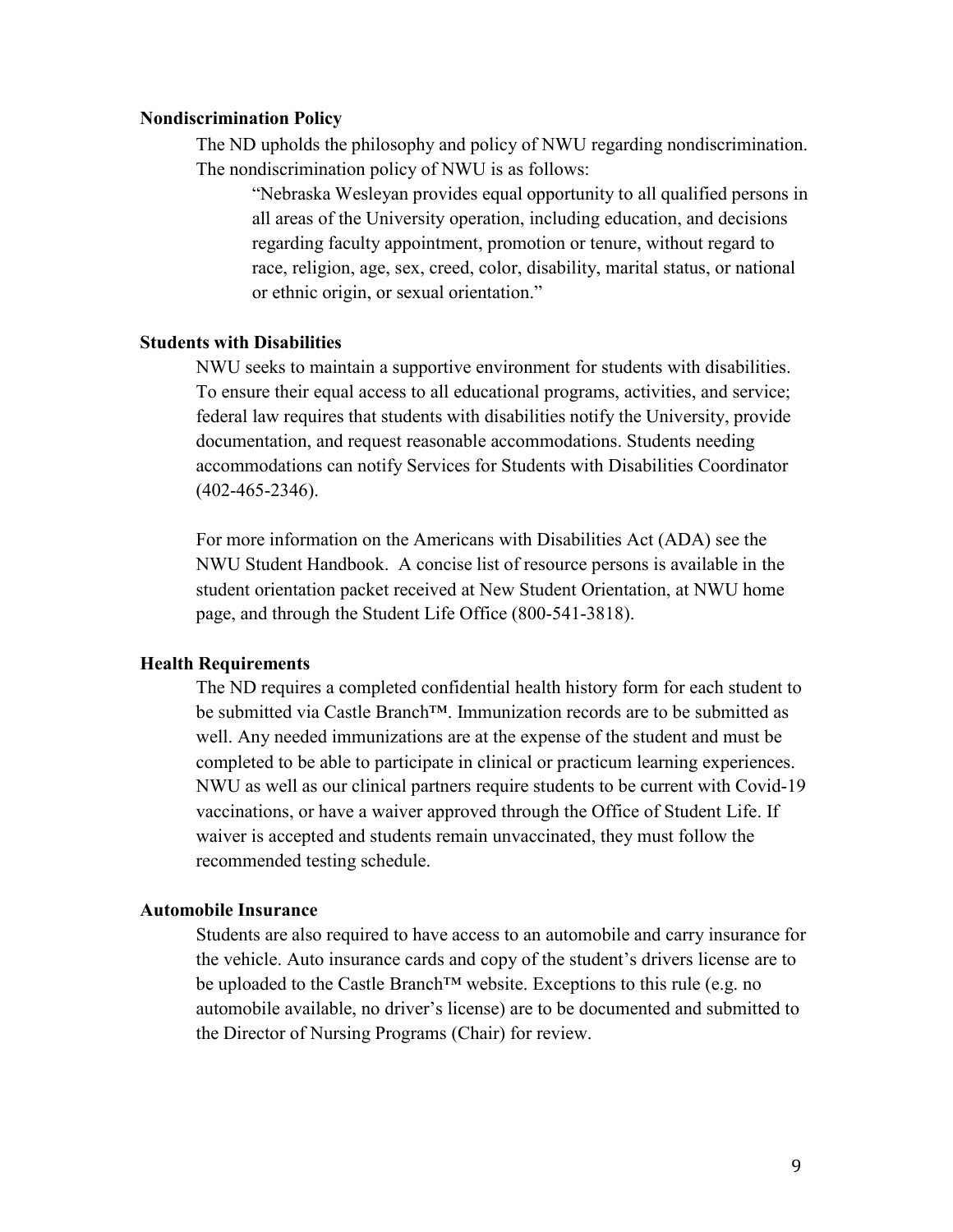#### **Certification in Cardiopulmonary Resuscitation**

Students in the T-BSN program must hold current CPR certification for Health Care Providers. A current certification card must be submitted to the Castle Branch™ website.

## **Types of Admission**

**Degree Seeking** – Qualified students have submitted all necessary paperwork, met all standards and requirements, and provided all official transcripts. These formally accepted students can register for specific nursing courses. Students must successfully complete a drug screen, background check, and all of the requirements noted on the Castle Branch™ Immunization Tracker to be allowed continued enrollment in the nursing program.

#### **Financial Information**

Tuition rate is based upon the nursing program in which the student is enrolled.

NWU's financial aid program is designed to assist talented students who will benefit from NWU's academic program and to aid those who might not otherwise be able to take advantage of this program.

Federally funded loans are available to eligible BSN students. Eligibility requirements and award amounts are subject to change from year to year by action of the U.S. Congress. Changes will be announced by the Director of Scholarships and Financial Aid. For more information please see NWU Student Handbook and/or contact the NWU Financial Aid Office (420-465-2167).

#### **Sigma Theta Tau, Inc. Nursing Honor Society**

The mission of the Honor Society of Nursing, Sigma Theta Tau International is to support the learning, knowledge and professional development of nurses committed to making a difference in health worldwide.

The vision of the Honor Society of Nursing, Sigma Theta Tau International is to create a global community of nurses who lead in using knowledge, scholarship, service and learning to improve the health of the world's people.

All NWU T-BSN students who meet the grade point and leadership requirements for membership are eligible to receive an invitation to join. Typically, T-BSN students who meet the membership requirements by being in the top 35 percent in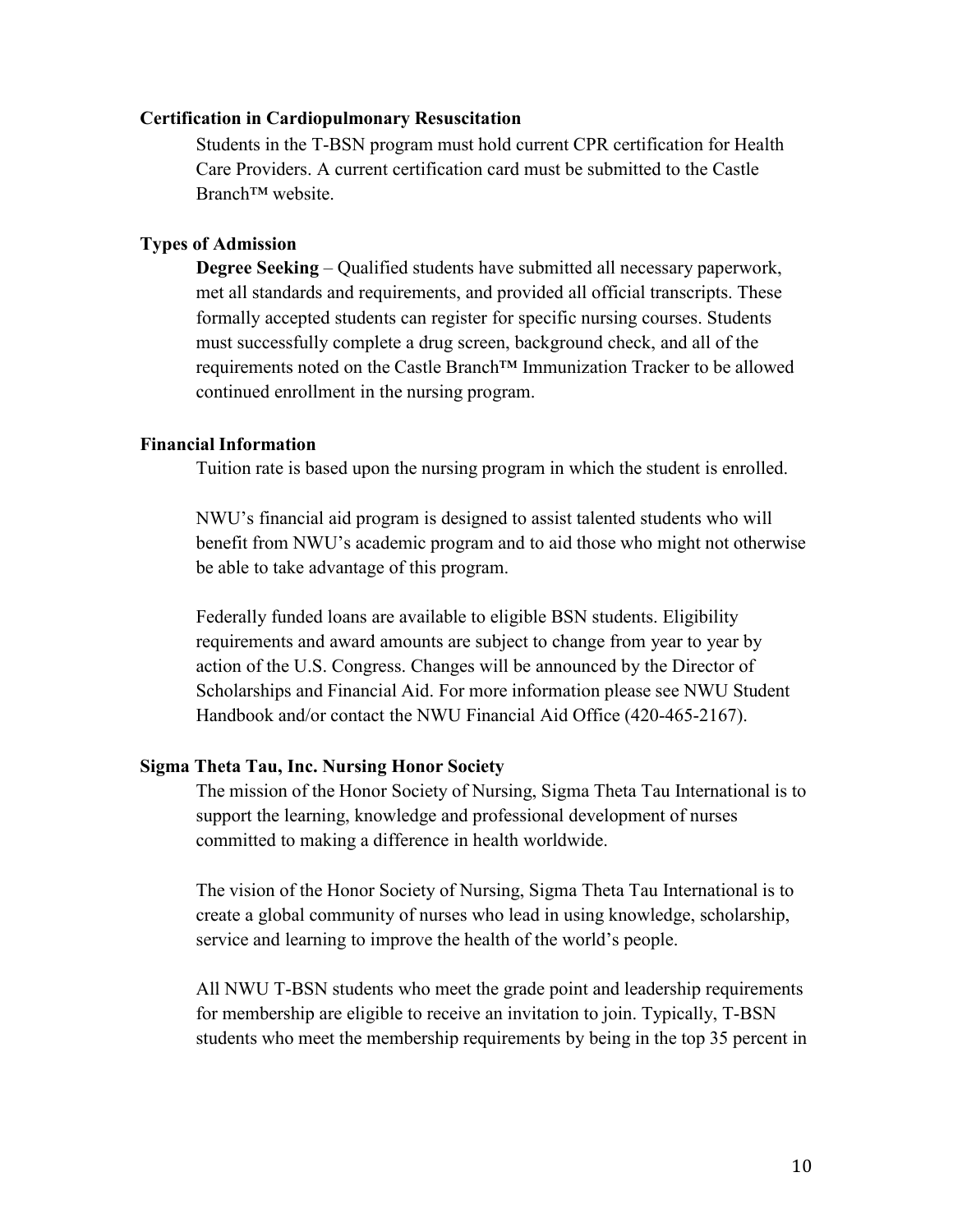their graduating class are invited to join in the spring. Members are inducted in the Sigma Theta Tau Nu Rho Chapter at a special ceremony typically conducted in the Spring of the Senior year.

Sigma Theta Tau membership provides nurses with opportunities to network related to career advancement, scholarships for advanced education and financial awards for research, including research conducted at the MSN level.

## **TRADITIONAL BACHELOR OF SCIENCE IN NURSING PROGRAM**

#### **Traditional Bachelor of Science in Nursing (BSN) Degree**

The T-BSN program at NWU offers students the personal attention associated with a private, liberal arts education. The NWU program facilitates the specific needs of undergraduate students pursuing professional growth and mobility. Undergraduate nursing students enjoy the small faculty-student ratio for which NWU is known, as well as it's innovative, nationally recognized teaching.

The nursing curriculum combines general education, which is termed Archway Curriculum, and nursing, with nursing content beginning after acceptance to the program. Nursing is a profession for individuals interested in a lifetime of challenge. As a critical part of the health-care system, nurses use skills in critical thinking, problem solving and effective communication to assist individuals, families and groups in retaining, attaining, and maintaining optimal levels of health. Nursing requires a genuine interest in people combined with compassion and the ability to synthesize knowledge from several disciplines.

The Traditional nursing curriculum is a four-year program which combines general education and nursing, with nursing content beginning the in the sophomore year. Students majoring in the T-BSN program take 67 credit hours of nursing courses and 62 credit hours of required (supportive) courses and elective non-nursing courses. Upon successful completion of the T-BSN program, the graduate is awarded the Bachelor of Science in Nursing (BSN) degree by NWU. Graduates with the BSN degree demonstrate the competencies necessary for entry into nursing practice and are eligible to take the National Council Licensure Examination – RN (NCLEX-RN) for licensure as a registered professional nurse. Graduates are prepared for professional practice in a wide range of health care settings such as inpatient services, ambulatory care and community health agencies. Graduates are also prepared to pursue a graduate degree such as a Masters of Science in Nursing.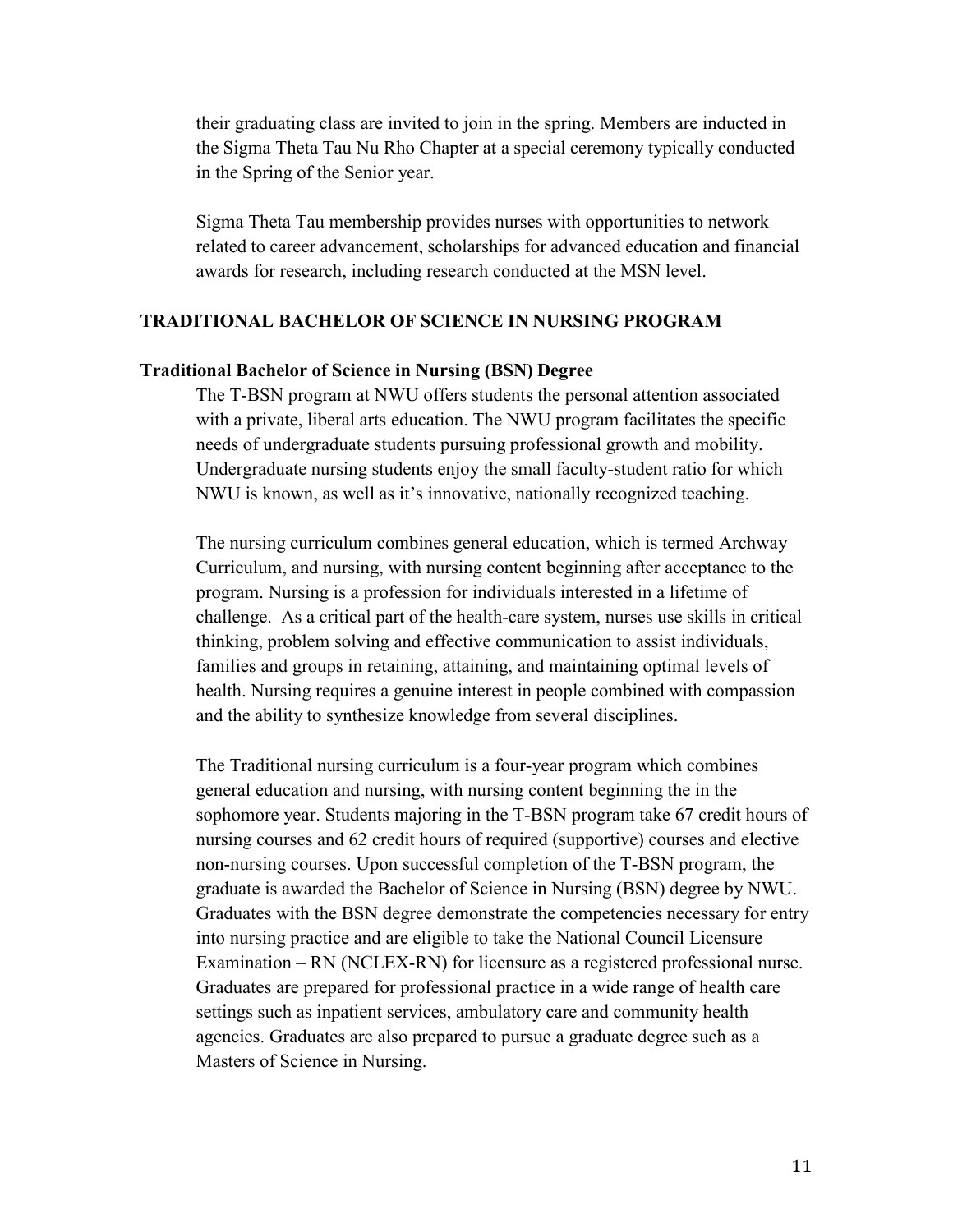#### **Admission to NWU Traditional BSN Program**

The nursing program is open to applicants who satisfy the entrance requirements of NWU and the T-BSN program (NP). Students are eligible to participate in extracurricular or sports activities made available by NWU to students of all disciplines.

The admission into the T-BSN program may differ from other programs at NWU because limited enrollment is necessary to provide student clinical experiences while assuring safe patient care and adherence to standards required for state licensure of registered professional nurses.

Admission to the T-BSN program is separate from admission to NWU. Applicants must submit a separate application to the ND for admission to the T-BSN program. Admission priority will be given to students who have successfully completed all the courses listed in the T-BSN Plan of Study (POS) for the first year. The pre-requisite courses, which account for approximately 34 semester hours, include Chemistry, English, Mathematics, Microbiology, Anatomy and Physiology I and II, Medical Terminology, Psychology, and Sociology; or equivalent courses.

A grade lower than C in any of these pre-requisite courses will delay or alter admission to the T-BSN program. Applications are screened for selection on a competitive basis by the Nursing Admissions Committee. Approximately 75% of each cohort is designated as Direct Entry Admission. The Nursing Admissions Committee may choose to designate alternates. The application period is designated for each year on the NWU Nursing website. Typically, this time period is November 1 to February 1. All application materials must be submitted within one week of the closing date. Depending upon demand and capacity, the ND may re-open the application period. An applicant is only allowed one application per year.

# **Acceptance to the Traditional Program is contingent upon meeting the following requirements. The student must:**

- 1. Meet all NWU admission requirements.
- 2. Submit two professional references.
- 3. Successfully complete a Certified Nurse Aid course and be documented on the Nebraska State Registry or the equivalent from another state.
- 4. Attain a grade of C or above in all pre-requisite courses.
- 5. Have a cumulative GPA of 3.0 or above.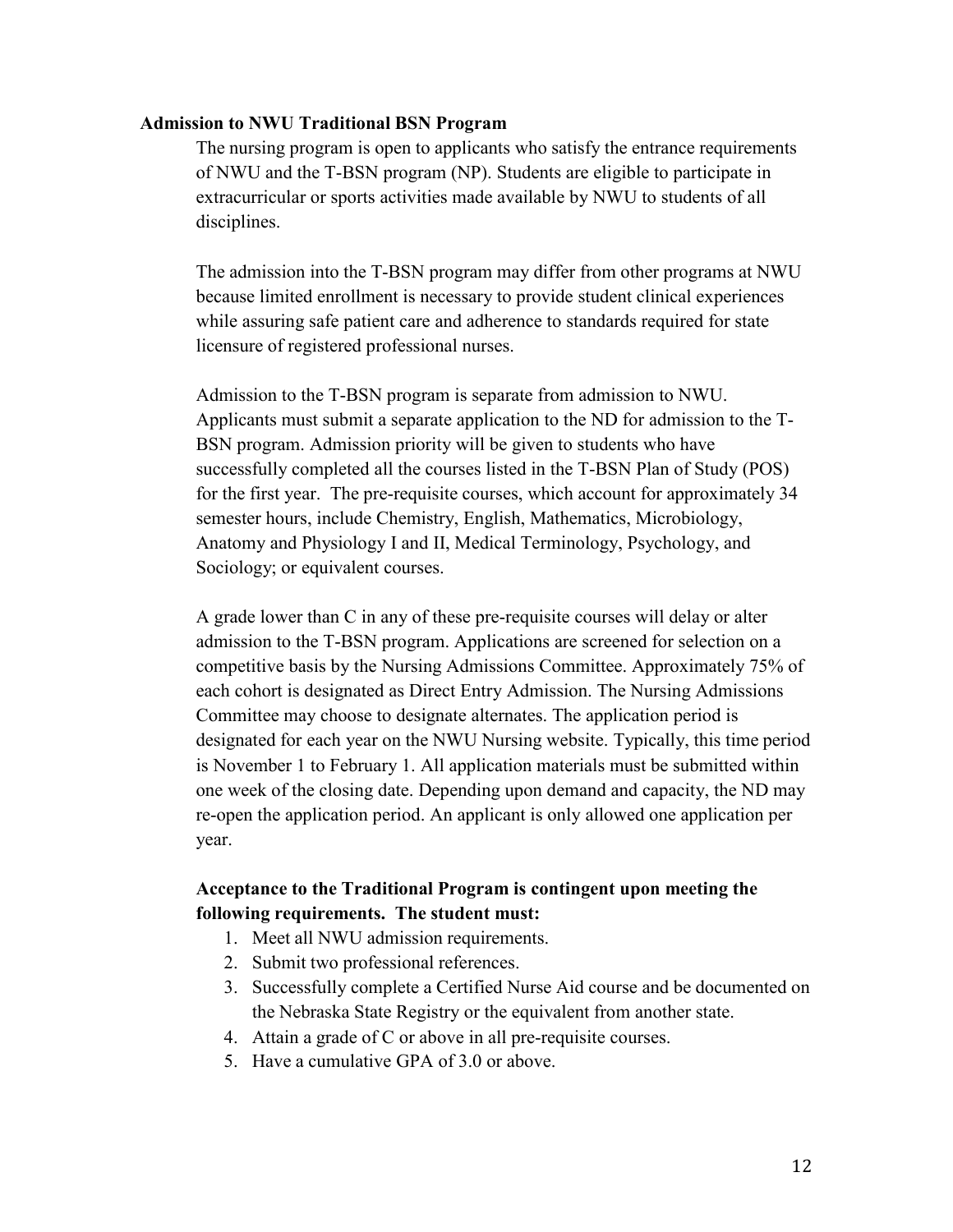# **Completion of the admissions process is contingent upon meeting the following requirements. The student must:**

- 1. Be certified in Cardio-Pulmonary Resuscitation (CPR) with Basic Life Support (BLS) from the NWU-approved provider list.
- 2. Demonstrate evidence of physical and mental health by submitting the appropriate health form to the ND via CastleBranch website.
- 3. Successfully complete the required background check and drug screen via CastleBranch website before admission.
- 4. Provide documentation of current screenings and immunizations.
- 5. Provide documentation of vehicle insurance and driver's license (or state ID card).
- 6. Signature of essential function form.
- 7. The following prerequisite courses must be completed with a grade of C or higher in order to start the T-BSN program:
	- a. BIO 1090 & BIO 1090L Introduction to Human Anatomy and Physiology I with Laboratory
	- b. CHEM 1110 Chemical Principles
	- c. BIO 1100 & BIO 1100L Introduction to Human Anatomy and Physiology II with Laboratory
	- d. BIO 1080 Microbiology
	- e. NURS 1910 Medical Terminology

NOTE: Background checks, drug screening, and documentation of other requirements is handled by CastleBranch at student expense.

- **Direct Entry Admission-** The Direct Entry Admission program offers highly qualified students a guaranteed place in the next cohort of the T-BSN program. The number of students in each cohort is set by nursing faculty in collaboration with administration and is based upon having adequate faculty and resources to meet the clinical requirements and the learning needs of the students. Direct Entry Admission students must complete their Certified Nursing Assistant and CPR certifications to maintain their Direct Entry Status. DiDirect Entry Admission is granted if the student meets these criteria by the end of the senior year of high school.
	- o High school eligibility requirements:
		- 1. Cumulative GPA: 3.5 or above
	- o Requirements in college to maintain Direct Entry status
		- 1. Maintenance of cumulative 3.0 GPA
		- 2. No repeated courses
		- 3. No pass/fail courses in sciences (except labs)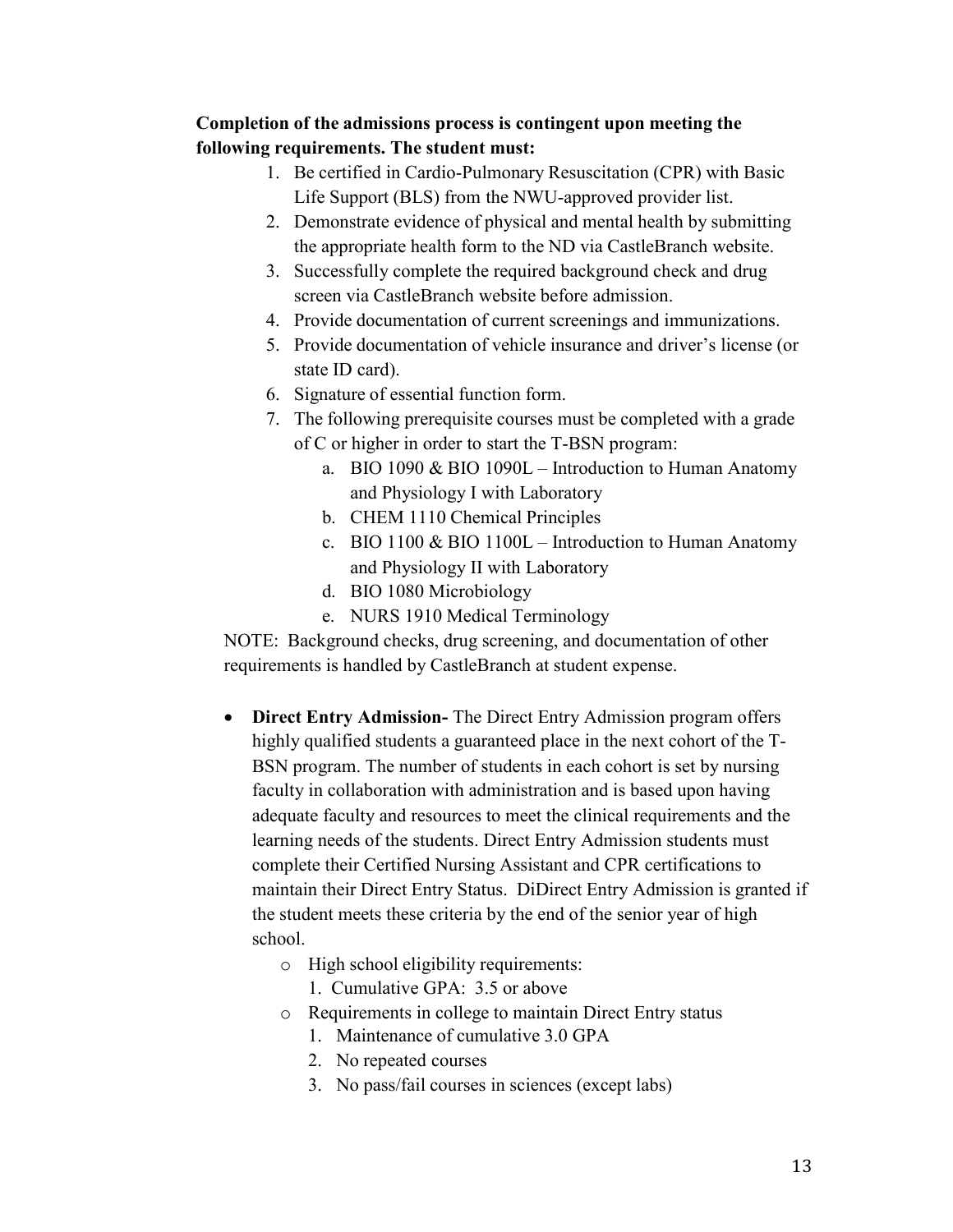- 4. A grade below C (2.0) in any course is not accepted
- 5. Must be a full-time student (at least 12 credits per semester) and follow required curriculum

# **Direct Entry Admission – College Students**

- Direct Entry Admissions as a College Student
	- o Cumulative 3.5 GPA
	- o No repeated courses
	- o No pass/fail courses in sciences (except labs)
	- $\circ$  No grade below C (2.0) in any course
	- o Must be a full-time student (at least 12 credits per semester) and follow advised curriculum
- Direct Entry Admission if Student has already obtained Bachelor's or Graduate Degree
	- o Graduated with a cumulative 3.5 GPA or higher
	- o No grade below C (2.0) in any prerequisite course needed

Direct Entry Admission candidates who do not meet the requirements to maintain their status in the cohort may apply for admission to the T-BSN program via the standard admission process.

The designated number of Direct Entry slots will be filled on a first-come, firstserve basis based on the date the admission office receives a deposit from the student.

**Nursing Program Student Transfers –** Students requesting to receive nursing credit for previous nursing education must:

- 1. Submit an application for admission and request review of previous coursework for Advanced Standing to the nursing program.
- 2. Be eligible for admission to the university.
- 3. Meet all admission requirements of the ND.
- 4. Provide transcripts and documents from all previous colleges/universities for evaluation by the Chair and nursing faculty.
- 5. Submit documents that verify reasons for leaving the previous nursing program in which the student was enrolled.
- 6. Letter of recommendation from most recent nursing school.
- 7. Admissions committee may request an interview with applicant.

A decision regarding admission to the traditional program and placement within the program will be made by the Chair and Nursing Admissions Committee.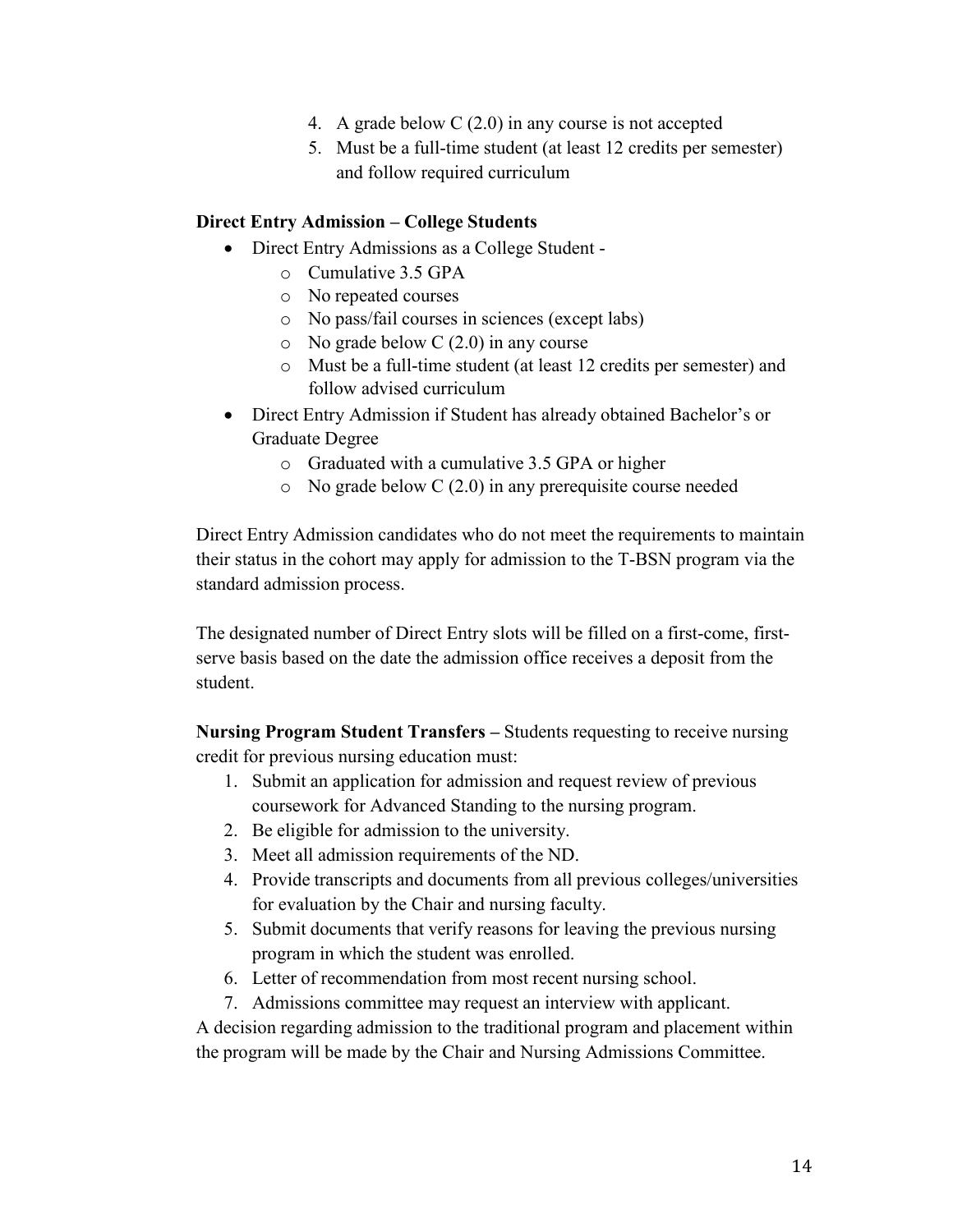# **Retention –**

Students must earn a C+ or better in all nursing courses (subject NURS) to continue in the nursing program.

- 1. The student must maintain a cumulative average on exams of 78% in all nursing courses (subject NURS) in order to progress in the program. The weighted average of all examinations will be calculated before other coursework. If the average of exam grades is less than 78%, the exam average becomes the course final grade. If the exam average is greater than or equal to 78%, then other coursework scores will be added and the resulting average must be 78% or greater in order to pass the course. Rounding on the cumulative exam average score is allowed to the nearest tenth only. (Example – 77.50% or above is rounded to 78%. 77.49% is rounded to 77%.).
- 2. For courses in which theory and clinical are combined, clinical laboratory performance is rated on a Pass/Fail basis. A rating of "Fail" in clinical laboratory performance results in a F grade in the course. If the clinical laboratory performance is "Pass," the grade awarded for the course will be based upon the theory grade (see #1 above).
- 3. To continue in the nursing curriculum, each student must maintain a college grade point average of 2.0 or above and a C+ or above in all nursing courses (NURS).
- 4. Progression in the Traditional program requires a grade of C or higher in prerequisite and supporting courses, and grade of C+ or higher in nursing courses.
- 5. Students must maintain a passing grade in the nursing lab and/or clinical portion of each nursing course and must have a  $C<sup>+</sup>$  or above in the theory portion of each required nursing course in order to obtain a final grade of at least a C+ in the course.
- 6. If unsatisfactory clinical performance occurs which is characterized by dangerous, inappropriate, or irresponsible behavior and actually or potentially places the welfare of the client or family in jeopardy, the student will be removed from the clinical site and will receive a failing grade for that course.
- 7. CPR (Cardio-pulmonary resuscitation) Basic Life Support (BLS) certification for health care providers must be kept current while enrolled in nursing courses.
- 8. Students will take a math assessment that will include dosage calculations, conversions, and intravenous rate calculations throughout the curriculum. Students must pass the math assessment with a 90%. A math assessment will be taken during each semester that students are in the clinical site.. Failure to pass the math assessment will result in remediation with a nursing faculty member prior to a subsequent attempt. Students must achieve the 90% exam average before administering medications in the clinical setting. Failure to pass the assessment after three attempts will result in failure of the course. Students will be required to achieve a 100% on their final math assessment in NURS 4970 Internship prior to entering the course and starting their clinical hours. Failure to meet the 100% math exam average in NURS 4970 will require remediation with the course faculty member.
- 9. Students enrolled in clinical courses may be subjected to random drug screens and background checks by the NWU ND or at the request of the clinical agency.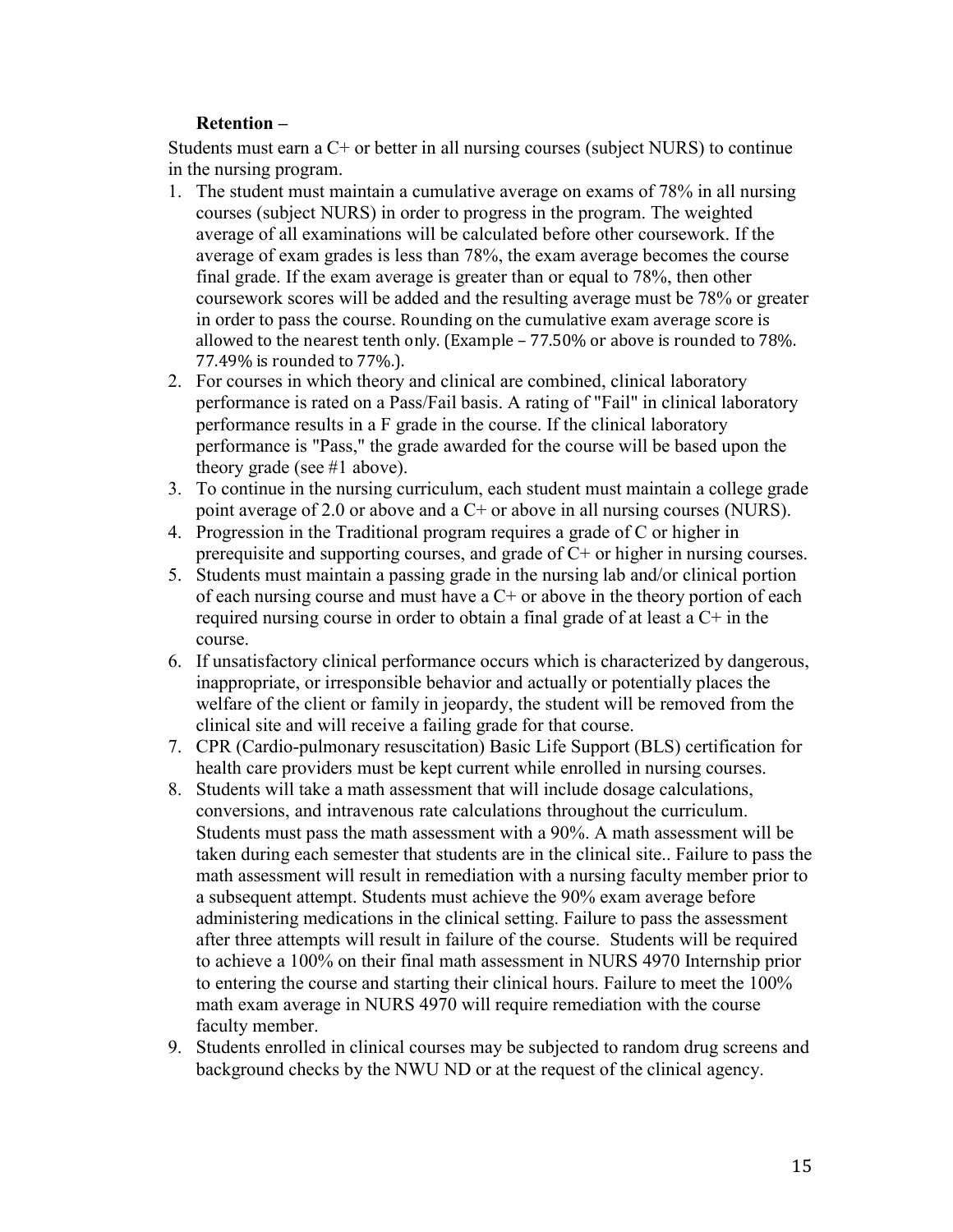10. Students must be compliant with all CastleBranch requirements including annual immunizations in order to progress in each clinical course and in the T-BSN program.

**Readmission –** A student may be readmitted to the Traditional according to the following guidelines

- 1. A period of one year will elapse before a student is readmitted to the Traditional BSN program since nursing courses are taught in sequence and normally are offered only once a year.
- 2. Application for readmission to clinical nursing courses must be filed with the ND by February 1st for readmission to fall semester. Before readmission is considered the following conditions will apply:
	- a. The applicant will be required to demonstrate evidence of retention of knowledge and skills acquired from previous nursing courses;
- 3. Readmission is contingent on space availability
- 4. All students will be evaluated on an individual basis with consideration given to each student's potential for successfully completing the program, which includes both clinical and academic performance. Readmission may be denied even if space is available.
- 5. A student may repeat a nursing course in which a grade of C or below was achieved only one time.
- 6. A student who receives two grades of C or below in nursing courses will be academically dismissed from the T-BSN program. The student may request readmission after one year of being out of the T-BSN program.
	- a. The student must have a collegiate cumulative GPA of 3.0.
	- b. The student must submit a petition to the nursing faculty indicating the following:
		- i. What occurred which caused the student to earn grades of C or below in nursing courses (NURS)?
		- ii. How has their life changed such that they believe they will be successful in the T-BSN program?
		- iii. What are the specific changes they will make in their study habits in order to be academically successful going forward?
	- c. Nursing faculty will review the petition and make a final decision regarding readmission to the T-BSN program.
	- d. If approved the student will be readmitted according the Course Catalog specific for the Cohort year to which they are applying.
- 7. If a student is academically dismissed twice from the T-BSN program, they are ineligible to be readmitted to the program.
- 8. Students must comply with admission and retention policies.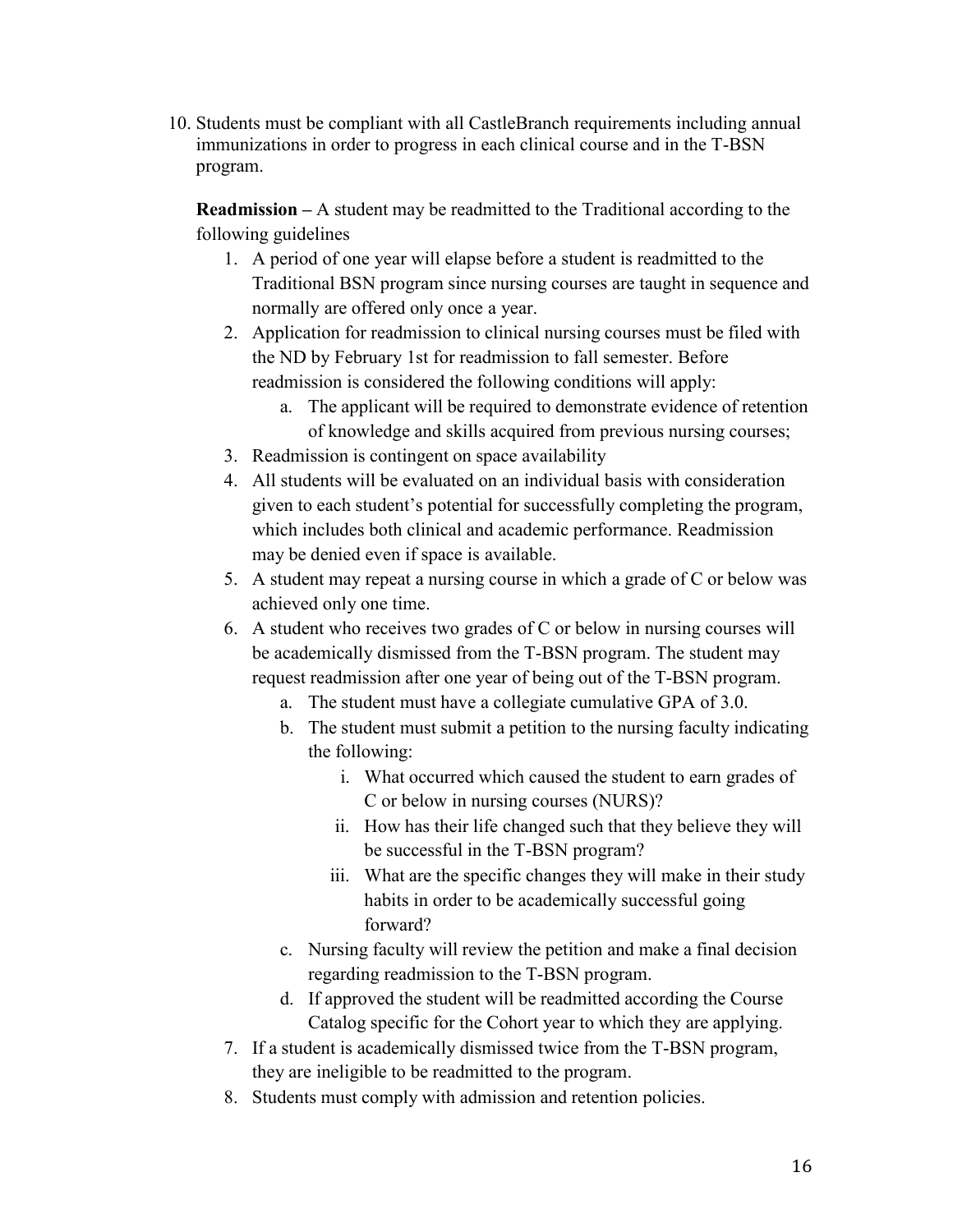NOTE: Ineligibility for the nursing curriculum does not affect the student's eligibility for acceptance into another curriculum offered by the university.

**Traditional BSN Program Evaluation Methods –** Most courses require written and/or oral projects. Students should expect to be evaluated on critical thinking and clinical problem solving, creativity, as well as the ability to construct a scholarly paper and/or presentation. Students will be evaluated through use of examinations, quizzes, assignments, and participation in class activities, discussion, lab skills, and at the clinical sites.

Completion of course evaluations on Canvas and in IDEA is an essential activity for students to provide feedback to the instructor and to the T-BSN program about the learning value of specific activities, assignments, and textbooks for the achievement of program outcomes.

The progression policies of the T-BSN program are as follow:

- 1. Students must complete the following pre-requisite courses prior to beginning NURS courses (BIO 1090, BIO 1100, BIO 1080, Chem 1110, NURS 1910)
- 2. Students must receive a  $C<sup>+</sup>$  or higher and satisfactorily complete the clinical portion of the course. Failing either the theory or the clinical portion of a course equals failing the course.
- 3. Earn an overall GPA of 2.0 or above (including general education, supporting, pre-requisite, and nursing courses).
- 4. Students who earn less than a  $C+$  in a nursing course are not allowed to take any other nursing course requiring that course as a prerequisite until an acceptable grade is achieved.
- 5. A student who receives two grades of C or below in any combination of nursing courses will be administratively dismissed from the T-BSN program.

| $A+$    | $B+$   | $C+$   |            | -00-00-00-00   |
|---------|--------|--------|------------|----------------|
| 98-100% | 88-89% | 78-79% | 68-69%     | $59\%$ or less |
| A       |        |        |            |                |
| 93-97%  | 83-87% | 73-77% | $63 - 67%$ |                |
| $A-$    | B-     | C-     |            |                |
| 90-92%  | 80-82% | 70-72% | $60 - 62%$ |                |

6. Nursing Department Grading Scale – the following grading scale is applicable to all nursing courses (header: NURS) in all nursing programs.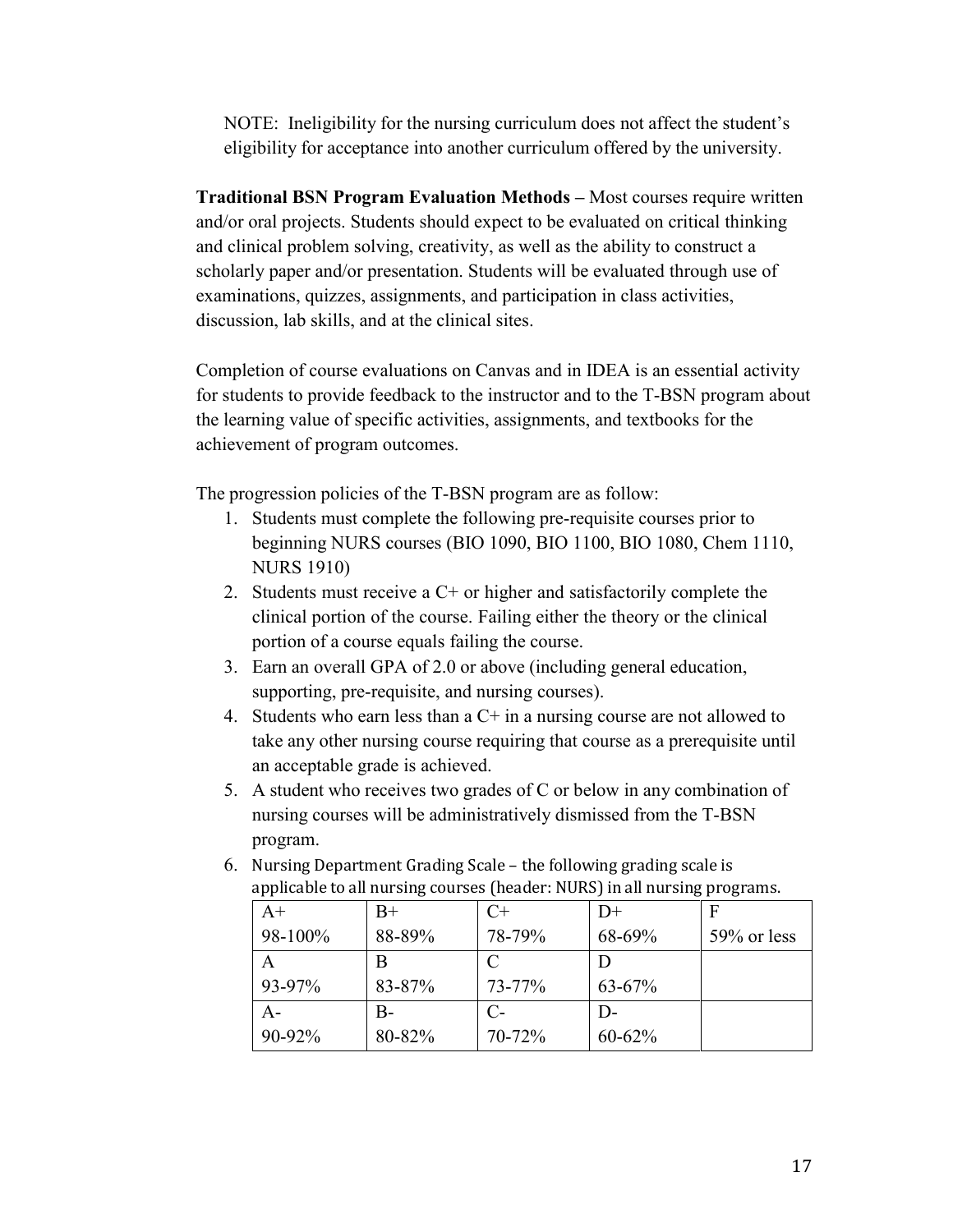#### **National Council for Licensure Examination (NCLEX)**

During the last semester of the T-BSN program, students will be provided with the materials, directions and resources needed to begin the process to apply for licensure as a registered nurse in the state of Nebraska. Upon successful completion of the T-BSN program, the ND will submit the required form for each graduate to the Nebraska State Board of Nursing licensing bureau. This form will verify the applicant is a graduate of an approved school of nursing and is eligible to take the National Council for Licensing Examination for Registered Nurses (NCLEX-RN). It is the responsibility of the graduate nurse to provide the other required materials to apply for the licensure exam. Upon receipt of all materials, the graduate nurse is notified of an exam date.

The Nebraska State Board of Nursing could prevent graduates who have been convicted of a crime or have been under treatment for drug abuse, from taking the NCLEX-RN. Situations are reviewed on a case-by-case basis at the time of application for licensure.

Nebraska Department of Health and Human Services (DHHS) states the following:

> 101-003.01B2b, These certain applicants must submit the following to the Department:

- 1. A full explanation of the pending charges, conviction, denial, disciplinary action, or pending disciplinary action;
- 2. Official records as requested by the Department related to the conviction, denial or discipline, for example: probation reports, court records, licensure disciplinary reports, or chemical dependency evaluation.

101-003.01B2c. The Department of the Board may require these applicants to undergo an interview by Department staff or the Board in order to clarify or amplify information contained in the official record.

# <span id="page-17-0"></span>**APPEALS PROCESS**

In the event that a T-BSN student has a complaint or concern they must first take the issue to the faculty member involved. If resolution is not achieved, the student must take the issue to the T-BSN Program Director. If resolution is not achieved, the student must take the issue to the Chair of the Nursing Department. If resolution is still not achieved, the student may access the Appeals Process encompassed within the Code of Student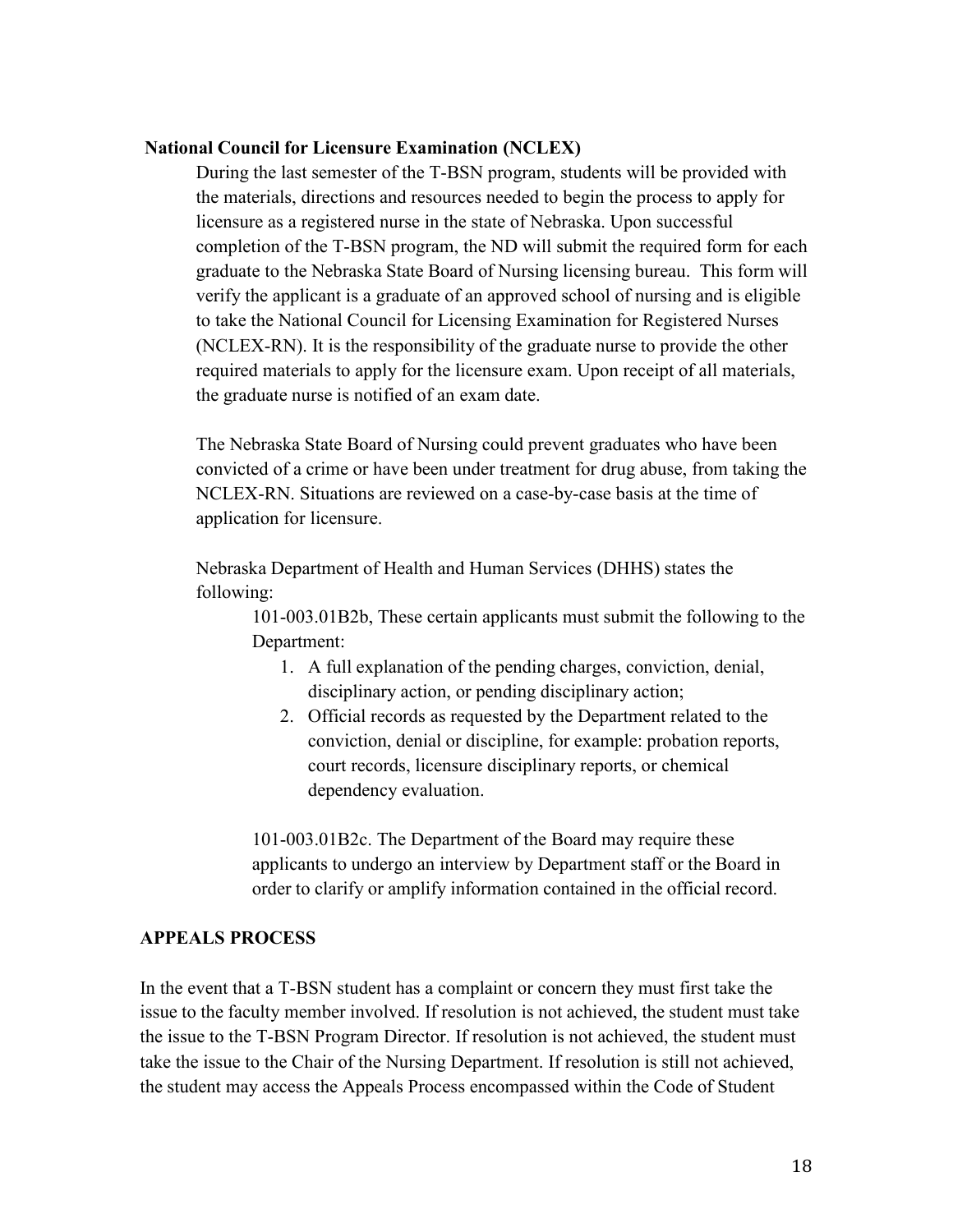Conduct or they may activate the Grade Appeal process. Both the Code of Student Conduct and Grade Appeal Information can be found within NWU policies.

# **GENERAL POLICIES FOR UNDERGRADUATE PROGRAMS AT NWU**

# **Wesleyan Alert System and Class Cancellation Due to Weather**

The Wesleyan Alert System has changed to an opt-out method. This means all cell phone information on file for **all** faculty, staff and students has been uploaded to the Wesleyan Alert System. You are no longer responsible for setting up a Wesleyan Alert System account and maintaining its information.

The Wesleyan Alert System is the fastest way for the university to notify you of an emergency, including school closing information. This service is used for emergency purposes only.

If weather conditions appear dangerous or threatening, NWU may cancel classes/clinical. NWU will announce any cancellations through the Wesleyan Alert System, the University website, and on the following participating television and radio stations:

- TV
	- o KOLN Channel 10/11; Lincoln
	- o KLKN Channel 8; Lincoln
	- o KXKO Channel 42; Omaha
	- o KETV Channel 7; Omaha
	- o WOWT Channel 6; Omaha
	- o KMTV Channel 3; Omaha
- FM Radio
	- o KTGL 92.9
	- o KRKR 95.1
	- o KZKX 96.9
	- o KFGE 98.1
	- o KBBK 107.3
	- o KIBZ 104.1
	- o KLNC 105.3
	- o KFRX 106.3
- AM Radio
	- o KKAR 1290
	- o KFAB 1110
	- o KFOR 1240
	- o KLIN 1400
	- o KLMS 1480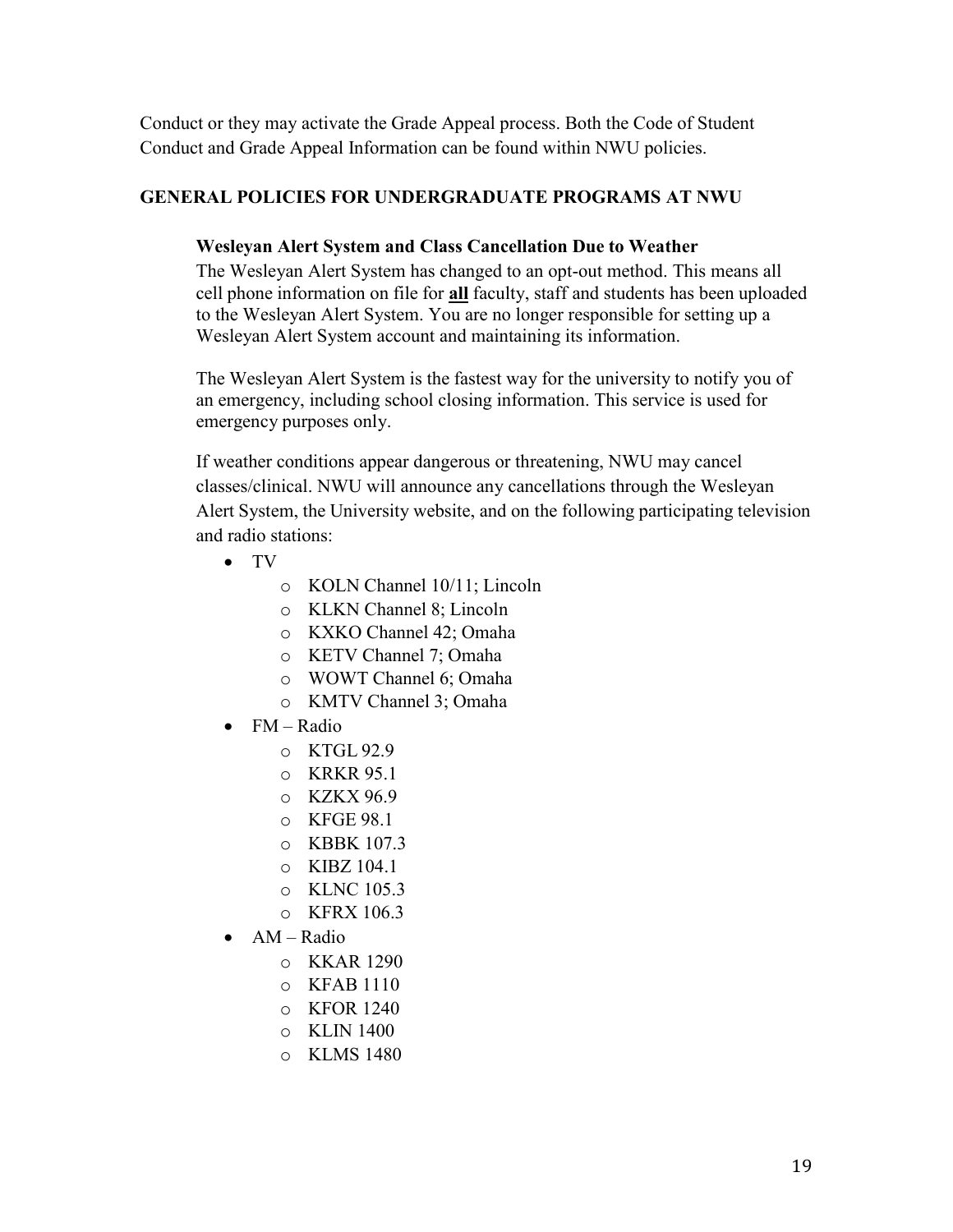Students are asked not to call NWU officials to find out if classes are cancelled. Classes will be held unless there is an announcement to the contrary announced through the media, all-student email, on the NWU website, and through the Wesleyan Alert System.

Sidewalks will be shoveled for safety by the snow removal emergency crew. The Library and the Weary Center, at the discretion of the directors, will offer limited hours of operation for students on campus. Library hours will be announced through a recorded message on the main Library telephone line. The City of Lincoln may issue a parking ban due to snow, which includes fines or towing for unmoved vehicles.

# **NWU Identification Card**

A nursing student ID card is provided when a student begins classes for the first time. The cost of replacing a lost ID is \$25.00. For the student's safety and security, the student may be requested to present student ID to campus security or NWU officials. If students are asked for identification by security or any NWU official, the student must present it. The student may use their ID for free admission to campus activities such as theatre and music presentations, check cashing, intercollegiate athletic events, Library loan. Students who pay the additional fee to use the Weary Center are required to present their current Student ID.

Students will be provided with a separate ID for use during clinical experiences (referred to as "clinical ID"). *The clinical ID is to be worn at all times during clinical and practicum activities.* Replacement IDs are available through the NWU mailroom. All costs related to replacement are the responsibility of the student.

# **Textbook Purchase**

Students can access information regarding book ordering through the bookstore online. Textbook ISBN numbers are provided for ordering textbooks either through the campus bookstore or a vendor of the student's choice. Nursing Central App must be purchased through the NWU bookstore.

# **Parking**

Vehicle permits are required on all vehicles using NWU parking areas at the Lincoln campus. All parking areas have signage and are marked by color coding specifying whether they are restricted, reserved, or general parking. Additional information on parking violation tickets, towing, and safety violations are in the NWU Student Handbook.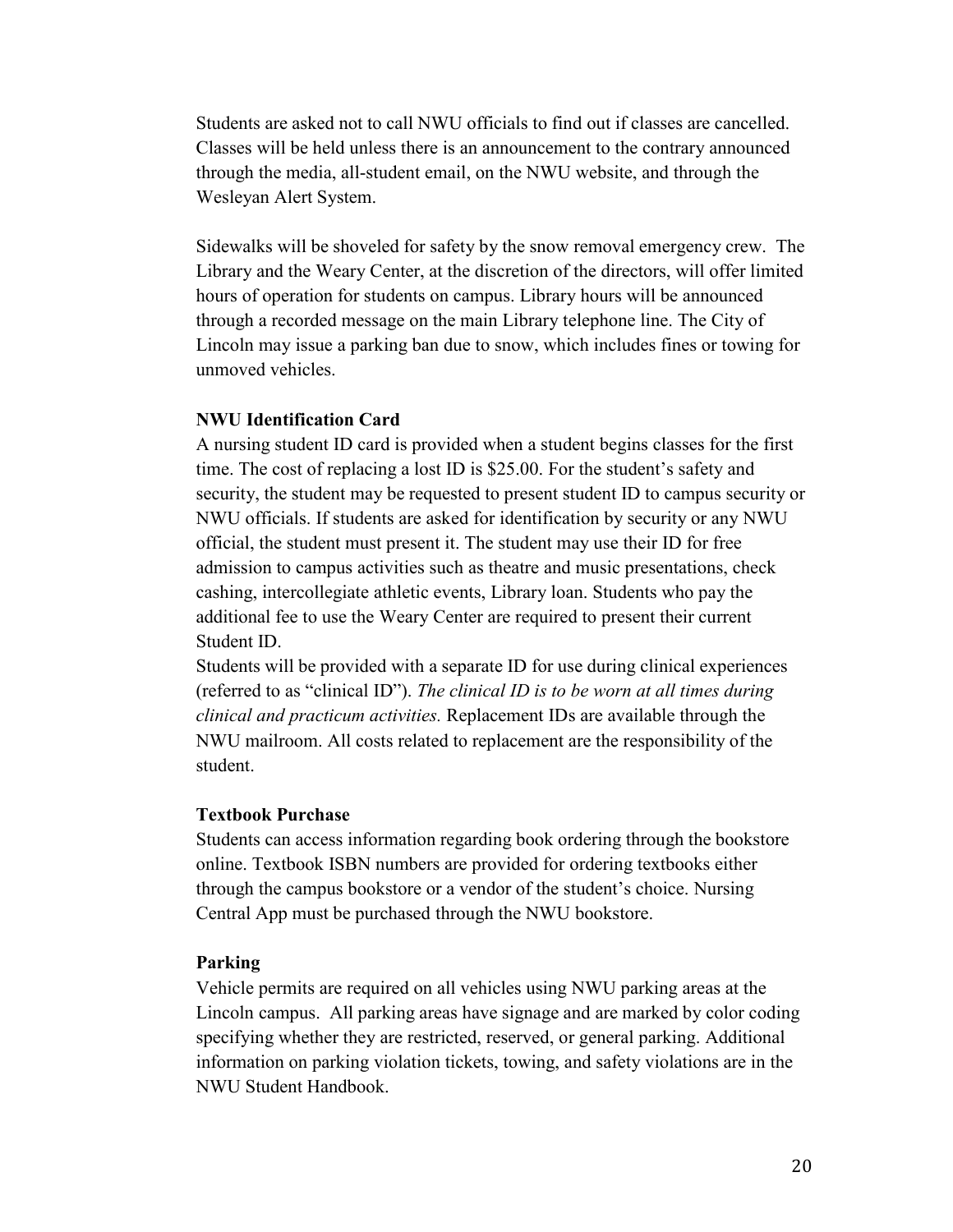Handicap Parking is available at each NWU campus site. There is handicap parking near Burt Hall in the NWU lot directly across the street to the south of Burt Hall.

#### **Cochrane-Woods Library Access**

NWU nursing students have access to the campus library on the Lincoln campus. All students may also access the Cochrane-Woods Library online collection at: [www.nebrwesleyan.edu/cochrane-woods-library](http://www.nebrwesleyan.edu/cochrane-woods-library)

#### **Computing Service and Instructional Technology**

NWU uses Canvas as a Learning Management System that allows students and faculty to connect and share information. Syllabi and course documents, including assignments are made accessible using this format. Students upload assignments and grades are posted through this system. Students can access computer and Canvas information and assistance at: <https://www.nebrwesleyan.edu/csit/>

Students are required to have an NWU username and password. These are necessary to access Office 365, the NWU email account, and access the Canvas learning site. Every course has a corresponding Canvas site. Students are expected to regularly (several times per week) check their Office 365 accounts and currently enrolled Canvas course sites for information necessary for their academic success in the nursing program.

# **Student Health Services**

Student Health Services are located on the first floor of Burt Hall, North in Lincoln. All nursing program students are offered basic healthcare services. Registered nurses are available 0800-1200 and 1300-1700. In addition to full weekday services through the nurses' and doctors' hours, Student Health Services provides a variety of other services, including flu shots and mental health services. Student Health Services may be contacted at 402-465-2375 or at: [http://www.nebrwesleyan.edu/current-undergraduates/student-supports/student](http://www.nebrwesleyan.edu/current-undergraduates/student-supports/student-health-services)[health-services](http://www.nebrwesleyan.edu/current-undergraduates/student-supports/student-health-services)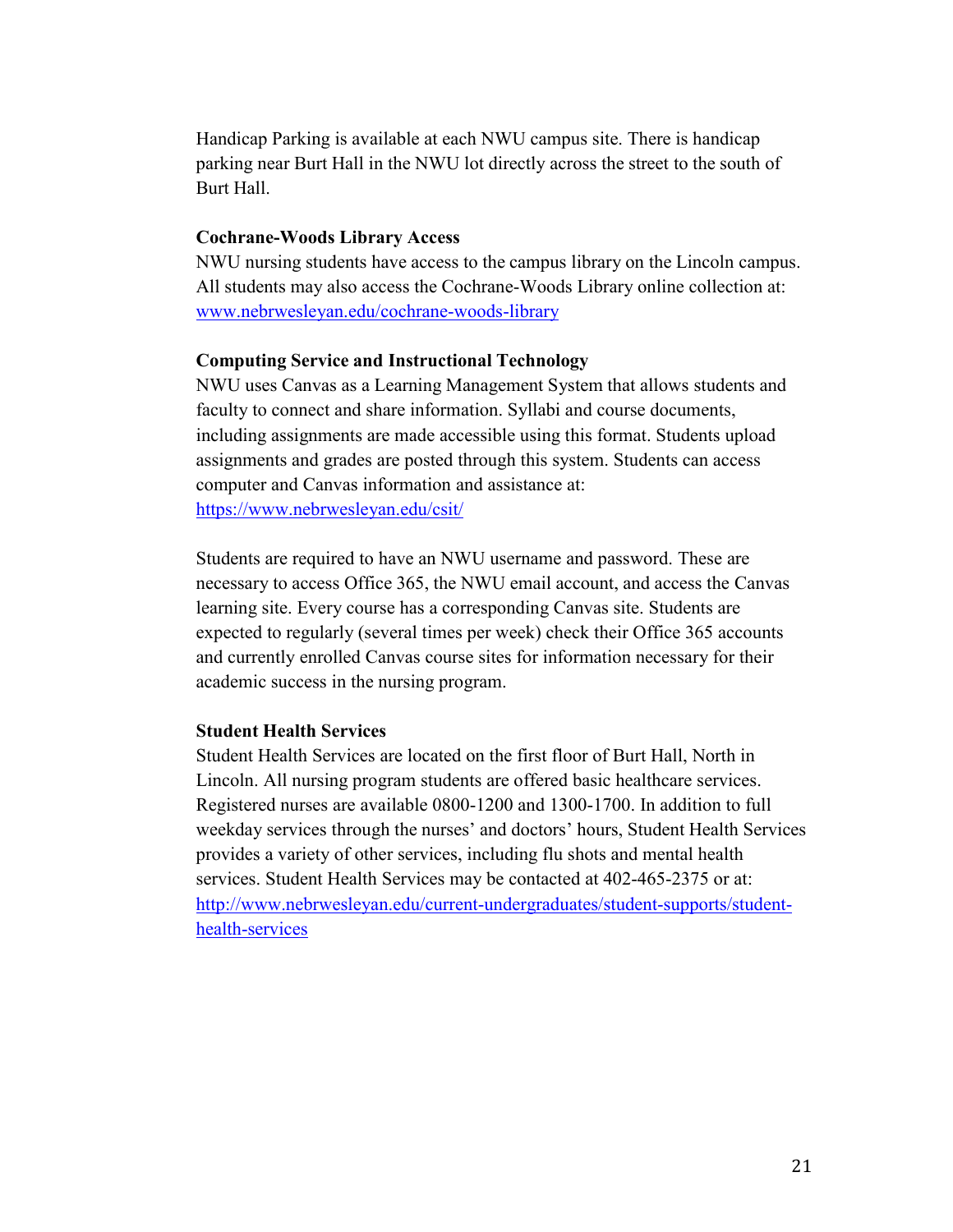| Excellent    | A and $A+$                                        | 4.00 grade points |
|--------------|---------------------------------------------------|-------------------|
|              | $A-$                                              | 3.67 grade points |
|              | $B+$                                              | 3.33 grade points |
| Good         | B                                                 | 3.00 grade points |
|              | $B-$                                              | 2.67 grade points |
|              | $C+$                                              | 2.33 grade points |
| Satisfactory | $\mathsf{C}$                                      | 2.00 grade points |
|              | $C-$                                              | 1.67 grade points |
|              | $D+$                                              | 1.33 grade points |
| Marginal     | D                                                 | 1.00 grade points |
|              | $D-$                                              | 0.67 grade points |
| Failure      | $\Gamma$                                          | 0.00 grade points |
|              |                                                   |                   |
| W            | Withdrawal (student initiates before              |                   |
|              | the end of the fifth week of the                  |                   |
|              | semester, or appropriately pro-rated              |                   |
|              | date, such as the 3 <sup>rd</sup> week for 5-week |                   |
|              | courses)                                          |                   |
| <b>WA</b>    | Administrative Withdrawal (faculty                |                   |
|              | or administration initiates)                      |                   |
| P            | Passed without grade (course offered              |                   |
|              | on pass/fail basis)                               |                   |
|              | Pass-Student designated non-                      |                   |
|              | traditional grade; earned "C-" or                 |                   |
|              | better                                            |                   |
| F            | Fail-Student designated non-                      |                   |
|              | traditional grade; earned "D+" or                 |                   |
|              | lower; must retake course if                      |                   |
|              | necessary for degree to graduate;                 |                   |
|              | student may pay tuition                           |                   |
| <b>PX</b>    | Passed by examination                             |                   |
| Ι            | Incomplete                                        |                   |
| AU           | Audit (no credit)                                 |                   |

**Nebraska Wesleyan University Undergraduate Grading System**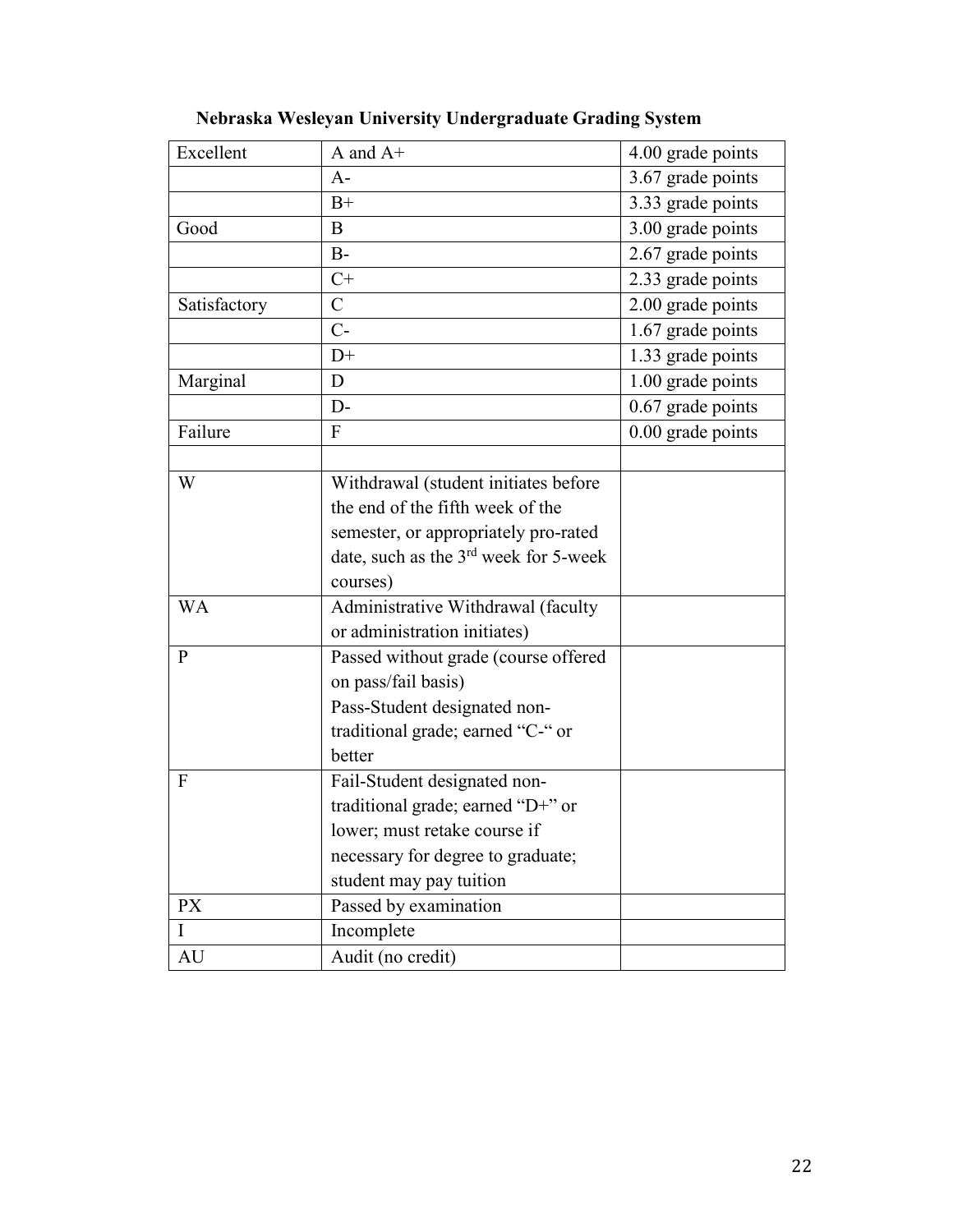#### **Withdrawal**

A student who withdraws from a course after the drop deadline but before the withdrawal deadline receives a "W" (Withdrawal) on the official transcript. A Withdrawal is not computed in the grade point average. After the withdrawal deadline, a student may not withdraw and a grade is recorded. If extenuating circumstances dictate withdrawal from a class after the withdrawal deadline, a student may petition the Dean of NWU for consideration of a late withdrawal. The withdrawal deadline is published at the beginning of the course schedule eachfall and spring. The current course schedule can be accessed on the NWU website at:

<http://www.nebrwesleyan.edu/registrars-office/course-schedules#uc>

#### **Incomplete Grade**

An "I" (Incomplete) is given for work left incomplete for reasons that the instructor and the Chair of Nursing Program consider valid. Students are eligible for an incomplete grade only if they have already completed 75% of the course work with a grade of "C" or above. The percentage of completion is determined by the instructor. A student must request an incomplete grade from the instructor.

If the instructor and the department approve the request, the student must complete an Incomplete Agreement form (available from the Academic Advisor or Registrar's Office) with the instructor and the Chair of the Nursing Program. The work for an Incomplete must be finished within the time allotted by the instructor (maximum of one year from the close of the term in which the student is enrolled). The instructor stipulates what the final grade will become if the work is not completed on the Incomplete Agreement form.

If the work is completed in time, the instructor determines the final grade according to the quality of the student's performance. If the work is not completed by the designated time, the Registrar assigns the grade stipulated on the Incomplete Agreement form. The "I" remains on the student's permanent record.

A permanent Incomplete is allowed only in cases resulting from a catastrophic event in the life of a student, such as an incapacitating illness or other problems beyond the control of the student, which prevents the student from completing the work. In such cases, the student, his or her proxy, or the instructor can petition the Dean of NWU for a Permanent Incomplete.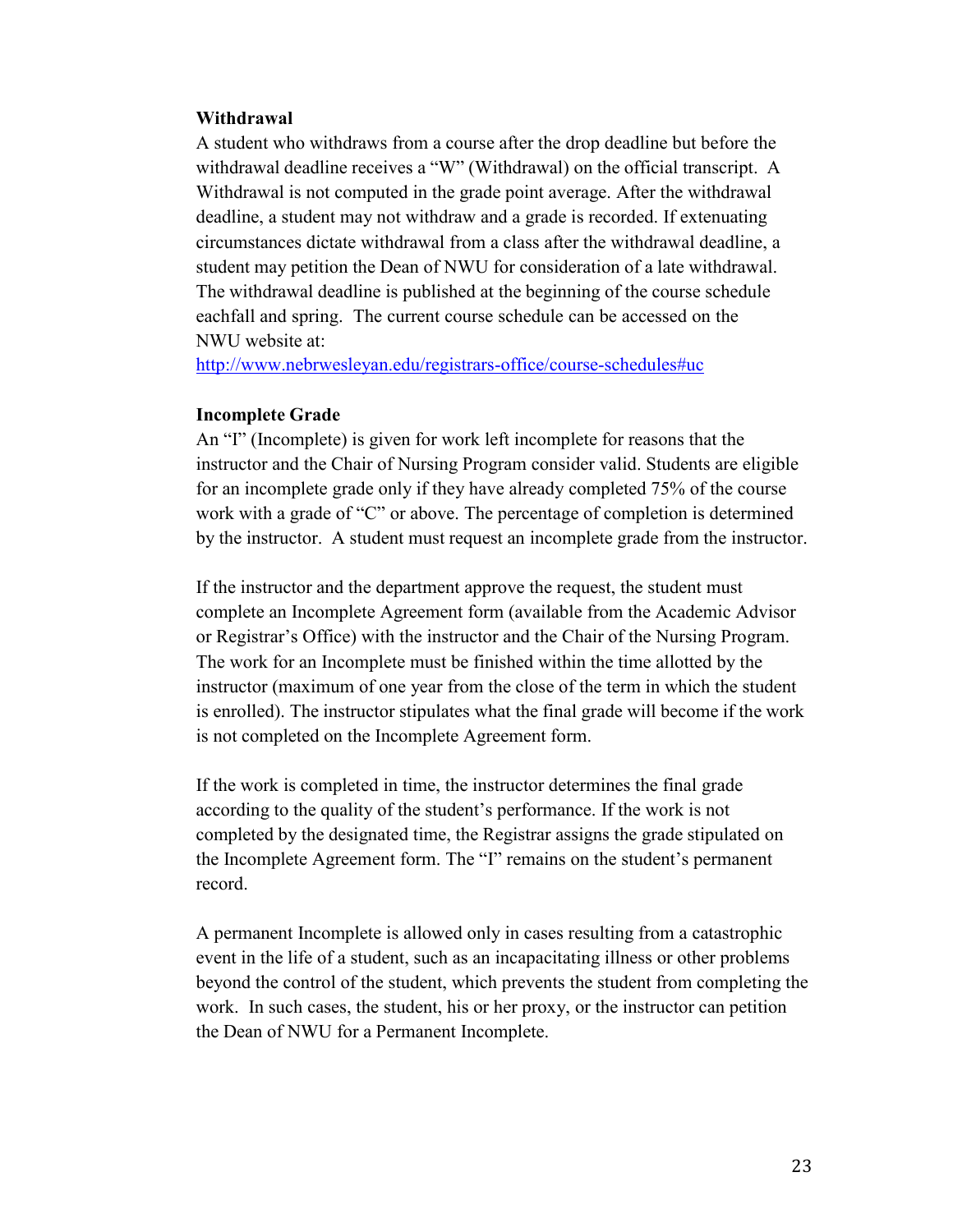#### **Audit**

A student may registrar for a course on an audit basis if space is available after first obtaining permission from the instructor. A student will earn no credit for a course taken on an audit basis. The designation of "AU" required attendance of at least 75% of the class sessions. Should the student not fulfill this obligation, the instructor will indicate so on the final grade report and the course will not be recorded on the student's transcript. Certain course may not be audited.

#### **Repeated Courses**

When a student repeats a course, both grades remain on the student's transcript, but only the last grade earned (whether higher or lower) and the associated credit(s) are used to determine hours earned and the student's grade point average. Students who repeat a course and earn a grade of "F" lose any credits previously earned for that course.

#### **Academic Integrity**

Academic integrity is one of the principles of a university community. NWU encourages and expects the highest standards of academic integrity from all students. The Student Code of Conduct states, "cheating, plagiarism, or other forms of academic dishonesty" are subject to disciplinary action. For additional information refer to the Student Code of Conduct found in the Nebraska Wesleyan Student Handbook posted on the NWU website.

# **Code of Conduct**

NWU distributes a Code of Student Conduct to all students upon admission to their program of study. The nursing profession is held to a higher standard of ethical conduct, thus the following information is distributed and is to be observed.

#### **Guidelines for Standards of Professional Conduct**

The nursing faculty believes that standards of professional conduct are an inherent part of professional presentation, communication, and socialization and expect students enrolled in the nursing program to adhere to the standards. Students practice within the boundaries of the Nebraska State Board of Nursing Practice Act, or applicable state Practice Act, the American Nurses Association (ANA) Code of Ethics for Nurses, guidelines from NWU, and the Nursing Program, as well as by any policies and regulations of the healthcare agency where they are assigned for clinical learning.

Students can access the Nursing Scope and Standards of practice at the American Nurses Association Publications, ANA Code of Ethics at: <https://www.nursingworld.org/coe-view-only>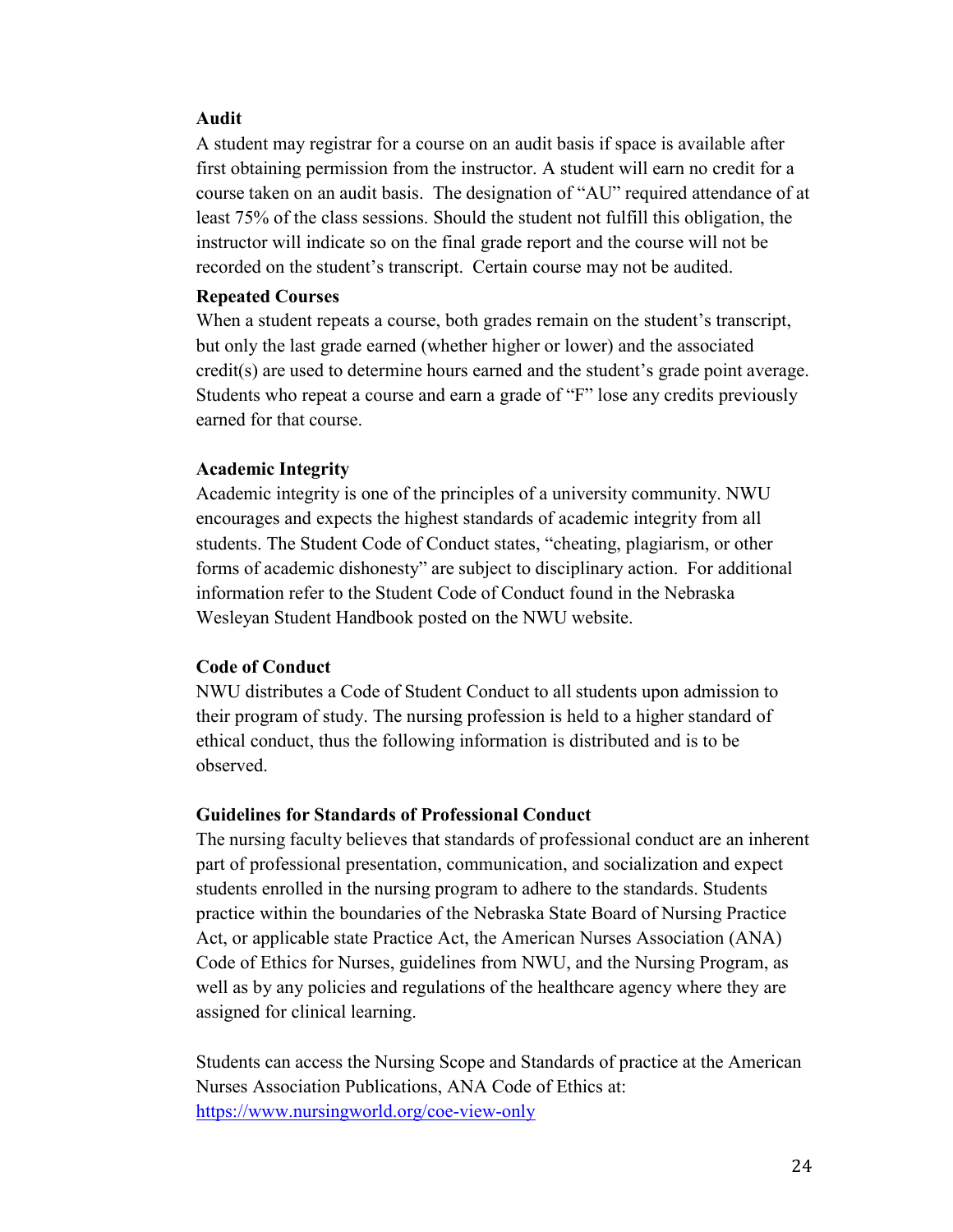The use of abusive language or disruptive behavior directed toward peers, staff, faculty, or clinical site personnel will not be tolerated and may result in dismissal from the program. Such behavior is inconsistent with professional standards and inappropriate for students aspiring to a career in nursing.

Standards of Professional Conduct include the following:

- ACCOUNTABILITY Is answerable for one's action; answers to self, the client, the profession, and the institution.
- AGENCY'S POLICIES AND PROCEDURES Reads and adheres to the agency policies and procedures.
- CIVILITY All students in the Nursing Program are expected to contribute to a positive learning environment. As a nursing student, students are expected to be reflective, courteous, respectful, and empathetic to classmates, instructors, and other college staff assisting the student in learning.
- CONFIDENTIALITY Respects the privacy of patients and respects privileged information; follows the principles of HIPAA
- DEPENDABILITY Is trustworthy and reliable
- ETHICAL Adheres to the ANA Code of Ethics with Interpretative Statements establishing the ethical standard for the nursing profession. Access noted above.
- HONESTY Practices fairness and straight forwardness of conduct, displays moral excellence and truthfulness.
- LEGAL Operates within the standards of care related to the nurse's role in the education setting.
- PROFESSIONAL APPEARANCE Adheres to established dress code in all clinical and professional activities.
- PUNCTUALITY AND PROMPTNESS Is on time for all classroom and clinical assignments.
- RESPECT Treats others with compassion, consideration and in a professional collaborative manner.
- RESPONSIBILITY Executes duties associated with the nurse's particular role.
- SAFETY Prevents or minimizes risks for physical, psychological, or emotional jeopardy, injury or damage.

A violation of the Standards of Professional Conduct may result in failure of the course and/or dismissal from the nursing program.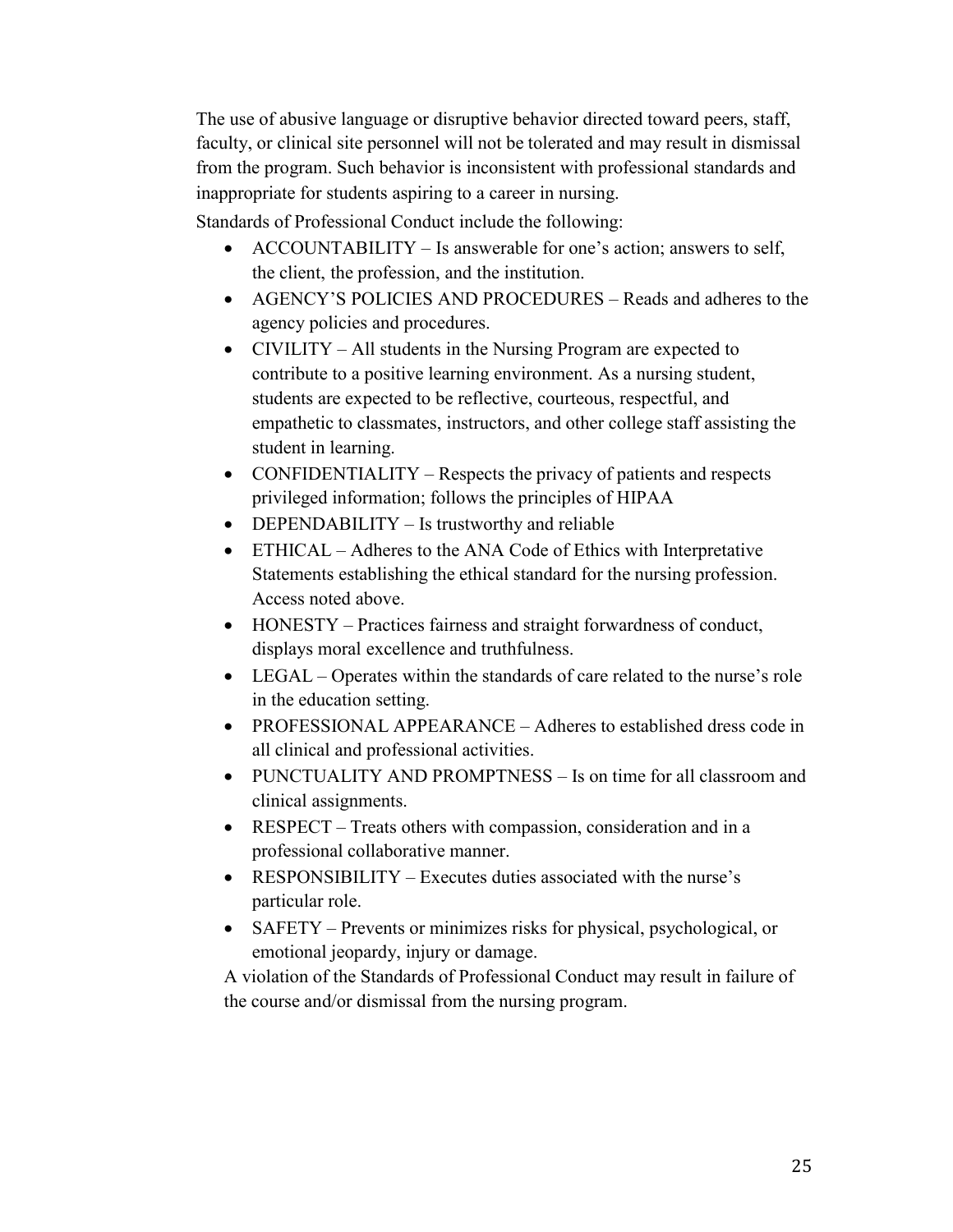# **Student Expectation in Reporting Unprofessional Conduct**

During the course of study in the T-BSN program, a student may observe behaviors in others that appear to violate the standards of academic and/or professional integrity or actions that have a potential to harm another individual. Each student has the responsibility to report any questionable activity to the instructor and/or the Chair of the Nursing Department. Personal responsibility is an essential component of professionalism.

# **Professional Boundaries**

Students enrolled in a program of nursing must respect the importance of establishing and maintaining professional boundaries. In a student role, professional boundaries exist between the student and the instructor and between the student and the client/patient. Students unclear of proper behavior or of an appropriate response to a client/patient should consult the instructor for guidance.

1. Student and Faculty

Faculty and students will maintain a professional relationship at all times:

- a. Students should not expect an instructor to act as a personal counselor or therapist. Students should seek assistance from counselors at the college.
- b. Students should not ask or expect the instructor to join an individual, group, or class in any social situations while the course is in progress.
- c. Students should not offer the instructor material gifts or money as gratitude for instruction. Instructors may accept cards or notes when students wish to thank the instructor.
- 2. Student and Patient

Students will maintain a professional nurse-patient / nurse-client relationship with consumers of healthcare with whom they come in contact:

- a. Students providing nursing care strive to inspire the confidence of patients. Students must treat all patients, as well as other healthcare providers, professionally. Patients can expect those providing nursing care to act in their best interests and respect their dignity. The student should refrain from inappropriate involvement in the patient's personal relationships.
- b. Boundary violations may result when there is confusion between the needs of the student and those of the patient. Such violations are characterized by excessive personal disclosure by the student, secrecy, or even a reversal of roles.
- c. The nursing student demonstrate compassionate care for a patient/client and families when the student exhibits the following:
	- i. Listening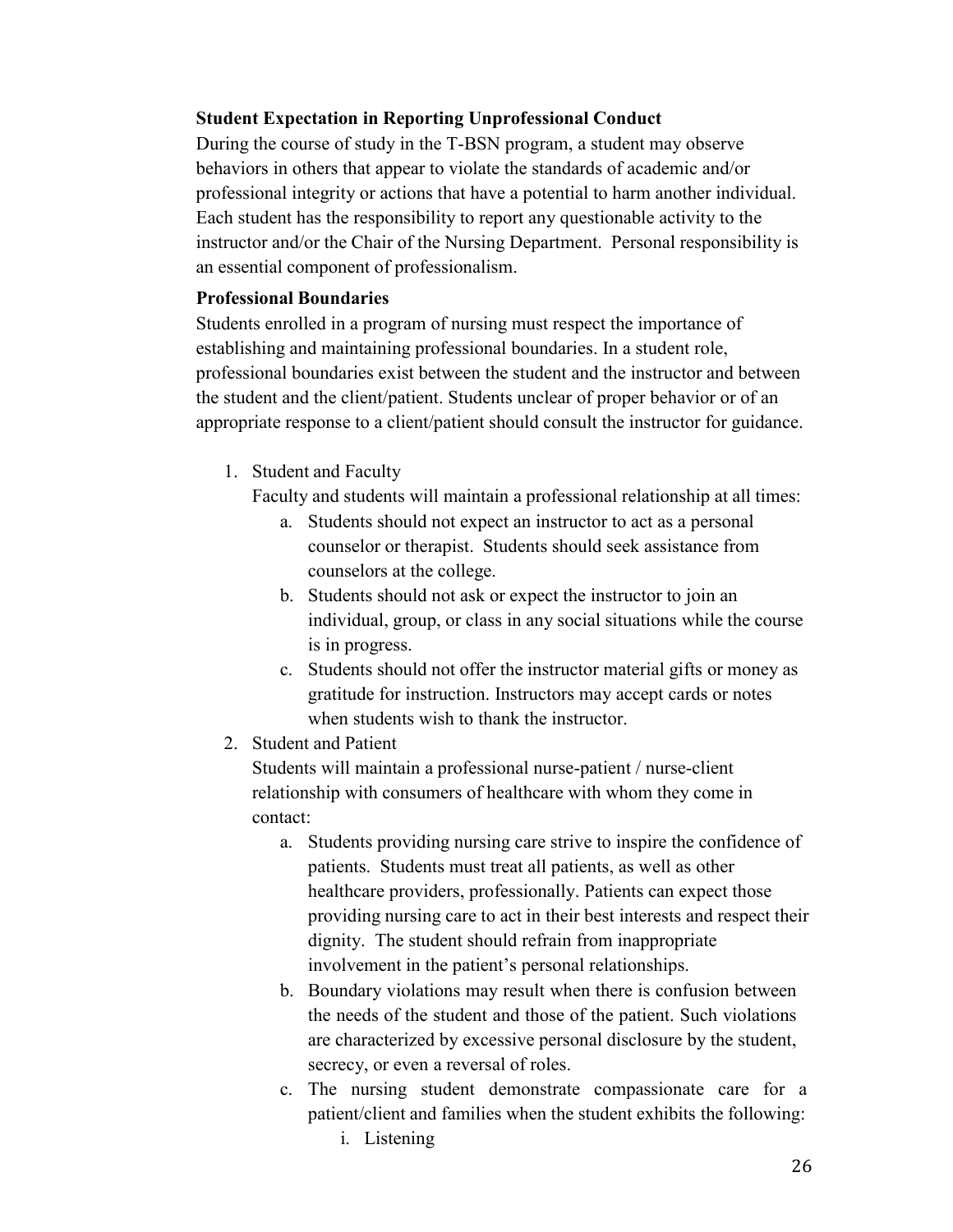- ii. Attention to the patient/client
- iii. Presence
- iv. Communication
- v. Helping attitudeUnderstanding

#### **Disciplinary Action Guidelines**

When a nursing student is in violation of any requirement contained in this Nursing Student Handbook, he or she is subject to disciplinary action or immediate dismissal. All students should carefully review the Nursing Student Handbook and the Nebraska Wesleyan Student Handbook sections on Academic Misconduct and Disciplinary Standards. Those codes can be found in the catalog or student handbook. Dismissals and suspensions for reasons based on academic misconduct and student discipline, as well as reasons based on the Nursing Student Handbook, will proceed according the NWU Nursing Program Performance and Policy.

# **Zero Tolerance**

The NWU Nursing Department supports a Zero Tolerance Policy for the following behaviors:

- 1. Intentionally or recklessly causing physical harm to any person on the campus or at a clinical site, or intentionally or recklessly causing reasonable apprehension of such harm.
- 2. Unauthorized use or possession of any weapon or explosive device on the campus or at a clinical site.
- 3. Unauthorized use, distribution, or possession for purposes of distribution of any controlled substance or illegal drug on the campus or at a clinical site.

Nursing students engaging in this misconduct are subject to immediate dismissal from nursing classes and disciplinary action as described in the Nebraska Wesleyan Student Handbook under Zero Tolerance Policy.

#### **Academic Misconduct**

Cheating on an examination, written work (plagiarism); falsifying, forging or altering college records will result in disciplinary actions outlined in the detail in the NWU "Code of Student Conduct" booklet. Cheating includes, but is not limited to the following:

- 1. Copying from others during an examination.
- 2. Communicating exam answers with another student during an examination.
- 3. Offering another person's work as one's own (plagiarism). Completion of an examination for another student or asking someone to take an examination for you.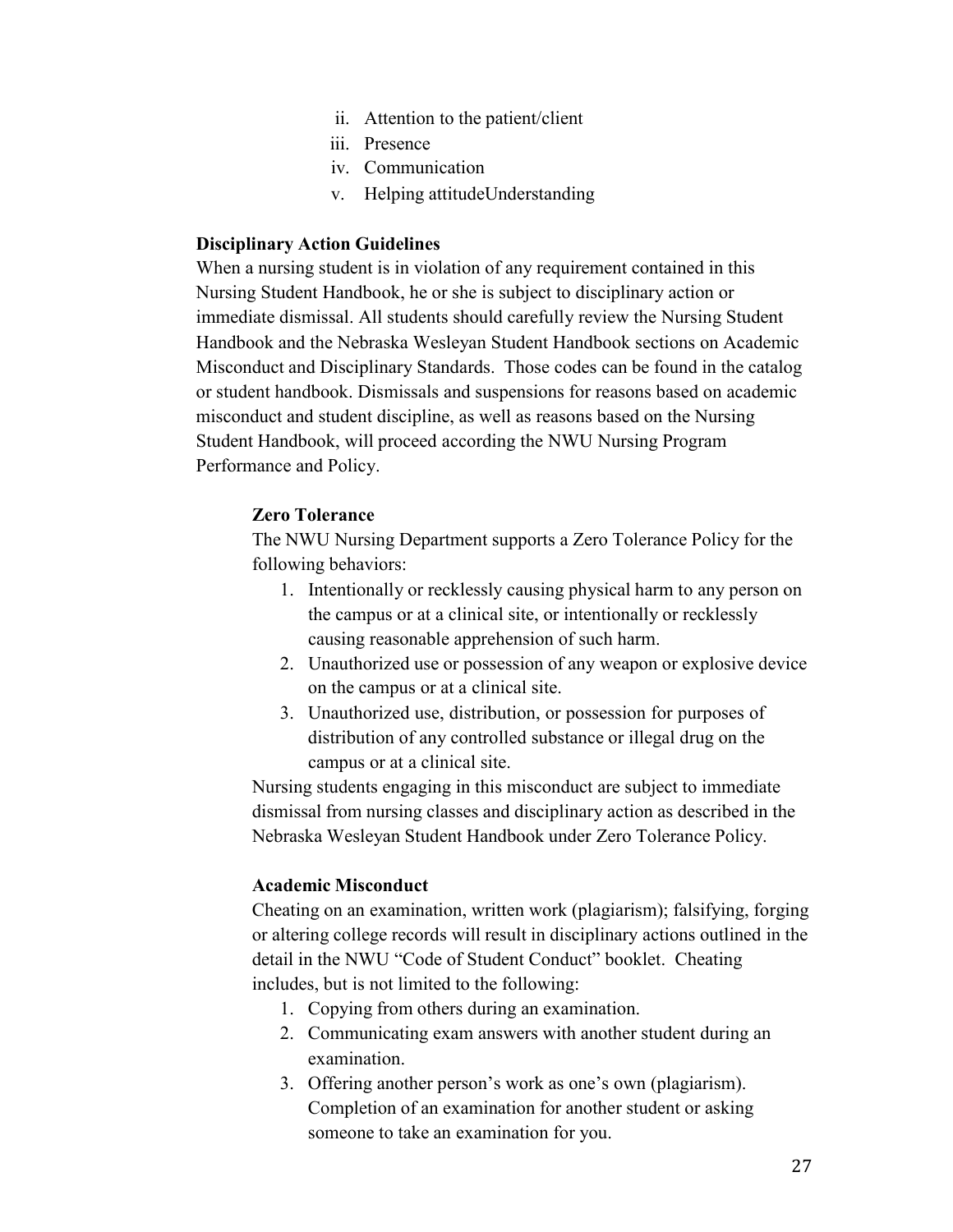- 4. Sharing answers for a take-home examination or assignment unless specifically authorized by the instructor.
- 5. Tampering with an examination after it has been corrected, and then returning it for more credit.
- 6. Using unauthorized materials, prepared answers, written notes or information concealed in an exam or elsewhere during an examination.
- 7. Acquisition, without permission, of tests or other academic material belonging to a member of the college faculty or staff.
- 8. Removal of tests from the classroom, duplication of written notes from a test, or copies of questions or answers on any manner of copying device, including any type of camera, during test review sessions.
- 9. Any student who knowingly or intentionally helps another student perform any of the above acts of cheating or plagiarism is subject to discipline for academic dishonesty.
- 10. Any preparation of written material that is fraudulent and/or untruthful.
- 11. Plagiarism includes, but is not limited to, the use of paraphrase or direct quotation of the published or unpublished work of another person without full and clear acknowledgment. It also includes the unacknowledged use of materials prepared by another person or agency engaged in the selling of term papers or other academic materials.

# **Student Practice Regulations**

Nursing students practice within the boundaries of the Nebraska State Board of Nurse Practice Act, the Iowa Board of Nursing, the ANA Code of Ethics for Nurses, guidelines of the NWU Nursing Program Handbook for Students, and the policies and regulations of the healthcare agency where they are assigned for clinical learning. Examples of unsafe practice include, but are not limited to the following:

- Refusal of an assignment based on client's race, culture, religious preference or medical diagnoses.
- Denies, covers-up or does not report own errors in clinical practice.
- Ignores and fails to report dishonest or unethical behavior in others.
- Practices skills considered below standards and/or outside the scope of practice for professional nurses.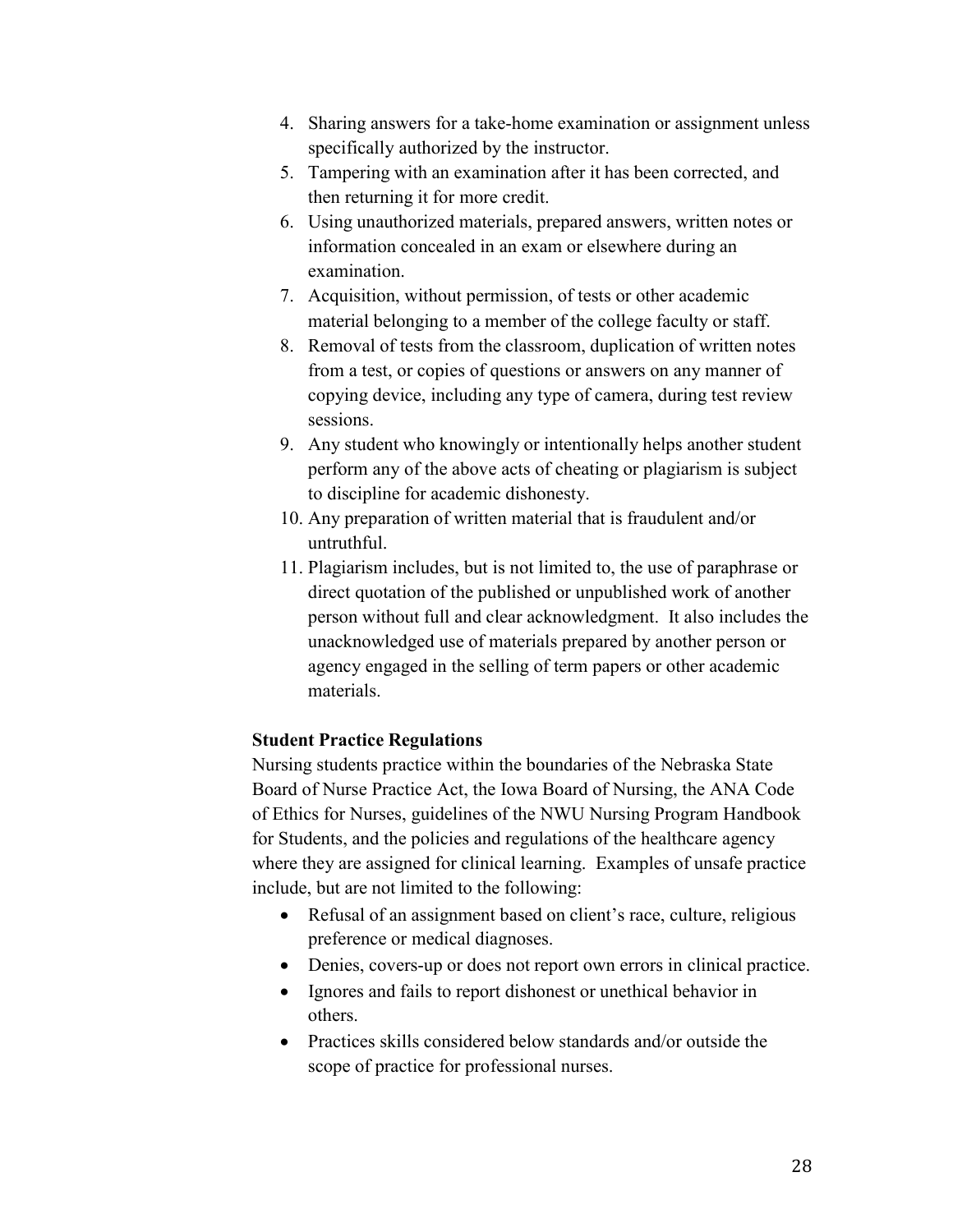- Lacks information processing ability necessary for making appropriate clinical judgments or decisions.
- Interacts inappropriately with agency staff, co-workers, peers, patients, patients' families, and faculty resulting in miscommunication, disruption of the learning and/or patient care environment.
- Misuse of private health information and principles of confidentiality.
- Lack of preparation for clinical practice.
- Failure to respect client rights and dignity.
- Soliciting, borrowing, or removing property or money from another person.
- Assuming client care tasks for which the registered student nurse lacks the education or competence to perform.
- Removing drugs, supplies, equipment, or medical records from the clinical setting.
- Abandoning clinical responsibilities; leaving clinical agency or patient assignment without notification.

A violation of the Student Practice Regulations may result in failure of the course and/or dismissal from the nursing program.

# **Unusual Occurrence Guidelines**

An unusual occurrence is any event that has potential for harm to any person while in the T-BSN program or clinical agencies.

- 1. Upon notification the faculty and student will meet to determine the nature of the occurrence. The faculty member will determine the necessary actions required for follow-up of the occurrence.
- 2. Documentation of the occurrence and an action plan for correction will be completed and signed by the faculty member and the student.
- 3. Any student failing to notify the instructor immediately upon discovery of an unusual occurrence will be subject to disciplinary actions including course failure and program withdrawal.
- 4. When a behavior occurs that could jeopardize life, impede recovery, or interfere with the maintenance of the patient's current health status, a conference will be held as soon as possible with the nursing student, nursing instructor, and the Chair of the Nursing Department.
- 5. Any student unable to demonstrate safe and competent patient care, who fails to maintain the clinical compliance with the health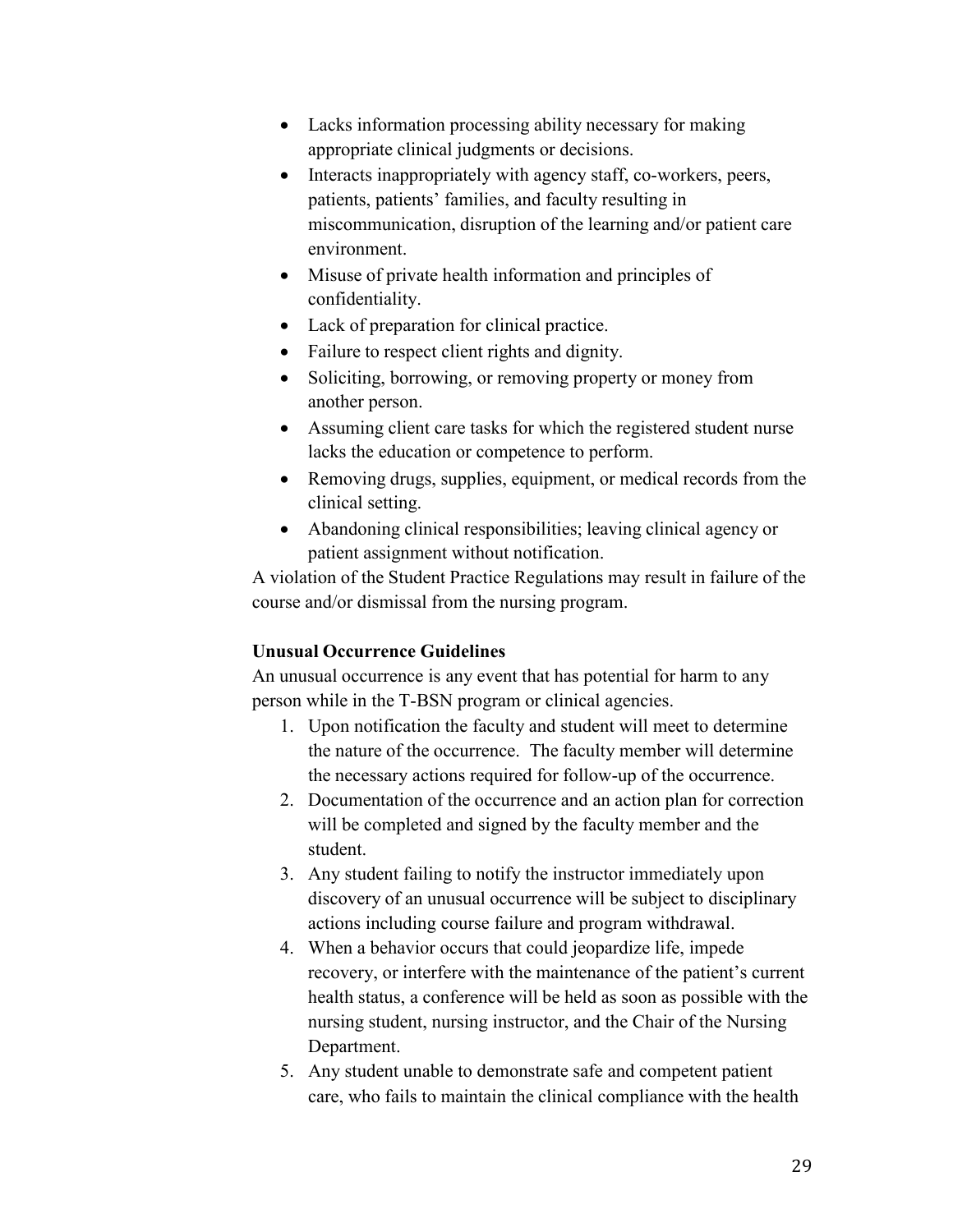and safety requirements, or who has excessive absences from the clinical experience and classroom settings will be removed from the clinical assignment and receive a failing grade in the course.

#### **Background Checks and Drug Screening**

The purpose of this policy is to assure the safety and well-being of patients, students, faculty, and staff in the clinical and academic environments and to attest to clinical agencies the students' eligibility to participate in clinical activities. This policy applies to all undergraduate and graduate students, on-ground and online, enrolled in any of NWU's Nursing Program options.

Background investigations and drug screening will be conducted as a condition of admission for undergraduate and graduate students. Enrollment in clinical courses and placement in clinical agencies are contingent upon successful completion of the background investigation and the drug screen. In addition, serious results of this investigation may affect candidacy for the licensure and certification examinations and employability in nursing.

- Students in the NWU Nursing Programs need to complete these requirements for admission to the desired program.
- Students must disclose any convictions of a crime and/or conviction of criminal offenses prior to admission and during their nursing program (self-report). Student report is to be made to the T-BSN Program Director within seven days of conviction.
- Students must remain current on all requirements of the program, including Castlebranch (e.g. TB screening, CPR).
- Students will not be allowed to participate in clinical or lab-based learning experiences if Castlebranch requirements are not met and maintained. This may impact a student's ability to successfully complete the courses and/or program.

# **Confidentiality**

All background investigations and drug screening will be kept strictly confidential and disclosed only to those who have a legitimate educational interest in their contents or for any other purpose permitted by FERPA or state law. Any breach of confidentiality will be considered serious and appropriate disciplinary action will be taken.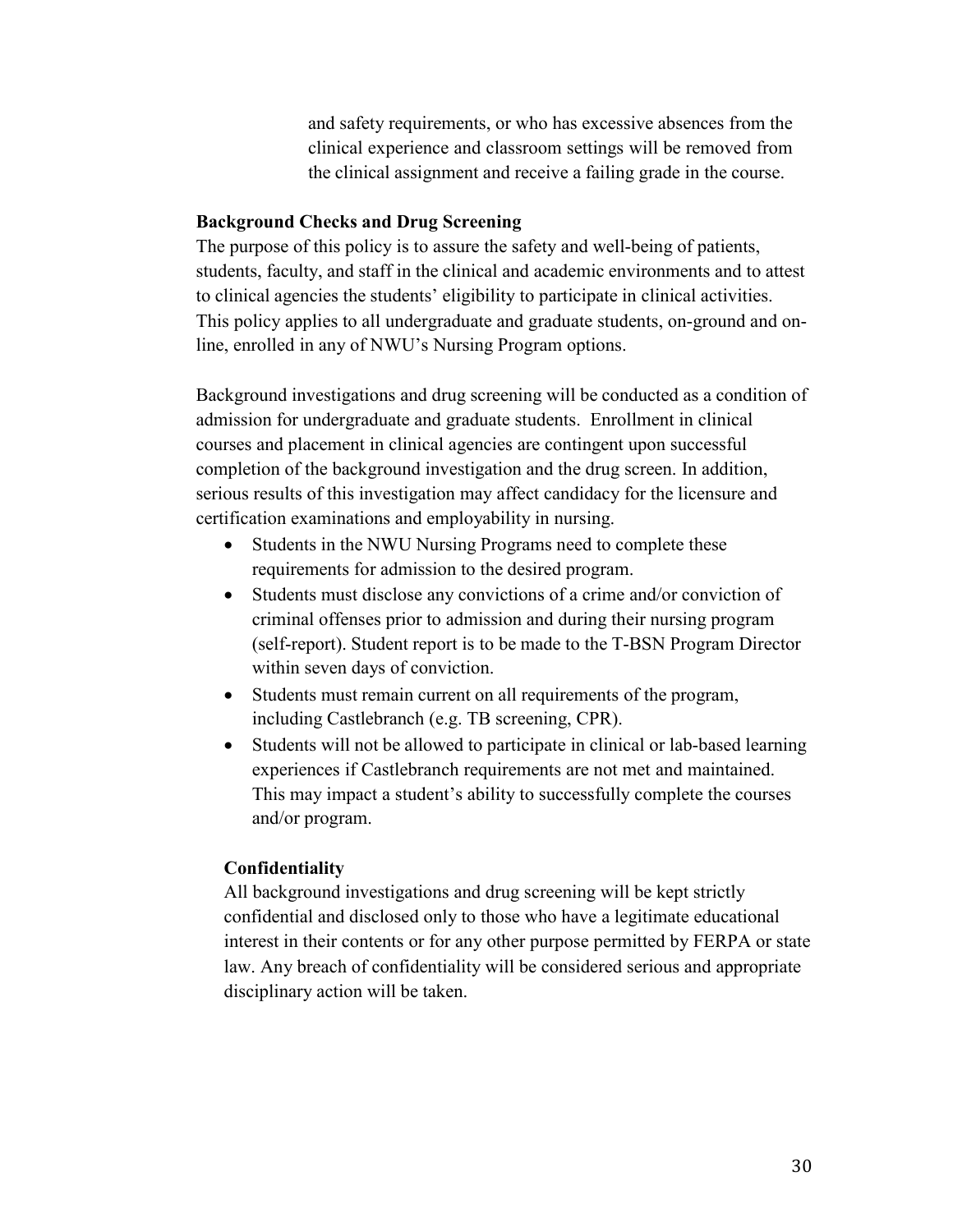#### **Procedure**

**Permission to Conduct the Investigation**Permission to conduct this required background investigation (and drug screen) will be obtained by CastleBranch when the student registers withthe company. The student can download and print copies of all documents. The student is responsible for the cost of the background check, drug screen, and Immunization Tracker.

# **Adverse Information from Background Investigation and/or Drug Screen Results**

- 1. The background investigation and drug screen results are made available to the Chair of the Nursing Department
- 2. The Chair will evaluate the results and, depending upon the finding, may consult with the Nursing Admissions Committee. If warranted, the Nursing Admissions Committee may consult with full-time nursing faculty for a decision regarding admission to the nursing program.
- 3. The student may contact the Chair to discuss the adverse information.
- 4. The student may choose to provide a written explanation of the adverse information.
- 5. The student may contest the results of the investigation. The student will directly notify the vendor, CastleBranch, to contest the results of the adverse information.

**Failure to complete any part of this process in the described time-frame will result in a hold being placed on the student's ability for continued enrollment in the nursing program. Until a final decision is made, the individual will not be allowed to move forward in the nursing program.**

- 6. If the student accepts the background check as accurate or selfreports a criminal conviction or offense, determination will be made regarding the student's eligibility for admission to the program based upon the ability to participate in clinical courses and the potential for licensure as a Registered Nurse.
	- a. The Chair will communicate with the student as appropriate. The goal will be to verify the information is correct, to hear the student's explanation, to direct the student to the licensure agency for consultation.
	- b. The Chair will determine clinical eligibility on a case-bycase basis. Consideration will be given to:
		- i. Number of convictions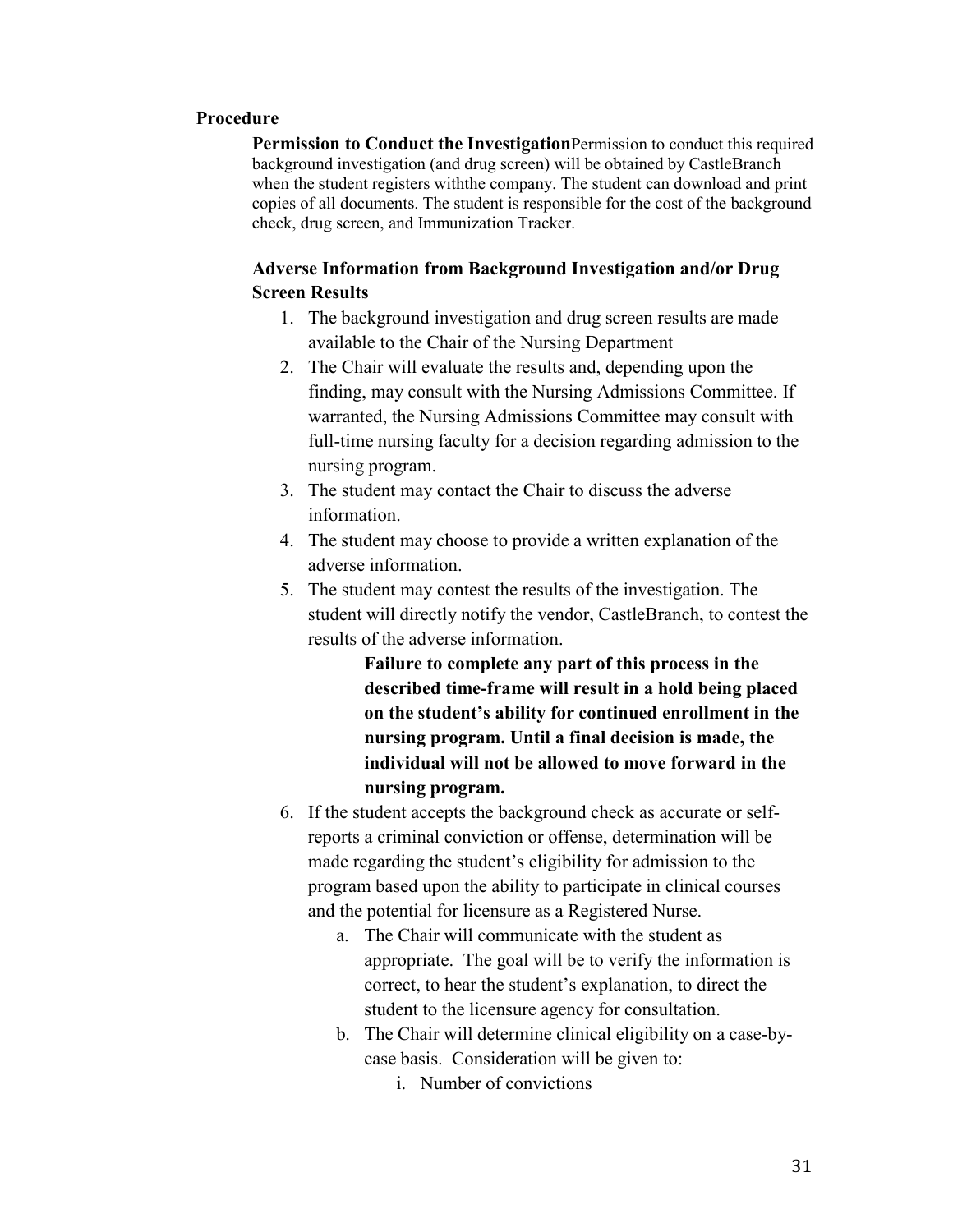- ii. Nature, seriousness and date(s) of occurrence of the violation(s)
- iii. Rehabilitation
- iv. Relevance of the crime committed to healthcare professional standards
- v. State or federal requirements relative to the healthcare profession
- vi. All known information regarding the student, including the written explanation
- c. Any other evidence demonstrating an ability to perform clinical and academic expectations competently and free from posing a threat to the health and safety of others.
- d. Conviction of a criminal offense (felony or misdemeanor) may make the student ineligible to be assigned to a clinical site, making program completion/graduation unattainable. In addition, conviction may make the Traditional BSN graduate ineligible to take the licensure exam (NCLEX-RN). In order to ensure that the student can participate in the required clinical experiences, he/she must have an acceptable criminal background investigation.

**NOTE:** Any identified misrepresentation, falsification, or material omission of information from the application discovered during the acceptance process and deliberation of clinical course eligibility may result in exclusion of the student from continued clinical participation or immediate dismissal.

# **Administration and Interpretations**

Questions about this policy and procedure may be directed to the Chair.

#### **Amendments or Termination of this Policy**

Nebraska Wesleyan University Nursing Program reserves the right to modify, amend, or terminate this policy at any time.

# **Children in the Learning Environment**

As an institution of higher education, the Nebraska Wesleyan University Nursing Department is committed to developing student excellence and promoting an education environment conducive to learning. The faculty understands that balancing school, work, and family can present challenges to parents particularly when it comes to childcare. However, the presence of children in class, lab, and clinical activities can create dilemmas in confidentiality, disruption,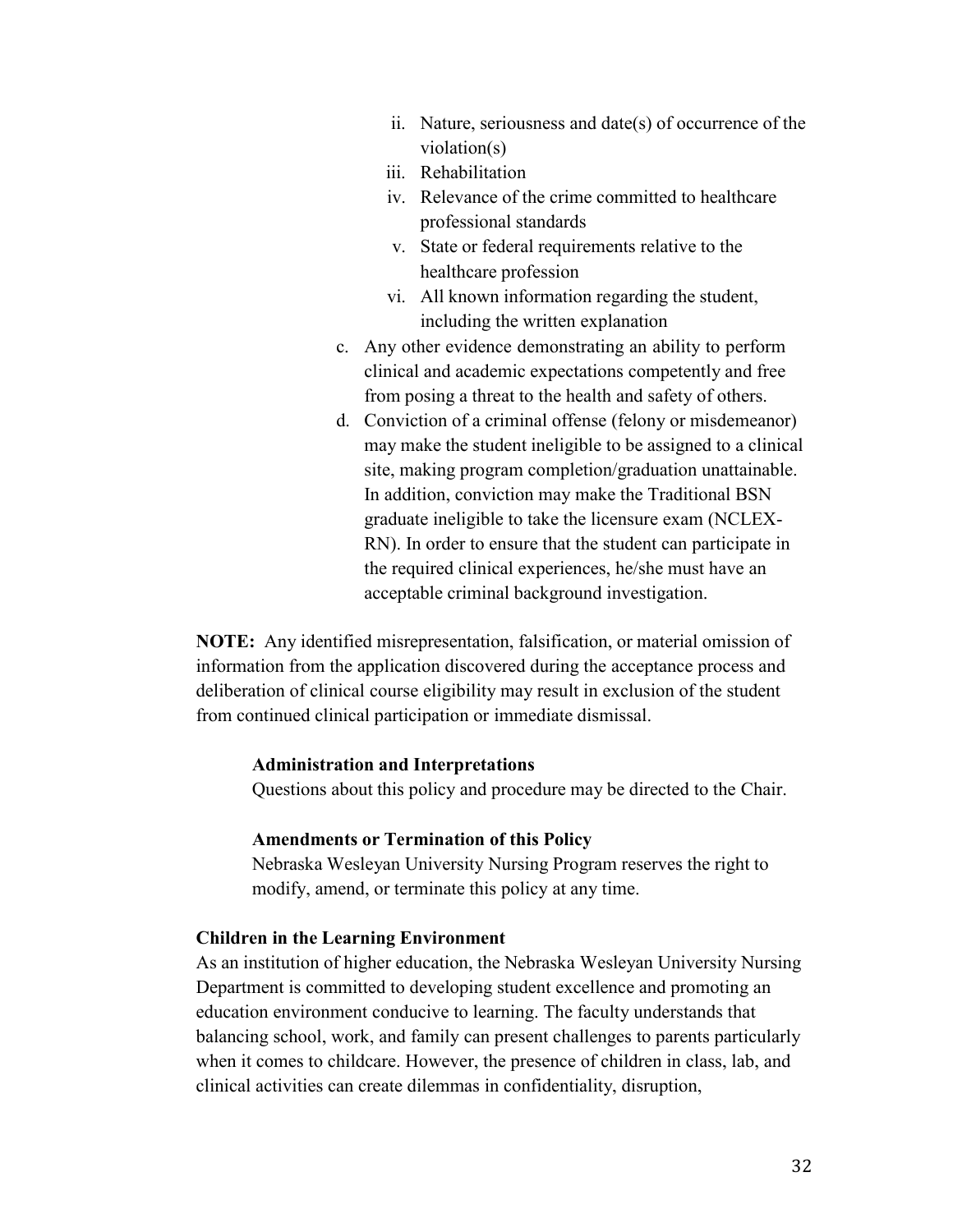appropriateness, and safety. To preserve a proper learning environment, the nursing department prohibits the presence of children in class, lab, and clinical activities. It is the responsibility of the student to make proper childcare arrangements that will enable him/her to meet the obligations of the T-BSN program. If an emergency arises for a student in regard to childcare, the faculty member is authorized to accept children in the classroom, at the discretion of the fauclty, for a limited period of time.

#### **Passport**

**Passport must be completed every year by each student enrolled in NWU Nursing Program. Deadlines for Passport Completion:**

- **Sophomores: By October 1st of the Sophomore year.**
- **Juniors and Seniors: Prior to the start of classes.**

Students will not be allowed to participate in clinical or lab-based learning experiences if Passport requirements are not completed as scheduled. This may impact a student's ability to successfully complete the courses and/or program.

NWU T-BSN program has clinical assignments at healthcare facilities that require consistent education of all staff, students, faculty, and others to meet specific regulatory requirements. Total Clinical Placement (TCPS) Orient Pro provides the mandated regulatory education that all healthcare professionals must review each year. TCPS has developed a common curriculum that is applicable across a variety of healthcare facilities. This content is reviewed yearly for continued applicability and updated as needed to reflect changes in the healthcare environment and regulatory changes – such as OSHA and The Join Commission's National Patient Safety Goals. Content is presented online for the following content areas:

- Emergency Preparedness
- Infection Control & Blood Borne Pathogens
- Caring for a Diverse Population
- Safety in the Healthcare Environment
- Confidentiality & Compliance

NWU Nursing Program has partnered with TCPS online orientation program, otherwise known as Passport.

#### **Drug & Alcohol Statement**

NWU urges its members to exercise mature judgment and social responsibility when making decisions regarding the use of alcoholic beverages and other drugs, and will implement appropriate procedures to protect the interests of the students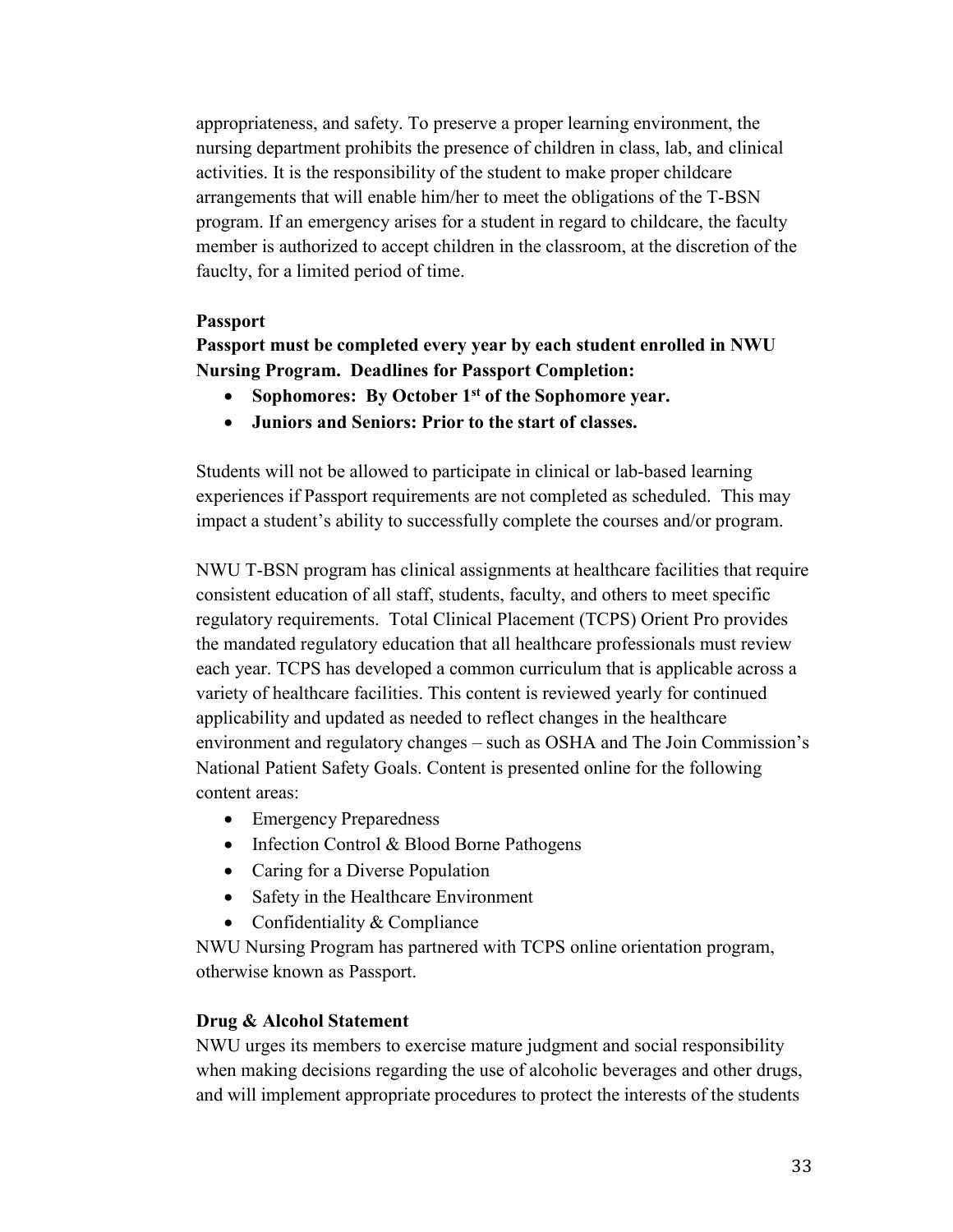and the University community. Such procedures may include a screening process or the request for an evaluation from a qualified professional to determine the seriousness of the problem. This University community prohibits the sale, possession, distribution or use of illegal drugs by students, faculty, and staff.

Violations of law and/or violations of the Code of Student Conduct shall be adjudicated by the proper judicial bodies. Consumption or possession of alcohol is prohibited in any public area. It is a violation of the laws of the State of Nebraska and the alcohol policy for students under the legal drinking age (21 years of age) to consume or possess alcoholic beverages. It is also illegal for a person under the age of 21 to be present at gatherings where alcohol is present. The University will take action against students involved in procuring alcoholic beverages for minors.

Guests are bound by the same rules regarding alcoholic beverages and illegal drugs. Violators will be asked to leave the campus and/or referred to local authorities.

Violations may be referred directly to local authorities and/or action may be taken by the University. The University Judiciary will impose sanctions on students for violations of the Alcohol and Drug Policy consistent with local, state and federal law. These sanctions may include disciplinary warning, disciplinary probation, fines, restitution, revocation of privileges or restriction of activities, disciplinary suspension or expulsion as well as termination of the residence hall contract. Local authorities may impose legal sanctions that may include incarceration and/or fines for those found guilty of violating local, state and federal law.

The health risks of using illegal drugs and/or alcohol are difficult to predict due to the unknown chemicals involved in these substances. Beverage alcohol is a central nervous system depressant. It slows down bodily functions such as heart rate, pulse and respiration. Drinking large enough amounts of alcohol over a period of time can produce psychological and physical dependence or alcoholism. Prolonged heavy drinking can lead to stomach irritation, ulcers, malnutrition, high blood pressure, lowered resistance to disease, and possible irreversible brain and nervous system damage. Alcohol can be harmful to unborn babies, resulting in fetal alcohol syndrome. There is also a wide range of health risks associated with the use of illegal drugs such as marijuana, cocaine, and anabolic steroids. The diminishment of intellectual ability, long-term genetic damage and other health risks may be severe and lead to permanent impairment or even death.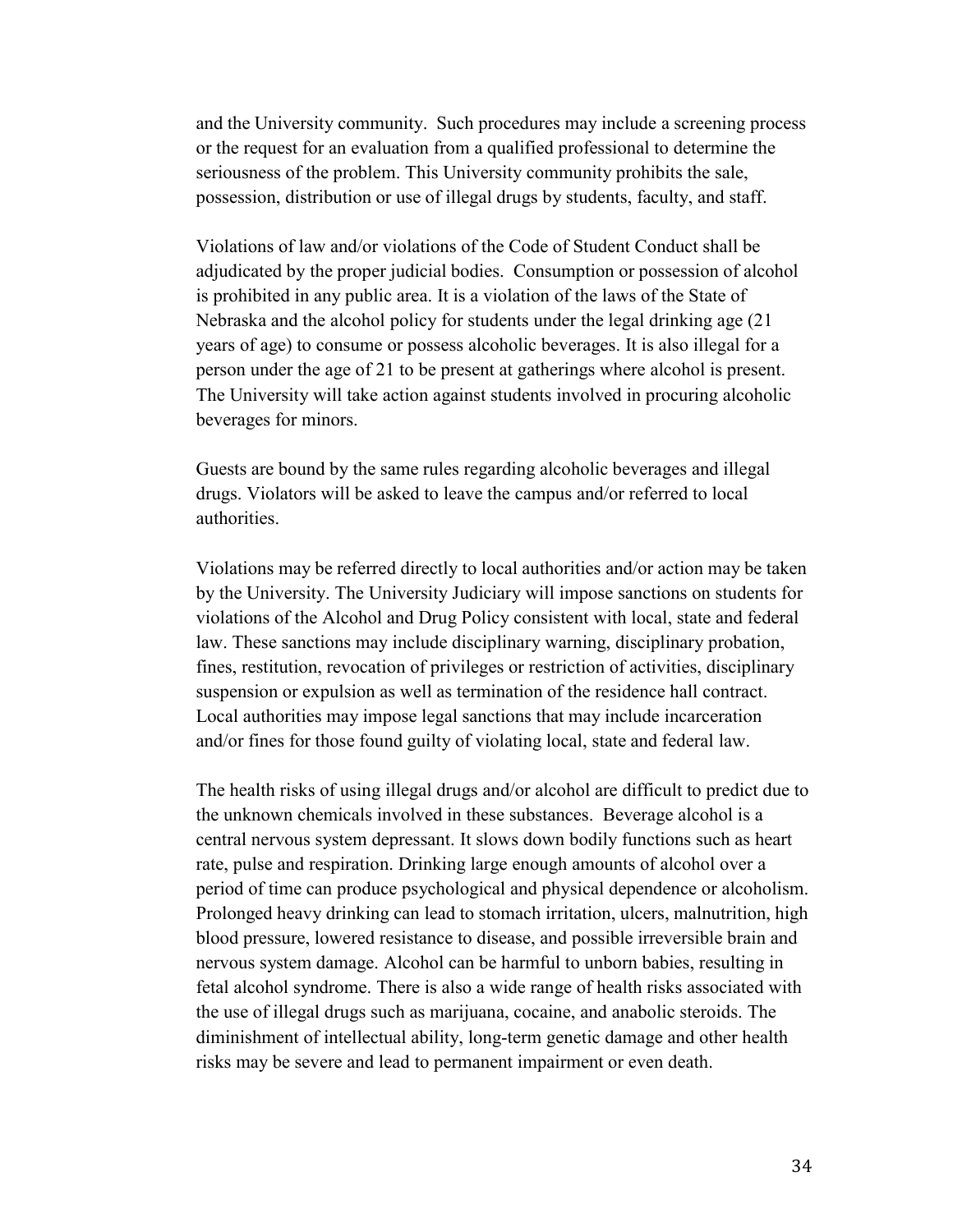For information and access to counseling, treatment, support groups and rehabilitation programs contact Student Health Services (ext. 2375), the Career and Counseling Center (ext. 2224) and/or the Lincoln Council on Alcoholism and Drugs (402-475-2694).

To view the complete NWU Alcohol and Drug Policy, go to [https://www.nebrwesleyan.edu/about-nwu/policies/student-alcohol-and-drug](https://www.nebrwesleyan.edu/about-nwu/policies/student-alcohol-and-drug-policy)[policy](https://www.nebrwesleyan.edu/about-nwu/policies/student-alcohol-and-drug-policy)

# **Drug Testing Policy**

Students are prohibited from using or being under the influence of alcoholic beverages, illegal drugs, or prescription drugs that impair their judgment while participating in any learning experience, including preceptorships and clinical experiences in a healthcare facility, school, or institution or other work location as a participant in the Nursing Program.

If a faculty member or clinical instructor perceives the odor of alcohol or observes behavior which raises a reasonable suspicion that the student is impaired by alcohol or drugs, the instructor shall follow the steps set forth below. Behaviors which may indicate possible impairment include, but are not limited to – slurred speech, unsteady gait, confusion, or poor judgment.

- The instructor will remove the student from the patient care site or assigned work area and notify the supervising personnel at the clinical agency that the student has been sent home.
- The student will be required to submit to a drug test. The instructor will contact a transportation service and arrange for the student to be transported to a testing facility designated by NWU.
- The student must have a picture ID in his/her possession to complete the drug testing.
- After testing, the instructor will ensure that the student has made appropriate arrangements for safe transportation to his or her residence.
- If the student admits that he or she has used alcohol or drugs, the student will still be required to undergo drug screening.
- 1. If the results of the test(s) are negative for drugs, alcohol, or other illegal substances, or for non-prescribed legal substances, the Chair and clinical instructor will meet with the student within 24 hours after receiving the test results to discuss the circumstances surrounding the impaired clinical behavior.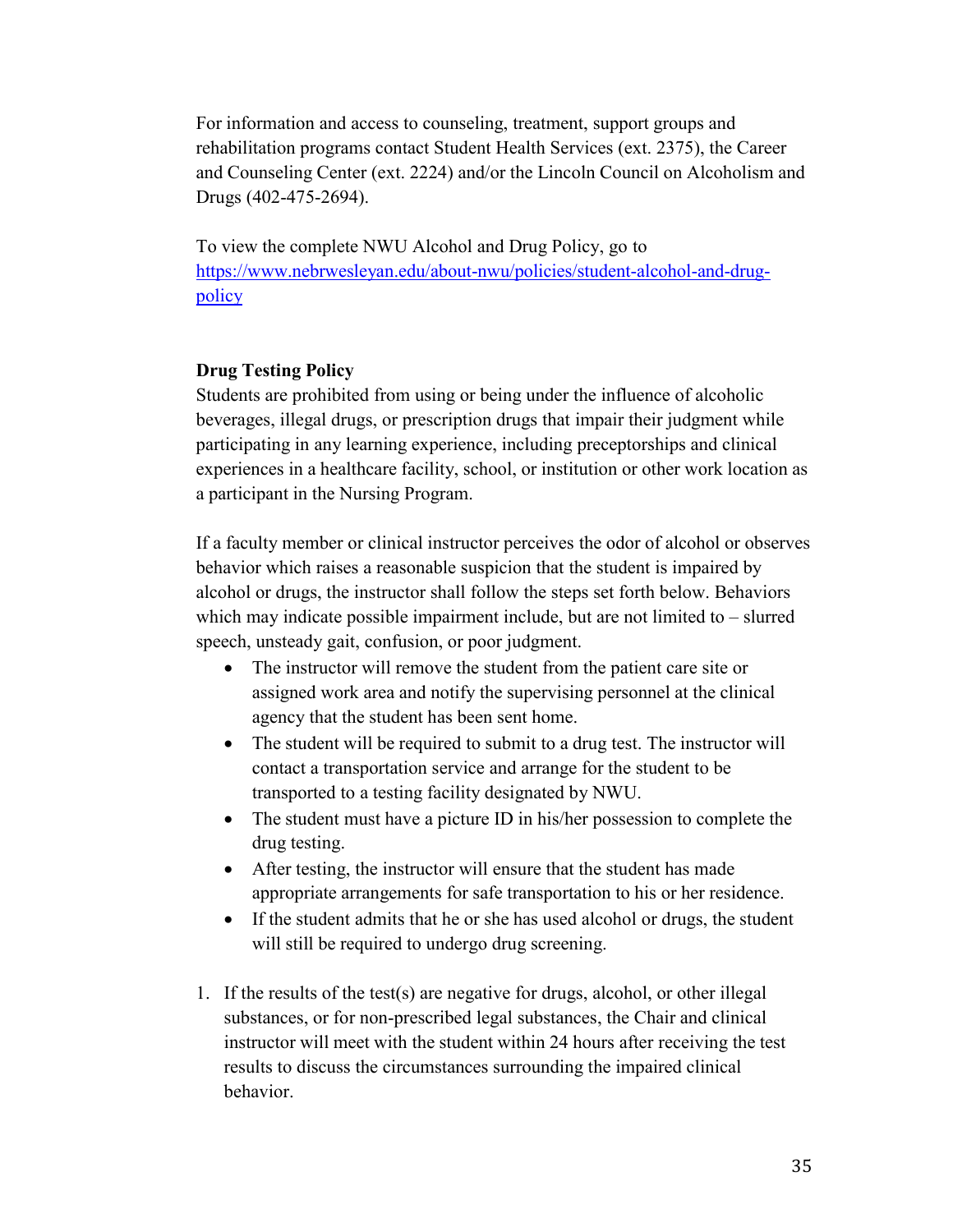- a. If the screening was due to the perceived odor of alcohol, the student will be required to discontinue the use of whatever may have caused the alcohol-like odor before being allowed to return to the clinical setting.
- b. If the screening was due to behavioral indicators, the faculty member and the Chair will consider whether a medical condition may be responsible for the symptoms and refer the student for a medical evaluation.
- c. Based on the information provided and further medical evaluations if warranted, the Chair and faculty member will make a decision regarding the student's return to the clinical setting.
- 2. If the results of the test(s) are positive for alcohol or other illegal substances or for non-prescribed legal substances, the Chair will require the student to withdraw from all nursing courses for a period of one year. The student will pay for all costs associated with the for-cause drug-screening test. The results of the positive screening test will be reported to the State Board of Nursing as applicable.
- 3. If a student refuses to submit to "for cause" testing:
	- a. The instructor will remove the student from the clinical/preceptor setting pending a full investigation.
	- b. The instructor, in consultation with the student, will make arrangements for the student's safe transportation to his or her residence.
	- c. Failure to comply with any aspect of this policy will result in administrative withdrawal from the program.

# **Student Grievances Against Faculty Members**

Student grievances against a faculty member should be addressed with the faculty member in a professional manner. If the issue is not resolved, students may take the issue to the Chair of the Nursing Department. In the event that resolution is not met, grievances can be taken to the NWU Dean of Undergraduate Studies. A student may also file a complaint against the faculty with the NWU Judiciary Committee.

Should a student believe that his/her grade is incorrect or unfair, a student should follow the procedures outlined in the Grade Change/Appeal Policy available in the Nebraska Wesleyan Catalog.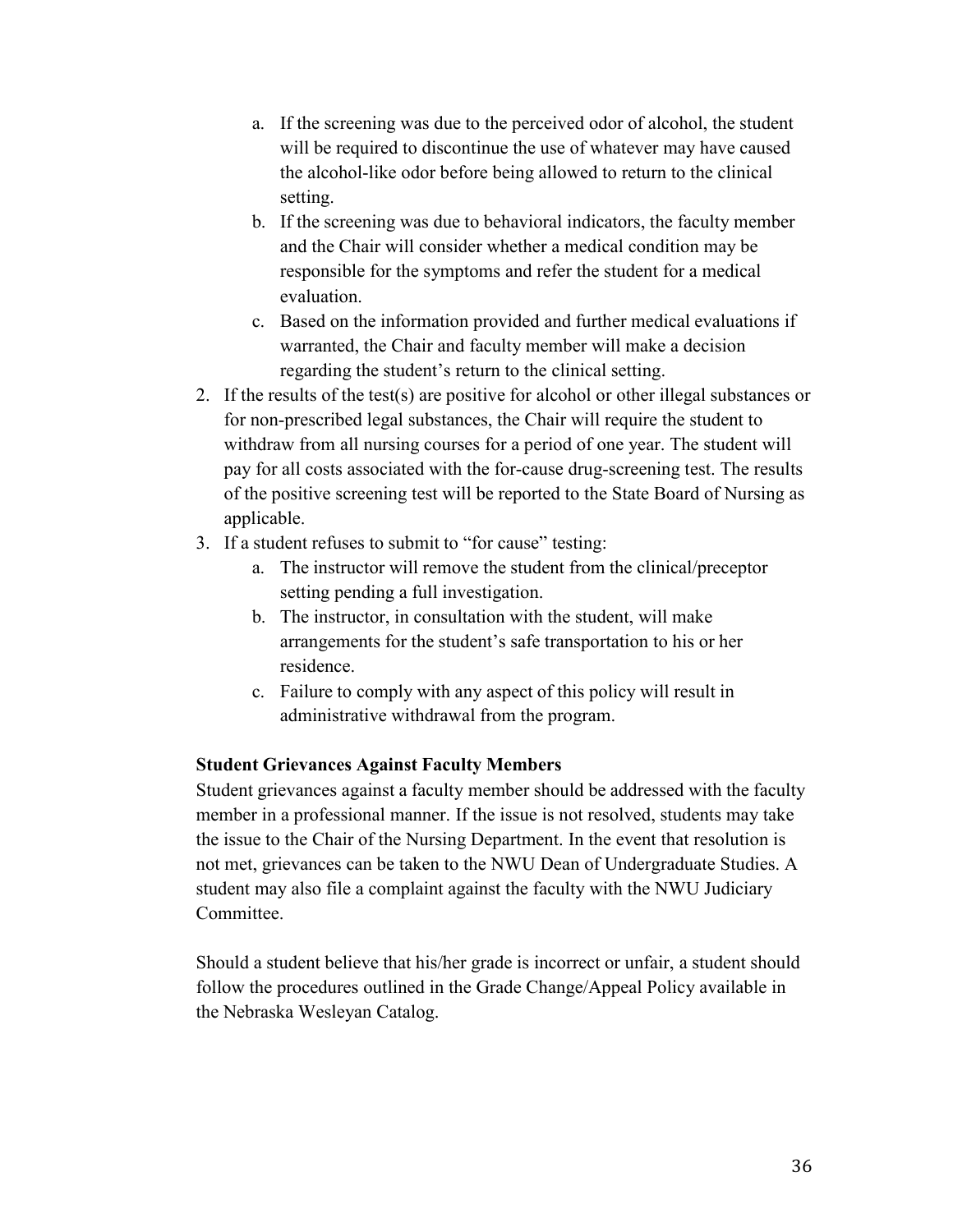#### **Faculty Grievances against Students**

For faculty grievances against students, follow procedure outlined in the "Code of Student Conduct" or on the NWU website. It includes a statement of philosophy and authority for student discipline, a series of definitions that relate to conduct and discipline, a list of types of misconduct that are subject to disciplinary sanctions, a description of judicial procedures, and a list of sanctions that may be applied for misconduct.

Specific misconduct outlined in the Code includes academic dishonesty and other misconduct including acts of dishonesty, disruption of University activities, physical and verbal abuse, theft and property damage, failure to comply with directions of University policies and law, possession of controlled substances, violation of alcohol policies, unauthorized possession of firearms or explosives, unauthorized participation in campus demonstrations, disorderly conduct, University computer abuse, and abuse of the judicial system.

#### **Policy and Procedure for Student Petitions**

Students who wish to request exceptions to academic rules and policies may file a petition for this with the NWU Dean of Undergraduate Studies. Forms may be obtained by contacting the student's Academic Advisor.

# **Academic Advisors**

Each student is assigned an academic advisor to assist with creating an academic plan of study and path to graduation. Advisors are available by appointment to meet with students throughout his or her time at NWU. As a general guideline, we suggest that students meet at least twice a semester whether by phone or in person to ensure awareness of all opportunities to complete course requirements.

A current update of a student's academic coursework toward their degree can be found on-line through his or her Web Advisor account by clicking on "Academic Analysis." The report enables students to track his or her progress, as students are ultimately responsible for completing academic programs.

# **Attendance Policy for T-BSN Program**

Many T-BSN courses meet several times per week. Infrequently, required course learning experiences may need to be scheduled on alternative days, depending on the nature of the activity. Attendance and punctuality is mandatory.

Because a specified percentage of the student's course grade is based on class participation, tardiness and/or absenteeism will be reflected in the student's grade for the course. Students are expected to be prepared for class and participate in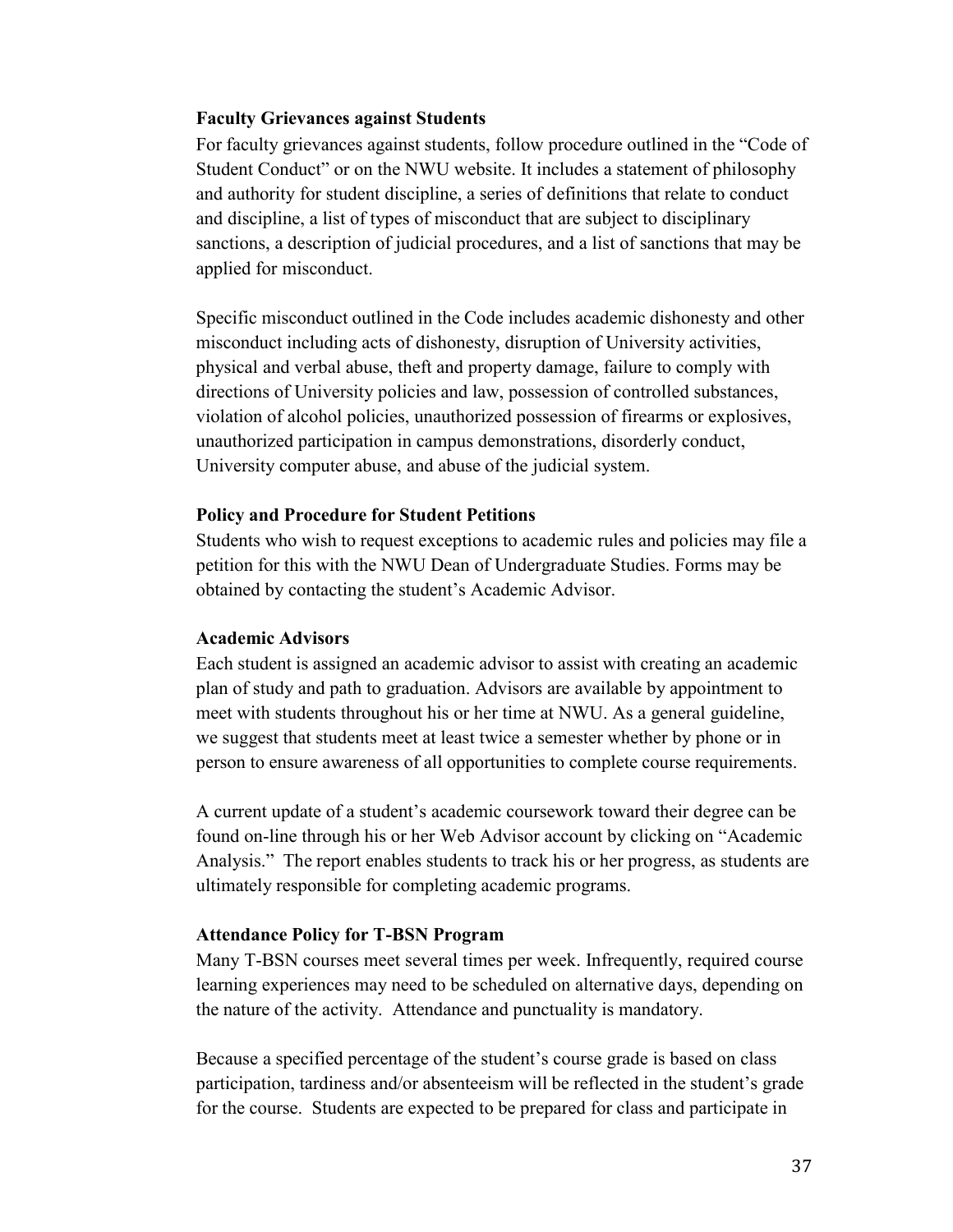class discussions. Attendance is crucial to meeting course objectives through student participation in presentations, discussion, and group activities.

If a student has an anticipated or an emergent absence from a course, they are encouraged to speak with their faculty member regarding their ability to meet the course objectives.

## **TRADITONAL BSN PROGRAM SPECIFIC POLICIES**

#### **Exams**

During administration of an exam, all personal belongings must be placed against the wall in the classroom. No hats, caps, or wearable technology may be worn during the exam. Faculty will not answer questions during the exam regarding exam content.

The student must maintain a cumulative average on exams of 78% in all nursing courses (subject NURS) in order to progress in the program. The weighted average of all examinations will be calculated before other coursework. If the average of exam grades is less than 78%, the exam average becomes the course final grade. If the exam average is greater than or equal to 78%, then other coursework scores will be added and the resulting average must be 78% or greater in order to pass the course. Rounding on the cumulative exam average score is allowed to the nearest tenth only. (Example – 77.50% or above is rounded to 78%. 77.49% is rounded to 77%.).

For courses in which theory and clinical are combined, clinical laboratory performance is rated on a Pass/Fail basis. A rating of "Fail" in clinical laboratory performance results in a F grade in the course. If the clinical laboratory performance is "Pass," the grade awarded for the course will be based upon the theory grade (see #1 above).

Nursing Department Grading Scale – the following grading scale is applicable to all nursing courses (header: NURS) in all nursing programs.

| $A+$    | $B+$   |        | D+           | F              |
|---------|--------|--------|--------------|----------------|
| 98-100% | 88-89% | 78-79% | 68-69%       | $59\%$ or less |
| A       |        | C      |              |                |
| 93-97%  | 83-87% | 73-77% | $63 - 67%$   |                |
| $A -$   | B-     | $C$ -  | $\mathsf{D}$ |                |
| 90-92%  | 80-82% | 70-72% | 60-62%       |                |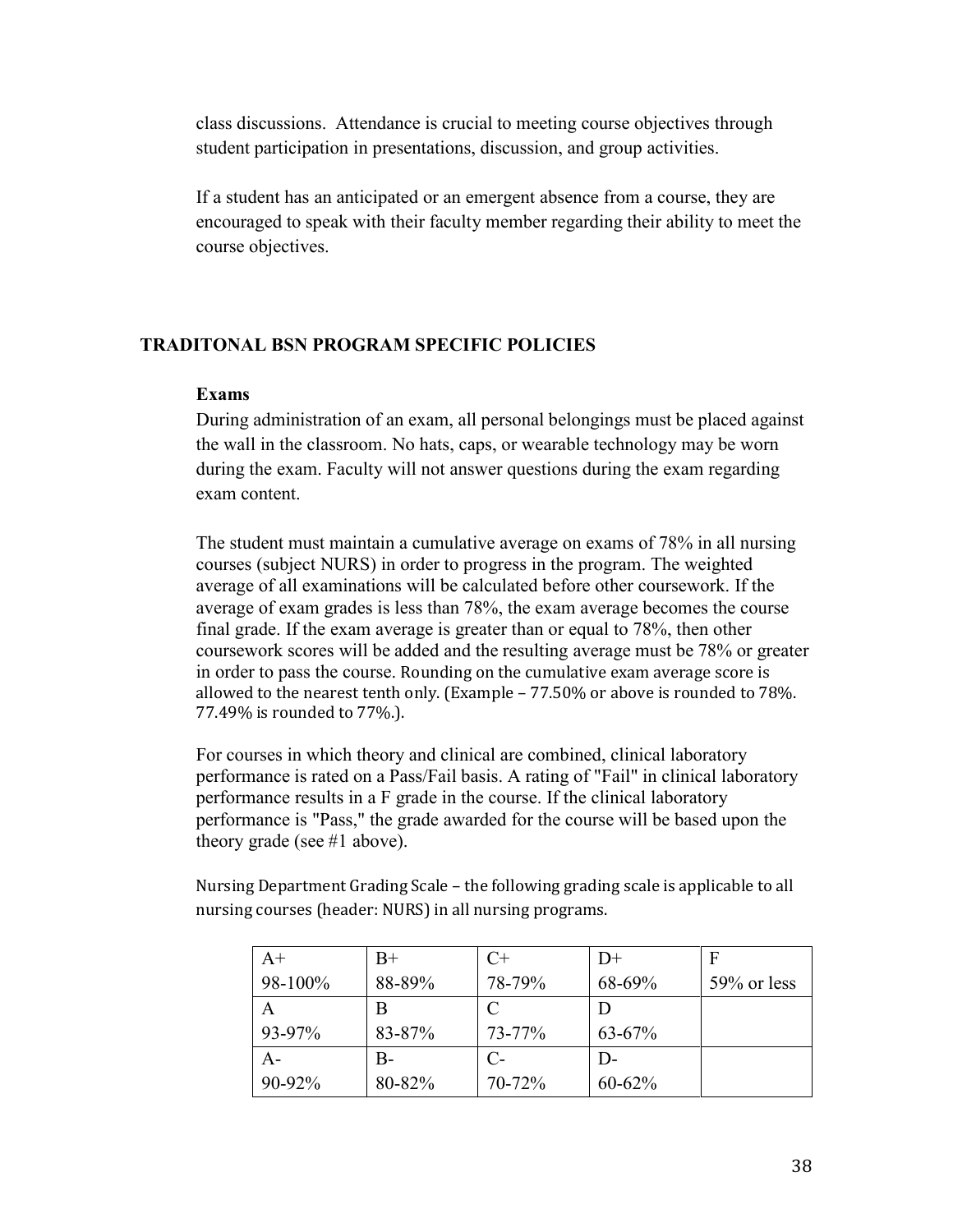# **Make-up Test (Exam or Quiz) Procedures**

If a student takes a test outside the scheduled time, this will be considered a makeup test. The test must be made up within one week of the originally scheduled time. Failure to do so will result in a zero for that test. A student may miss one test without penalty, as long as the test is made up. If the student misses more than one test, the test may be made up but the maximum score allowed is 80%. Any further make-up tests are a maximum of 50%.

# Standardized Achievement Tests

The purposes of the standardized achievement tests are to

- 1. Evaluate the individual's knowledge of a specific subject area;
- 2. Compare an individual's scores to scores of other nursing students in a Bachelor of Science in Nursing Program;
- 3. Compare the individual's composite score to composite scores nationally;
- 4. Evaluate the probability of the student passing NCLEX; and
- 5. Provide standardized testing experience.

ATI Integrated Testing services will be used for the standardized achievement testing.

# **Clinical Expectations**

#### Clinical focus:

Clinical studies focus on safety, nursing process, hierarchy of needs, communication, advancement of clinical skills, advancement of assessment skills, along with advancement of the understanding of pathophysiology to include medications, labs, diagnostic tests, and other significant data.

#### Clinical Methods of Instruction:

A variety of teaching strategies applicable to the clinical experience utilize patient care, case study, demonstration, return demonstration, discussions groups and/or individual, individual supervision, pre/post conferences, journaling, and concept mapping.

#### Assessment of Clinical Student Progress:

The clinical instructor assesses knowledge base through observation, discussion, and questioning during patient care. Medical administration safety is also an important area of patient care that will include verbal questioning and direct observation as to action, therapeutic response, side effects, and proper medication administration.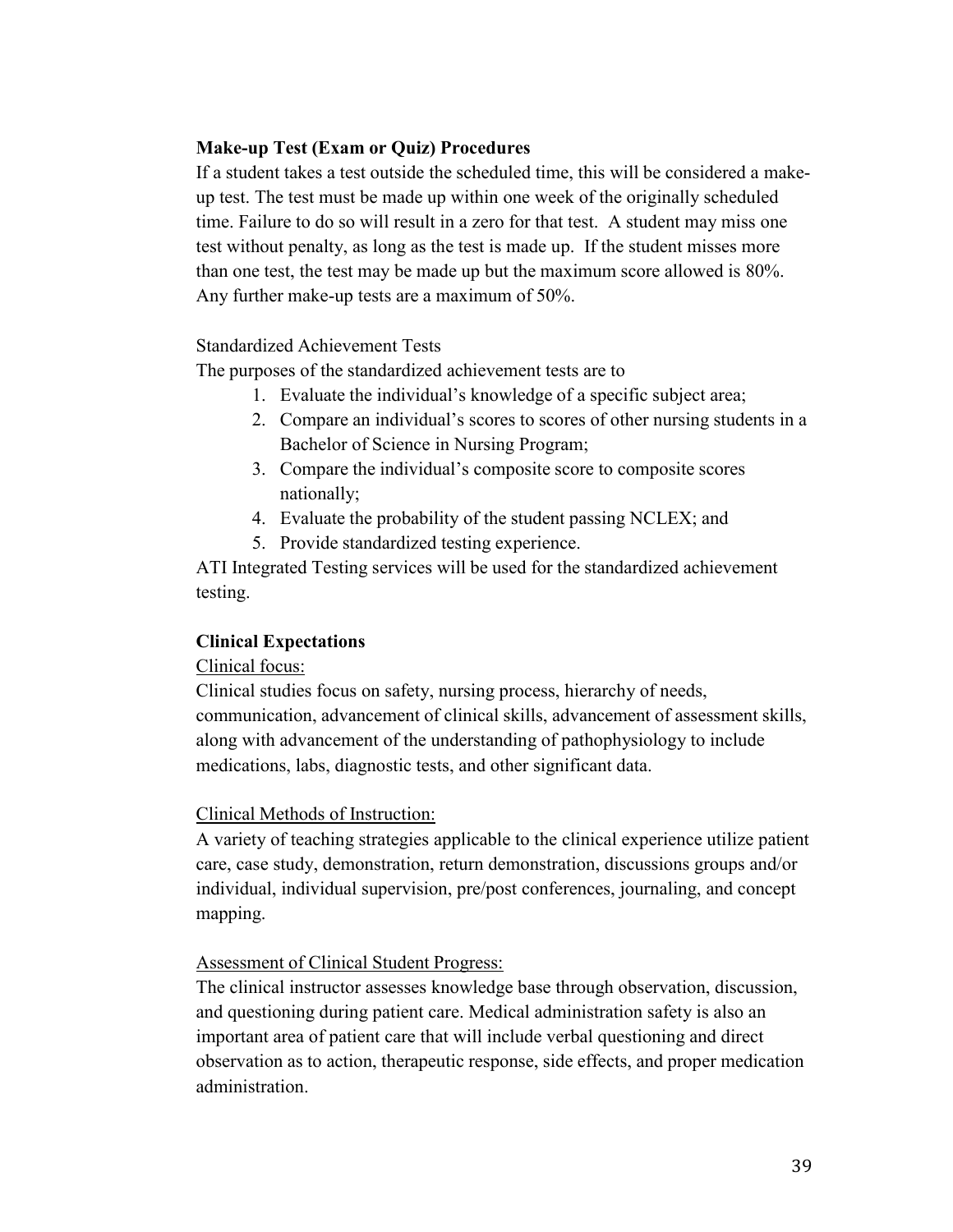#### Clinical Evaluation Methods:

Clinical is graded on a Satisfactory/Unsatisfactory/Needs Improvement basis. Refer to clinical evaluation form. Students must obtain consistent satisfactory marks on all clinical assignments, and clinical objectives to obtain a satisfactory evaluation for the clinical component. The student is evaluated each clinical day and/or weekly per the clinical evaluation form. The instructor provides feedback by the end of the clinical week regarding performance strengths, areas need improvement, and a summary of observations, conclusions, and recommendations. The student is to critically review own performance and incorporate instructor feedback into future clinical experiences. The student and the instructor are responsible for signing the evaluation from each week, indicating that feedback has been given by the instructor and reviewed by both the student and instructor.

A narrative midterm evaluation and final evaluation is completed by the clinical instructor and the student to review progress. The midterm evaluation is graded on a Satisfactory/Unsatisfactory/Needs Improvement basis. If the student receives an Unsatisfactory, on the midterm evaluation, the student is "at risk" of failing clinical. The student must pass clinical to pass the course. A Clinical Remediation Plan is completed for "at risk" students by the clinical instructor and signed by the clinical instructor and the student. The student must follow the Clinical Remediation Plan and correct behaviors identified by the end of the course. Students who are "at risk" at midterm must achieve Satisfactory marks on the final evaluation. The student must achieve a satisfactory for each objective by the end of the clinical rotation. If the student does not achieve a satisfactory for each objective by the end of the clinical rotation this indicates that the objectives were not met and therefore constitutes a clinical failure. The student must achieve a Satisfactory on the final evaluation as well to pass the course.

**Students who receive a 3rd unsatisfactory overall clinical evaluation for the weekly clinical score will fail the clinical portion of the course and therefore, fail the course.**

**Students who miss a clinical experience must complete those hours during the scheduled make up day. Students are allowed to make up one-two days of clinical. If a third clinical is missed, this will result in either an Incomplete in the course or failure of the clinical portion of the course and therefore, fail the course.**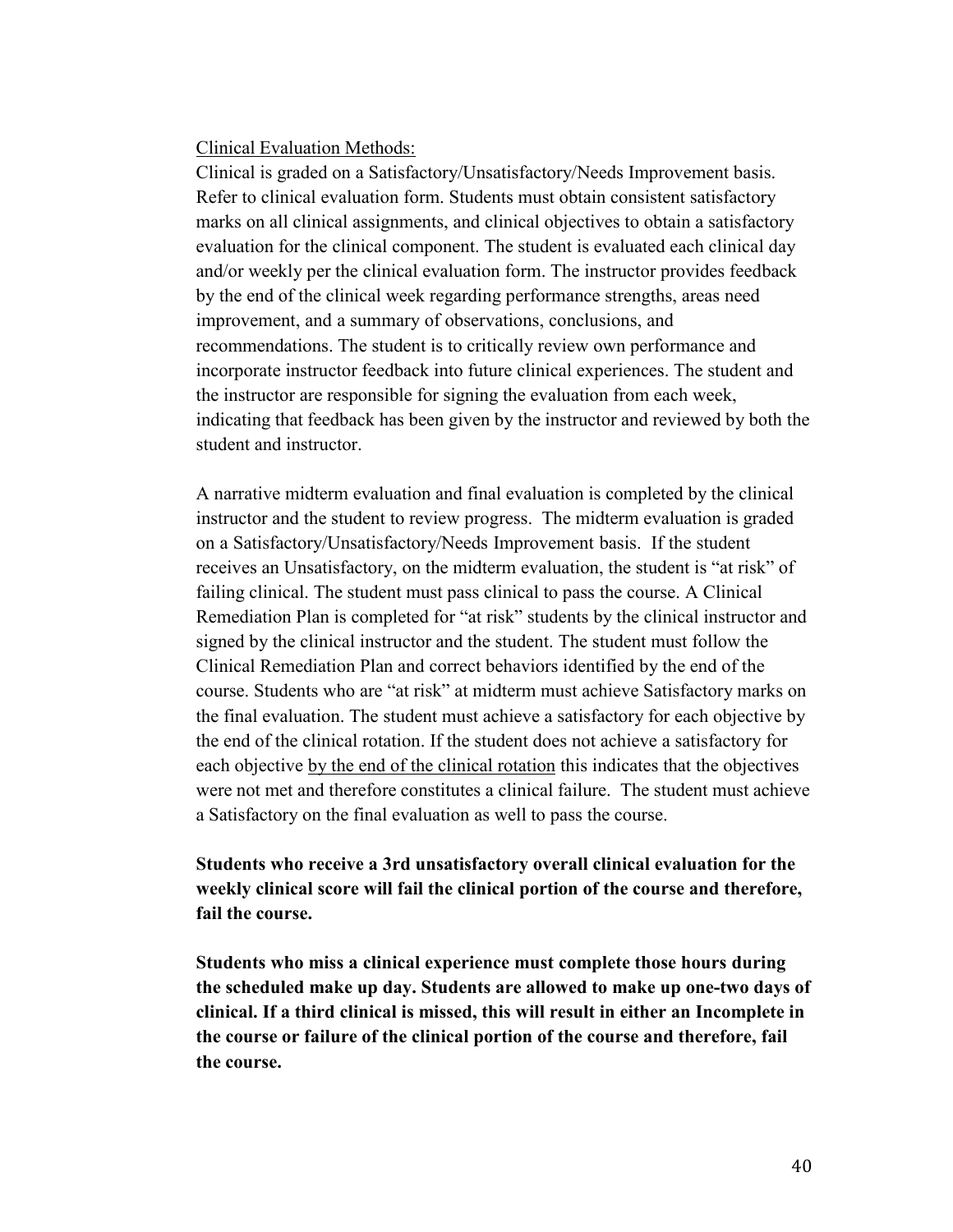If the student does not pass clinical, the student will receive a grade of "F" for the course and must repeat the entire course including theory and clinical.

Students are responsible for completion of all assignments.

# **The student must successfully complete clinical to pass the course. The student must also pass the theory portion to pass the course.**

#### Self-Reflection

Students complete a clinical self-reflection each week of clinical. This requirement may be met through journaling or prompted questions. The student submits this on Canvas by 0800 following the last clinical day of the week.

#### Math Competency Assessment

Students will take a math assessment that will include dosage calculations, conversions, and intravenous rate calculations throughout the curriculum. Students must pass the math assessment with a 90%. A math assessment will be taken in each course with a clinical component. Failure to pass the math assessment will result in remediation with a nursing faculty member prior to a subsequent attempt. Students must achieve the 90% exam average before administering medications in the clinical setting. Failure to pass the assessment after three attempts will result in failure of the course. Students will be required to achieve a 100% on their final math assessment in NURS 4970 Internship prior to entering the course and starting their clinical hours. Failure to meet the 100% math exam average will require mediation with the course faculty member.

#### Clinical Requirements

Students in the lab are expected to respect school property. Failure to do so will result in a failure of the course.

Name badges are required for clinical experiences. Students who arrive without their name bade will be sent home and receive an unsatisfactory on their clinical evaluation.

Students must show up on time. If students are late, they will be sent home with a clinical absence and will need to make up the experience. Special circumstances will be addressed on a case-by-case basis. If the student will be absent on a clinical day, the student must notify the clinical instructor and clinical area at least 30 minutes prior to the start of the clinical shift.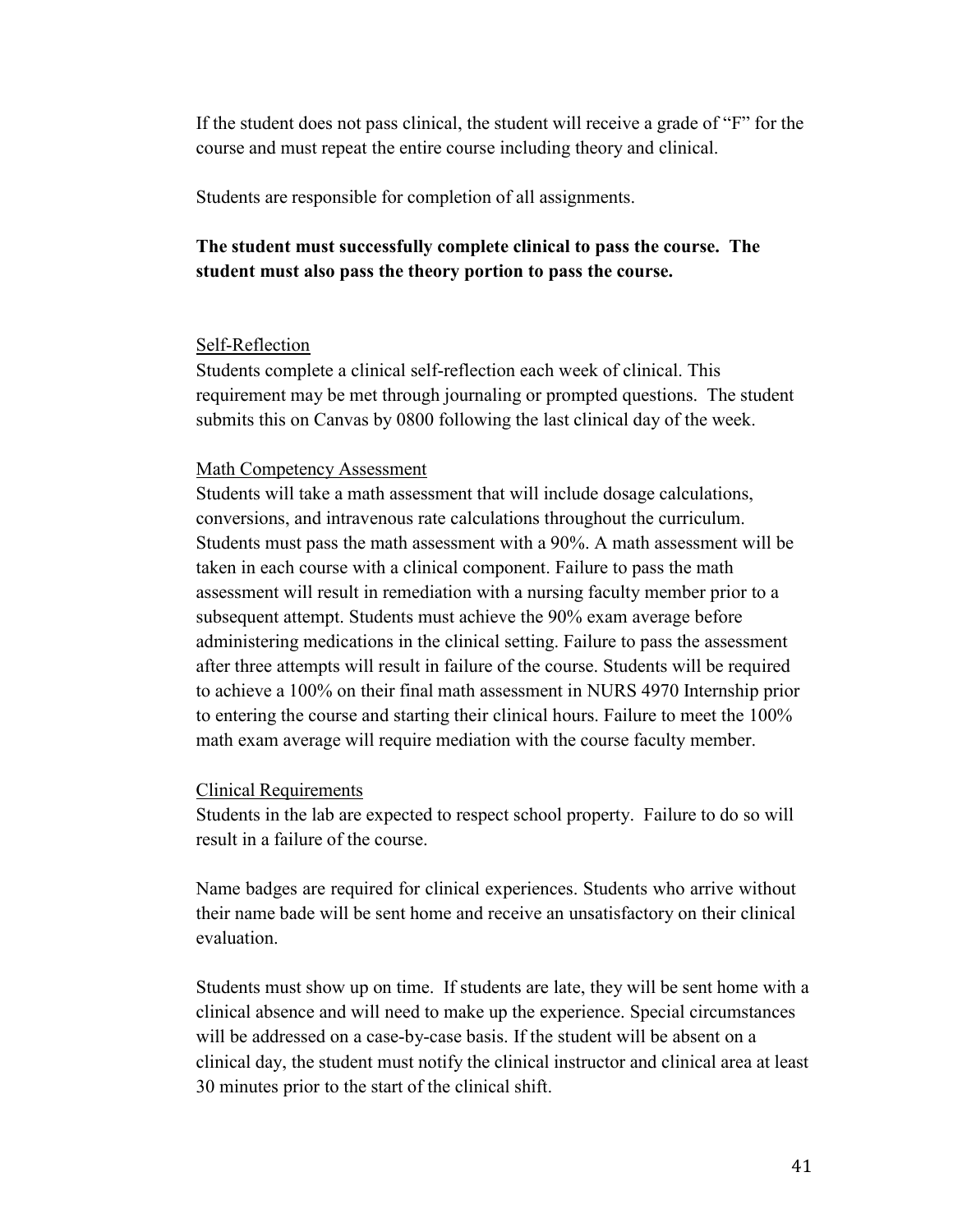Refer to the student handbook for dress, hair, uniform, and other regulations. Any violation may cause the student to be sent home and a clinical failure for the day. Students are expected to act in accordance with the ethical standards placed upon a nurse according to the American Nurses Association standards. Failure to act with honesty and integrity towards a patient, other students, or faculty member may result in clinical failure.

Students are responsible for obtaining their own patient information after the faculty member selects the patient. The clinical instructor will inform student of when and where assignments will be posted. Students are to pre-lab the day before clinical, unless otherwise noted by course faculty. This includes gathering thorough patient data to develop a nursing process and concept map. Early arrival to clinical start time is suggested. Unsatisfactory preparation may result in dismissal from the clinical area for the day and mandatory make-up for the clinical experience.

# **A concept map is required for each assigned patient. Each new patient assigned requires a new concept map unless directed otherwise by the clinical instructor.**

Hospital documentation with patient identifiers (name, social security number, medical record number, etc.) is NOT to be removed from the facility. Any worksheets to assist the student in obtaining patient data will not contain patient identifiers. Students may not scan, photograph, or copy via electronic or digital media. This is a HIPAA (Health Insurance Portability and Accountability Act of Privacy) violation and can result in disciplinary action or course failure.

If the student cannot demonstrate that they are prepared to care for their assigned patient(s) the student may be sent home and receive a clinical failure for the day. Students must be fully prepared by knowing their patient's medication, treatments, and pathophysiology of patient's illnesses.

Students must introduce themselves to the nurse assigned to each patient, and communicate the care that they will provide.

Students must be able to describe equipment and steps in any procedure or skill. Hospital policy and procedure manuals and skills textbook should be utilized. No procedures or skills are to be done without the instructor's presence or approval to proceed.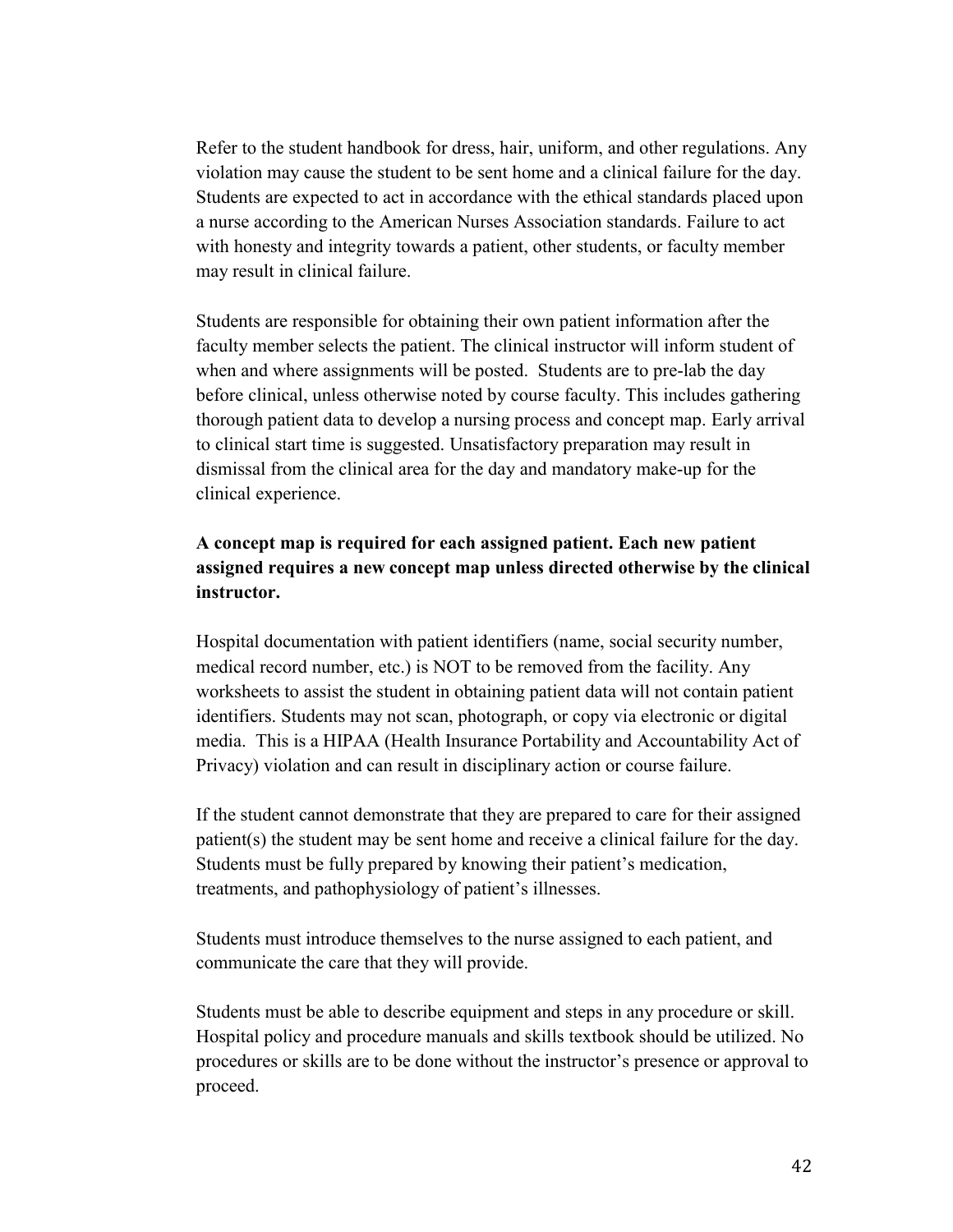The clinical instructor must review and see every medication before it is administered to the patient. Giving medication without the supervision of the clinical faculty or resource nurse may result in automatic clinical failure for the course. Students will be expected to discuss drug information for the assigned patient(s).

Students must report off to the resource nurse and the clinical instructor prior to leaving the clinical area for break and at the end of the shift.

Students must attend the pre- and post-conference. Pre-conference will take place immediately prior to clinical and is facilitated by the clinical instructor. Postconference will take place immediately after clinical and is facilitated by the clinical instructor. Pre- and post-conference are times to discuss assigned patients, clarify misconceptions, and cover any other topics of interest.

Students are encouraged to take a 15-minute morning break and a 30-minute lunch break. Students are not permitted to leave the clinical area during the clinical day.

# Clinical Makeup

Clinical makeup time is provided for students who have unexpected and unavoidable situations arise that necessitate absence from clinical. More than 8 hours absence in a course with a clinical component may result in clinical failure or incompletion of the course. Valid extenuating circumstances are evaluated by course faculty and the T-BSN Program Director.

# Use of Handheld Devices

Students are encouraged to appropriately utilize online resources (via computer or handheld devices) to enhance learning. Use of handheld devices in the clinical setting is regulated by clinical agencies. All students are fully responsible for following all regulation of HIPAA. Students are prohibited from using cameras in the clinical setting. Inappropriate use of handheld devices or violation of HIPAA guidelines will result in disciplinary action.

Students are expected to implement the values of NWU. Any knowledge of unprofessional, unethical or dishonest behavior will be fully investigated.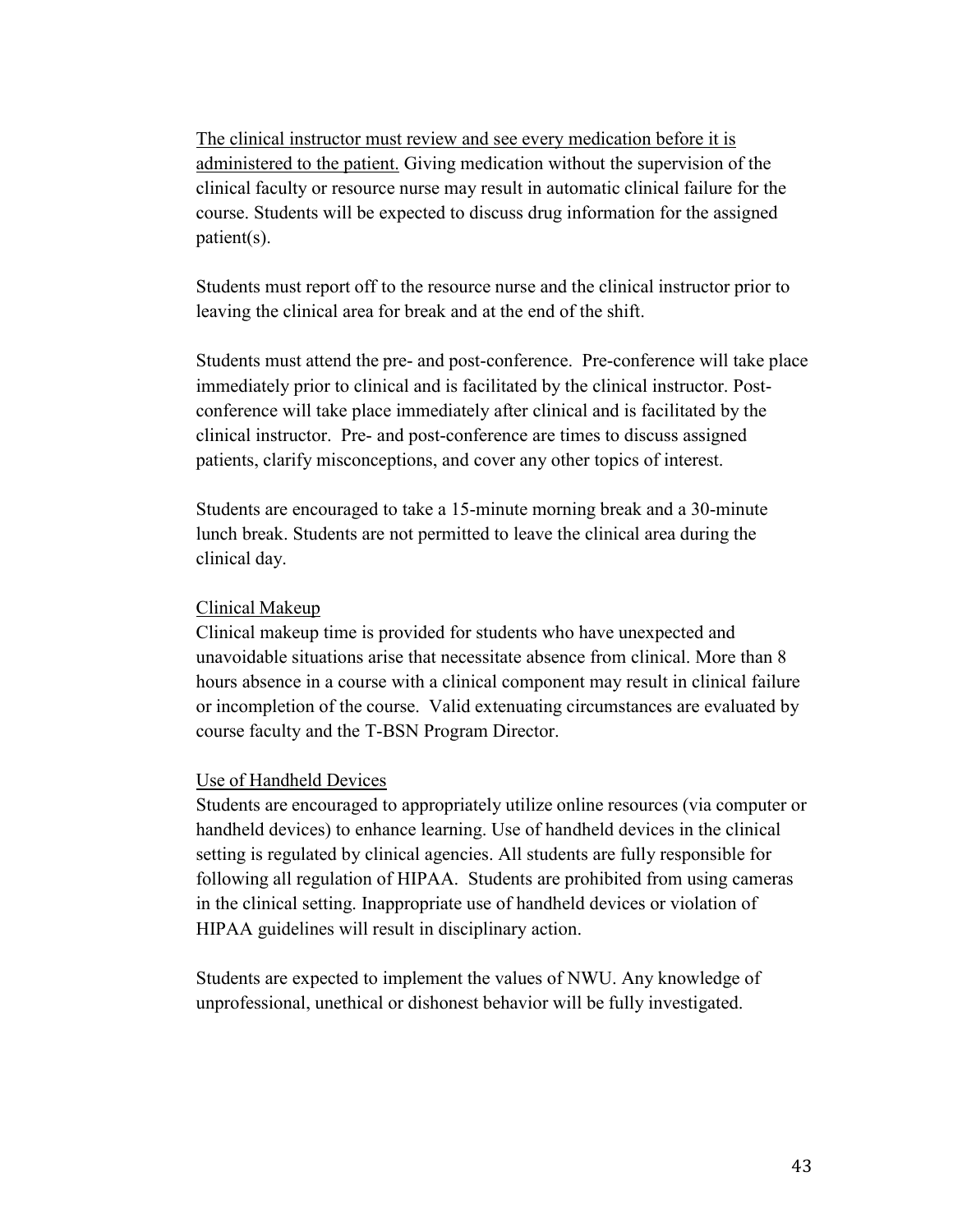# Simulation Lab and Skills Lab

Students may utilize the simulation lab and/or the skills lab for extra practice of skills. Students need to sign up for lab time or tutoring with their instructor or the Simulation Labcoordinator. An instructor or skills lab assistant must be present. Students are responsible for leaving the skills lab neat and clean, and replacing any school property that is damaged through negligence.

# **T-BSN Clinical Dress Code and Laboratory Dress Code**

The uniform dress code applies to any clinical facility and lab as specified by each course. The uniform and identification badge are to be worn in the clinical area only while functioning as a NWU Student Nurse. It is not to be worn in a clinical facility while there as an employee of the facility. Students who arrive to a clinical site in violation of the dress code may be asked to leave and be required to make up the missed clinical hours. In addition, the student may receive an Unsatisfactory in clinical for failure to adhere to the dress code.

When no client contact occurs (if health agency permits), students may wear full uniform or lab coat over appropriate dress clothes with student nurse photo ID badge and NWU ID card. **(NO SHORTS, JEANS, STRETCHPANTS, LEGGINGS, SLEEVELESS TOPS, BARE MIDRIFFS or TIGHT CLOTHING. TATTOOS AND FACIAL PIERCINGS MUST NOT BE VISIBLE).**

- 1. **Uniform**Components of **full** uniform
	- NWU uniform with insignia
	- NWU Nursing Program Student Nurse identification badge (worn at all times in clinical area)
	- A long or short sleeve **white or black** shirt may be worn under uniform top if desired. **No other colors are permitted.**
	- May be worn to NWU classes and lab when necessary
	- Not to be worn in other public places including locations for social entertainment
- 2. Shoes
	- Shoes must be **mostly leather** (must not be permeable) and primarily black or white only
	- No holes, vents, or open-backs are allowed (no Crocs or clogs or similar styles allowed)
- 3. Lab Coats
	- If allowed by the Agency, the NWU Nursing Program lab coat (white) may be worn over the uniform. It must have the NWU insignia and be worn with the NWU Nursing Program Student Nurse identification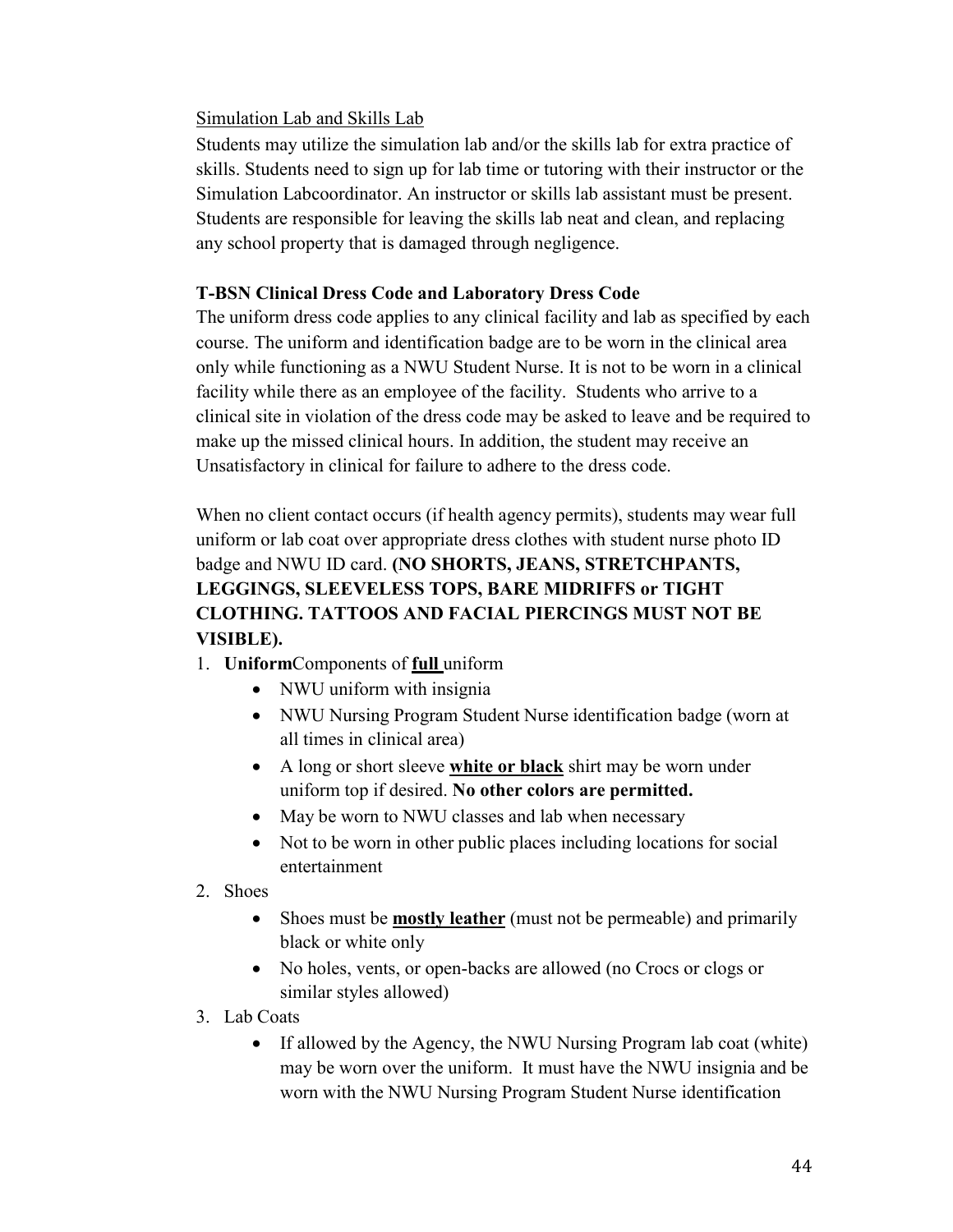badge. A black scrub jacket may also be worn over the uniform and must have the NWU insignia

- 4. Hair
	- **Clean hair, neatly arranged, and off the shoulders** when in uniform or lab coat
	- Hair that is dyed must be a naturally occurring *hair color*
	- Extremes in hair style such as cut-outs, mohawks, or unnatural hair color are not acceptable
	- Decorative hair ornaments, crocheted bun covers, headbands, or hats are inappropriate
	- Beards and mustaches must be neatly trimmed or face clean-shaven
- 5. Nails
	- Clean, **not** to extend beyond the tips of the fingers
	- Only clear nail polish is allowed
	- Acrylic tips, other artificial nails, gel, or shellac are prohibited
- 6. Jewelry/Body Art
	- Rings—wedding band only
	- Earrings—one small post earring per ear lobe only
	- Necklaces—none
	- Bracelets—none on wrists or ankles
	- Watch with second hand
	- No other visible jewelry including tongue or facial rings/studs/spacers
	- No visible tattoos. All tattoos must be covered during lab and clinical.
- 7. NWU ID Badge
	- All students must wear their ID badge during all clinical site visits (pre-clinical and clinical rotation)
- 8. Healthcare Agency Policies
	- All students must adhere to the policies of the healthcare agency whose facilities are being utilized in accordance with the Nursing Program's guidelines. Such policies may regulate dress code, conduct, personal phone calls, smoking, facial hair, etc.

# **T-BSN Clinical Nursing Activities**

The type of activities performed while providing nursing care will be based on the student's present level of nursing knowledge and skill and the client's status. However, the following activities are NOT permitted:

1. Taking verbal or phone orders from physicians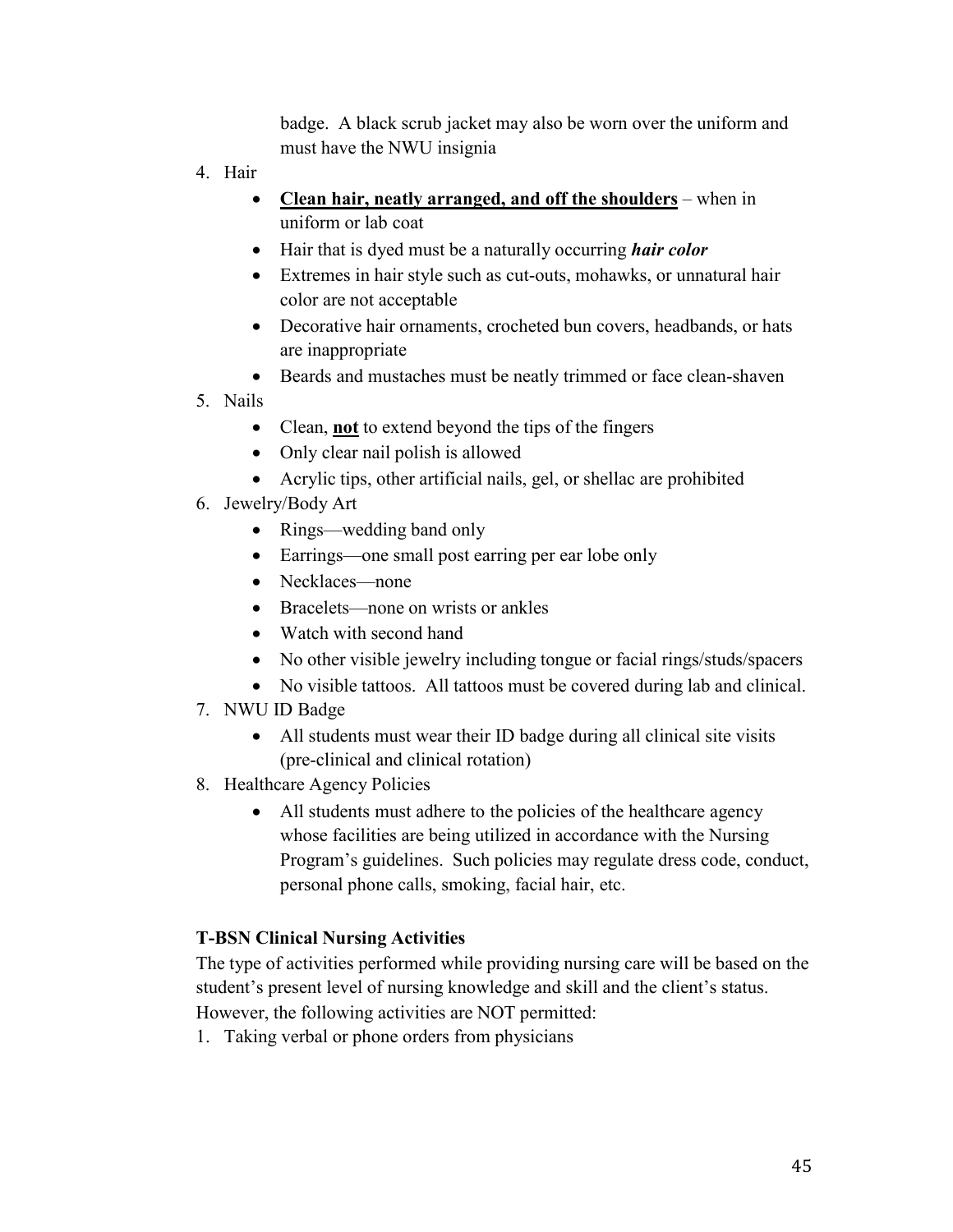- 2. Serving as a witness to legal documents
- 3. Administering IV chemotherapy
- 4. Engaging in any activity a nursing instructor decides is inappropriate for a student to do under the circumstances
- 5. **Students are not permitted to perform any procedures that requires training or certification beyond entry level, e.g., CAPD, ACLS, PALS, and NALS.**

# **Standard Precautions/Infection Control**

Students performing client care in any clinical setting will follow the Centers for Disease Control (CDC) Exposure Protection Guidelines or, as required by the clinical site, for the purpose of preventing the spread of infection and for their own safety. When exposure is possible, personal protective equipment shall be used.

Students exposed to body fluids shall follow the clinical site protocol are at minimum:

- 1. Wash the area immediately with a disinfectant agent; for eye splashes rinse the area with clean water
- 2. Report the incident to the clinical instructor and/or preceptor
- 3. The student should immediately go to an Emergency Department, Employee Health (if available), or Urgent Care to seek triage and treatment.
- 4. The clinical instructor and student will notify the agency department supervisor and Chair.
- 5. The student will complete an agency site incident report and submit a copy of the form to the Nursing Program Instructor who will follow the procedures of the agency and NWU
- 6. Information from the U.S. Department of Labor, Occupational safety  $\&$ Health Administration (OSHA) is available at <http://www.osha.gov/SLTC/bloodbornepathogens/postexposure.html>

# **Transportation and Meals**

The student assumes responsibility for all transportation to and from the agency/practicum and any other clinical experiences. As a matter of personal safety, students are not to transport patients for any reason. Patients are to make their own arrangements for transportation. Each student assumes responsibility for their own meals.

# **Privacy and Confidentiality**

Nurses are held to a high standard for the purpose of protecting the dignity and rights of patients encountered in the practicum setting. It is the student's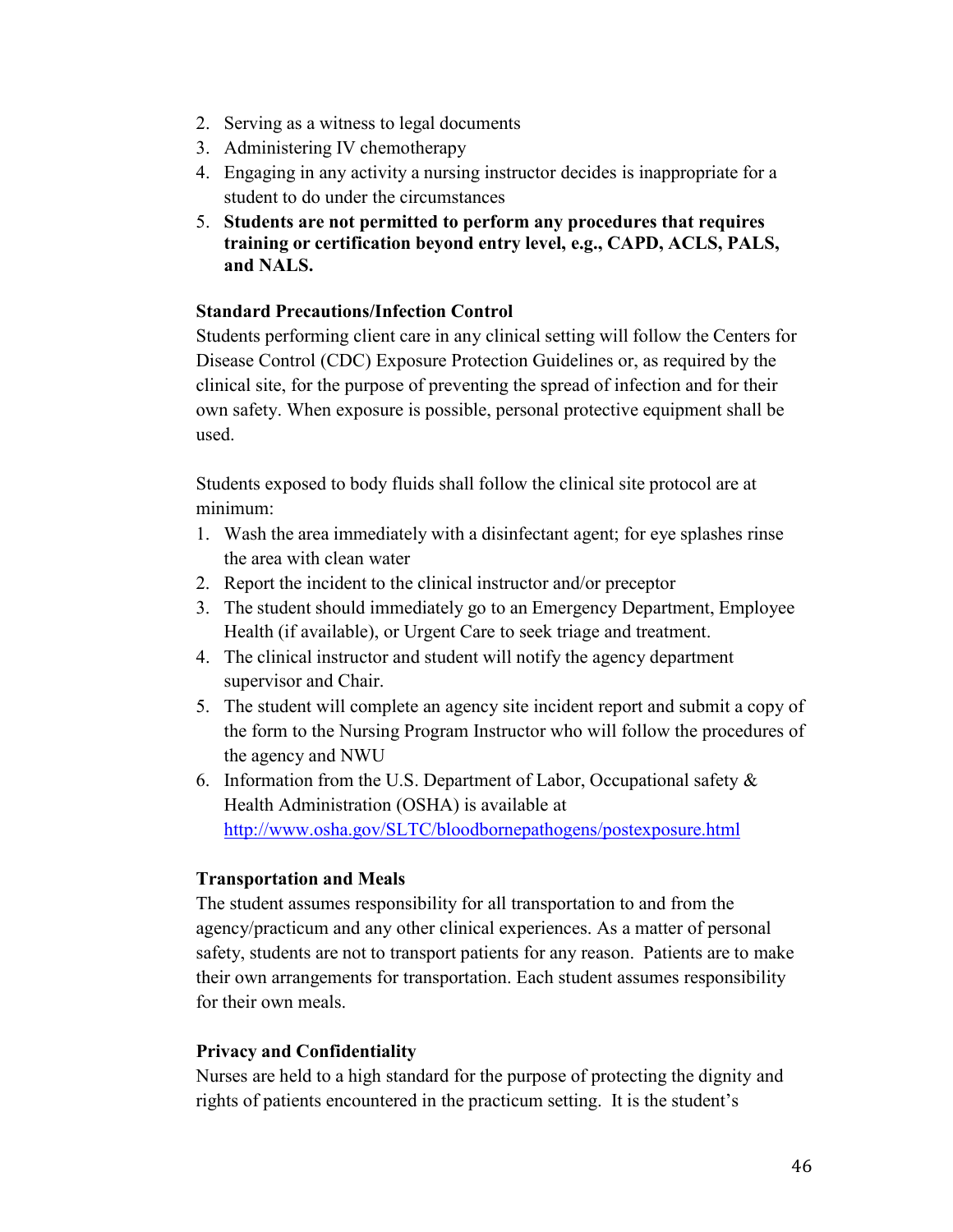responsibility to attentively protect private health information following HIPAA guidelines and policies established with the clinical and practicum settings. Students must use discretion in communicating verbally and in writing regarding protected patient information both within and outside clinical settings. It is recommended that discussion of patient be avoided on web-based social networking sites such as Facebook. Failure to adhere to professional standards or privacy, confidentiality, and respect for the rights and dignity of patients during clinical practicum may result in justification for a failing grade for the clinical practicum.

#### **Privacy of Educational Records**

The Family Education Rights and Privacy Act (FERPA) of 1974 provides specific rights to students regarding the privacy of their educational records. In short, it helps define what is and what private information is not. "Directory information" may be disclosed without student consent unless requested by the student to withhold this information.

#### **Social Media Policy for All Undergraduate Students**

# **Purpose**

The Nursing Program at NWU supports the use of social media in the teaching and learning environment. The NWU policy on social media represents the University, Nursing Program, faculty, staff, students and/or prospective students, and healthcare agencies in a professional legal manner following HIPAA and FERPA.

#### **Definition**

Social media can be defined as any electronic communication disseminated through social medial tools and applications; which includes by is not limited to Facebook, Twitter, You-Tube, Myspace, LinkedIn, Wikipedia, Second Life, Flicker, blogs, podcasts, texts, RSS feeds, Allnurses.com

# **Policy**

• Protect confidential, propriety, and sensitive information: Do not post any confidential or proprietary information about NWU, faculty, staff, students, clinical facilities and/or practicum sties, patients/clients and others who you have contact with in the student nurse role.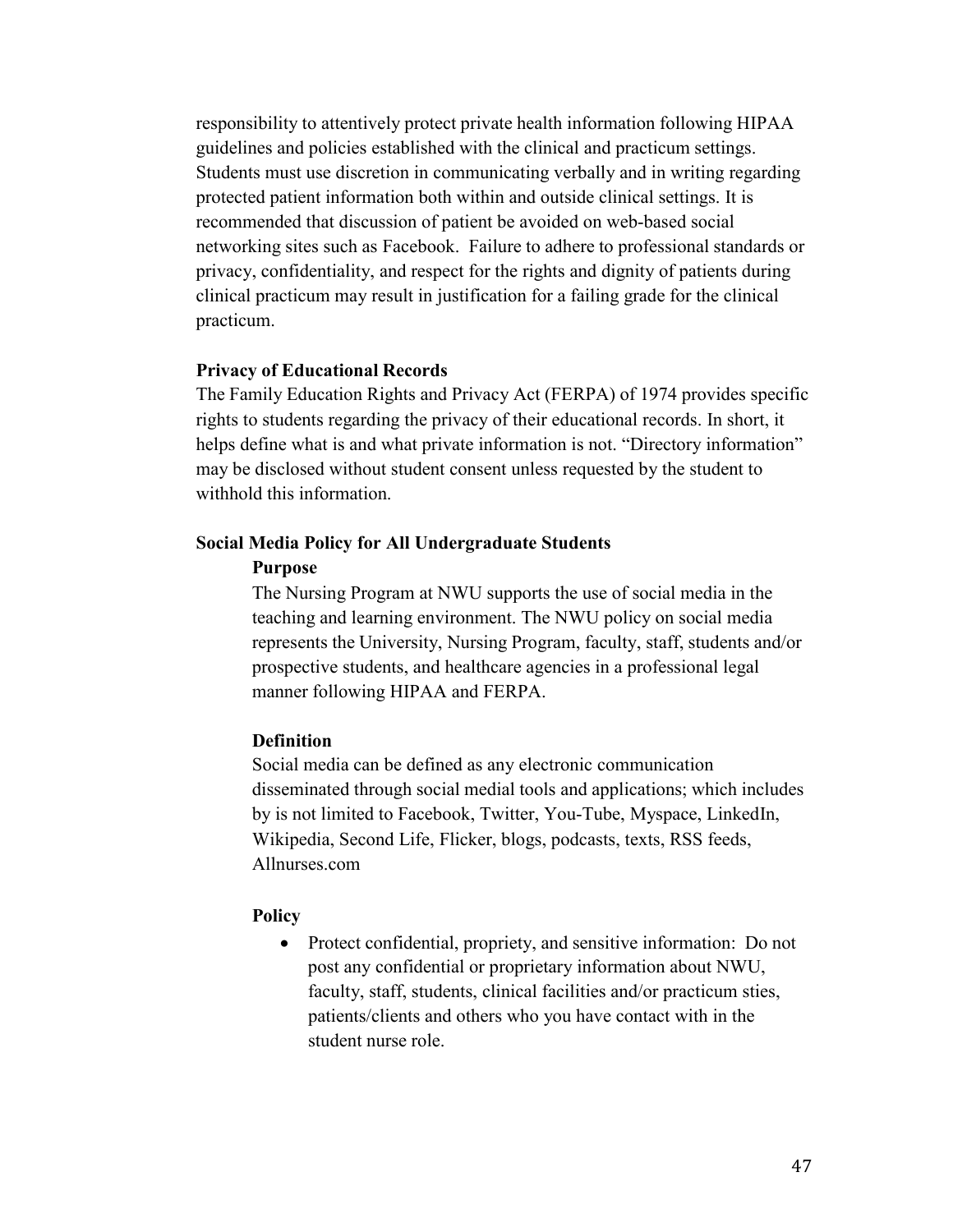- Respect and adhere to copyright and intellectual property rights of the NWU and the Nursing Department as whole.
- Do not use NWU or Nursing Department logos, graphics, marks, or name to promote any personal causes (promotion of products, posters, fliers, postings, publications, and political parties).
- No personal communication on electronic devices (cell phones, PDAs, notebooks, etc.) during classroom instruction and/or patient/clinical areas. In case of emergency, student shall leave the classroom and/or patient/clinical area to respond as necessary.
- Electronic devices (cell phones, PDAs, notebooks, ets.) used in the class will be limited to note taking and interactive class activities.
- Videotaping of professors, students, staff members, patient/family members, healthcare site personnel and/or healthcare site is prohibited without written permission.
- There is no such thing as a "private" media site. Students are to be aware of their association with NWU Nursing Program in online media networks. Students are to present themselves professionally to clients, faculty, and potential employers. Each student needs to protect themselves and take sole responsibility and accountability for what they post.
- Absolutely no pictures or videos are to be taken at a clinical site.

# **Consequences**

- Violations of patient/client privacy with electronic devices (cell phones, PDAs, notebooks, etc.) will be subject to HIPAA procedures/guidelines and consequences.
- Any confidential or unprofessional information shared by students may result in disciplinary action including failure in the course and/or dismissal from the T-BSN program.
- Students are legally responsible for their individual posting and could be subject to liability if they are found defamatory, harassing, or in violation of any other applicable laws.

NWU Nursing Program adheres to the American Nurses Association's guidelines for social media.

# **ANA's Principles for Social Networking**

- 1. Nurses must not transmit or place online individually identifiable patient information.
- 2. Nurses must observe ethically prescribed professional patient-nurse boundaries.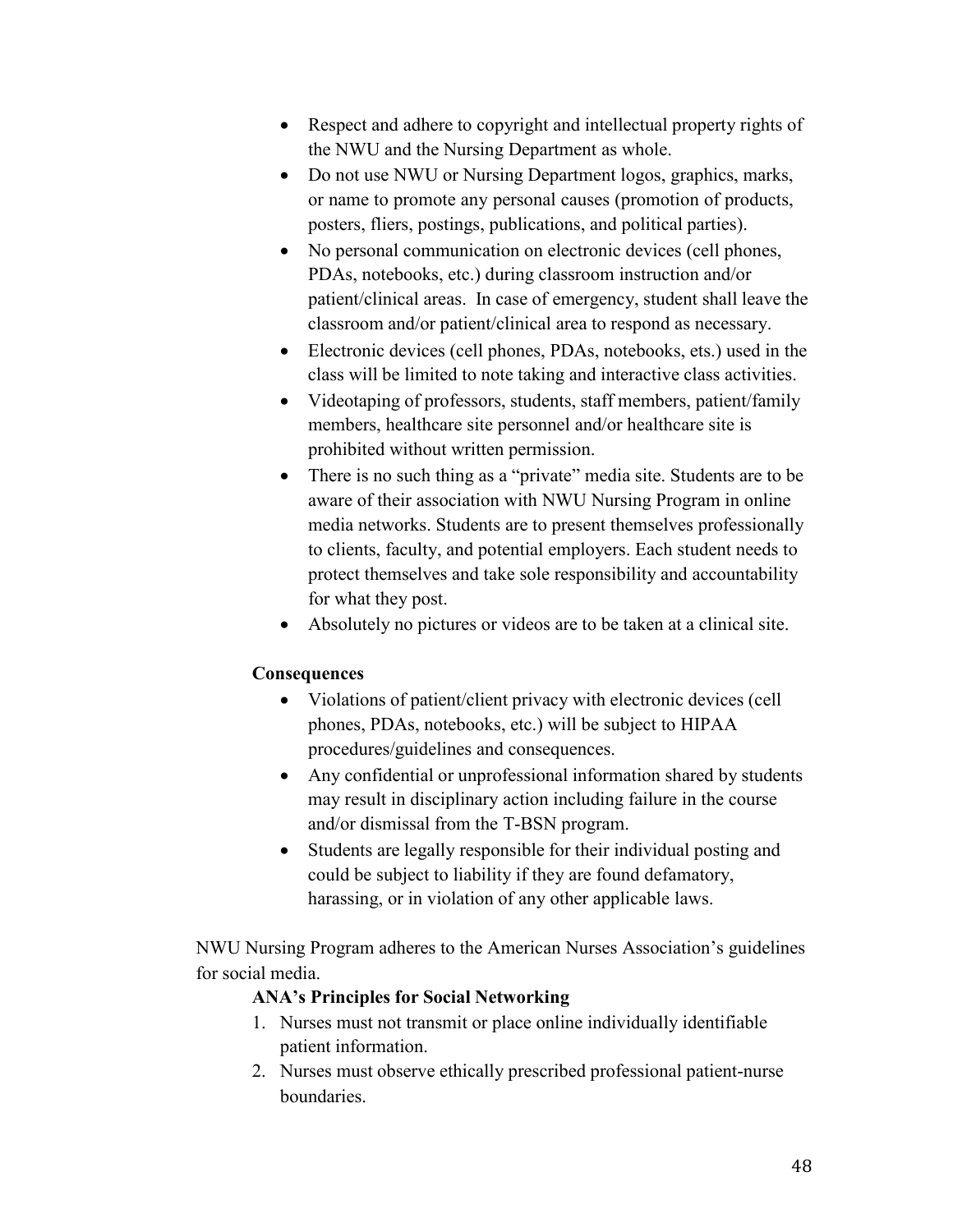- 3. Nurses should understand that patients, colleagues, institutions and employers may view postings.
- 4. Nurses should take advantage of privacy settings and seek to separate personal and professional information online.
- 5. Nurses should bring content that could harm a patient's privacy, rights, or welfare to the attention of appropriate authorities.
- 6. Nurses should participate in developing institutional policies governing online conduct

The National Council of State Board of Nursing (NCSBN) provides a guideline for use of social media [\(www.ncsbn.org\)](http://www.ncsbn.org/)

# **Graduation Information**

Diplomas are issued twice each year, May and December. Students may complete degree requirements for the May diploma through August  $30<sup>th</sup>$ . If the requirements are not completed before August 31, the student will receive a diploma indicating a December graduation date. Students may finish degree requirements for a December graduation through February  $28<sup>th</sup>$ , if all degree requirements are not met at that time, the student will be considered a spring graduate.

Each student is responsible for making certain he or she has met all degree requirements. Notification is sent to students when they are close to meeting graduation requirements. In order to be a candidate for graduation, a student must file his or her graduation application in the Registrar's Office (if requested, the nursing office will forward completed applications on behalf of students). Applications must be submitted in a semester prior to graduation to determine if there are any deficiencies in a student's record. If deficiencies are found, the student should meet with the academic advisor to plan adjust his or her schedule as needed.

The graduation application is available from the registrar. Typically, the student submits the application to their academic advisor who reviews the application and sends it directly to registrar. Within two weeks of receiving the graduation application in the registrar's office, the student is notified by a letter that includes an academic analysis, listing all the requirements completed and still needed for graduation.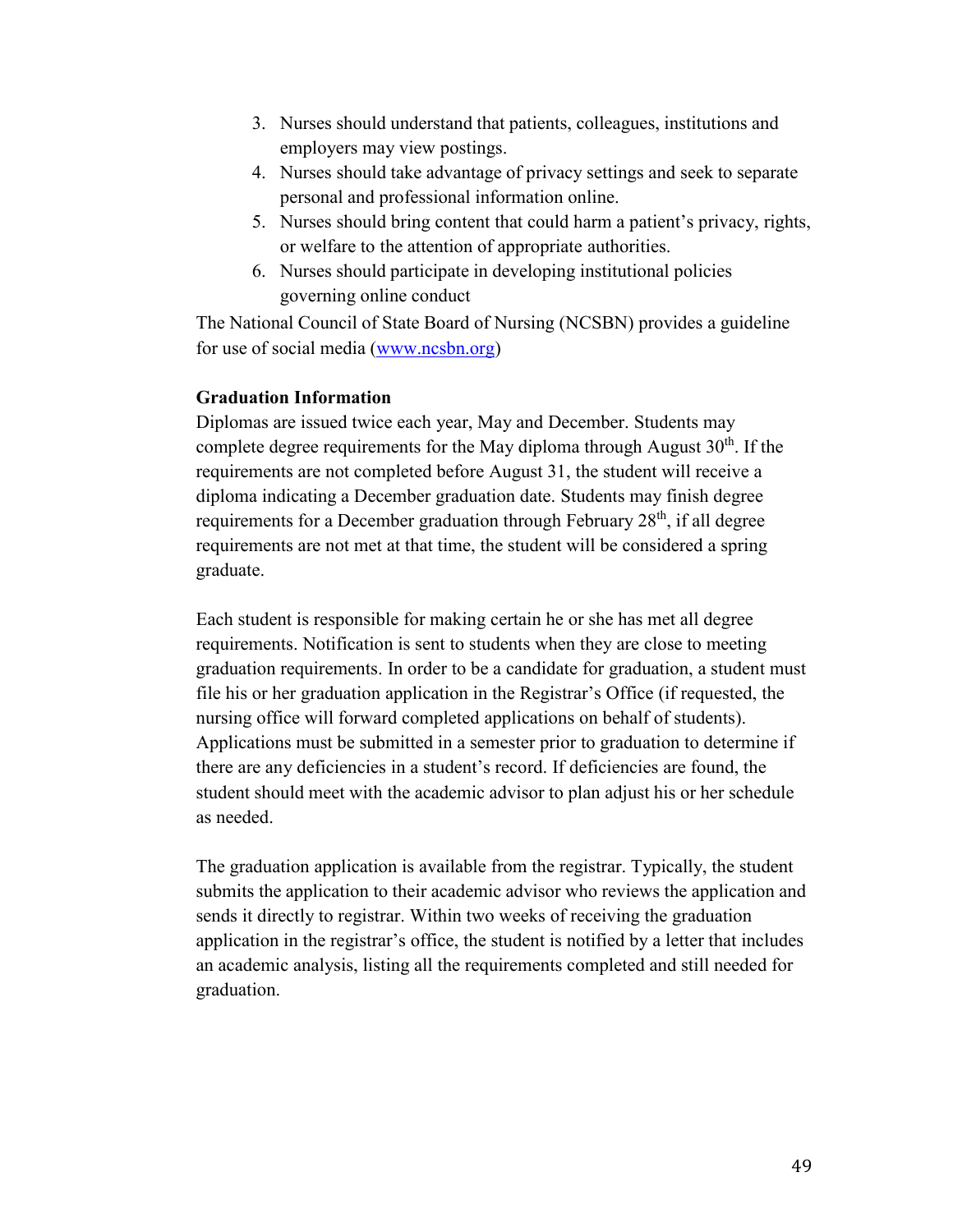# **Commencement Ceremonies (Graduation)**

Commencement (graduation) ceremonies are typically scheduled for the first Saturday of May. The ceremony is conducted in a formal setting on the main campus of NWU. Students receive information to order their gowns and announcements in mid-March.

Students are invited to participate in the "Wesleyan Walk" a tradition in which all graduates and faculty members walk from the Weary Center through the original archway located on  $50<sup>th</sup>$  Street to the baccalaureate ceremony. The baccalaureate ceremony recognizes our affiliation with the United Methodist church. It features music, speeches by the president of the university, senior class sponsor, and another invited guest. This one hour ceremony takes place in the afternoon before the graduation ceremony.

# **Accreditation**

The Bachelor of Science in Nursing and Master of Science in Nursing programs are accredited by the Commission on Collegiate Nursing Education (CCNE).

# **Mission and Purpose of CCNE**

The Commission on Collegiate Nursing Education is an autonomous accrediting agency, contributing to the improvement of the public's health. The Commission ensures the quality and integrity of baccalaureate, graduate, and residency programs in nursing. The Commission serves the public interest by assessing and identifying programs that engage in effective educational practices. As a voluntary, self-regulatory process, CCNE accreditation supports and encourages continuing self-assessment by nursing programs and supports continuing growth and improvement of collegiate professional education and entry-to-practice nurse residency programs.

CCNE accreditation is a nongovernmental peer review process that operates in accordance with nationally recognized standards established for the practice of accreditation in the United States. Accreditation by CCNE is intended to accomplish at least five general purposes:

- 1. To hold nursing programs accountable to the community of interest the nursing profession, consumers, employers, higher education, students and their families, nurse residents – and to one another by ensuring that these programs have mission statements, goals, and outcomes that are appropriate to prepare individuals to fulfill their expected roles.
- 2. To evaluate the success of a nursing program in achieving its mission, goals, and expected outcomes.